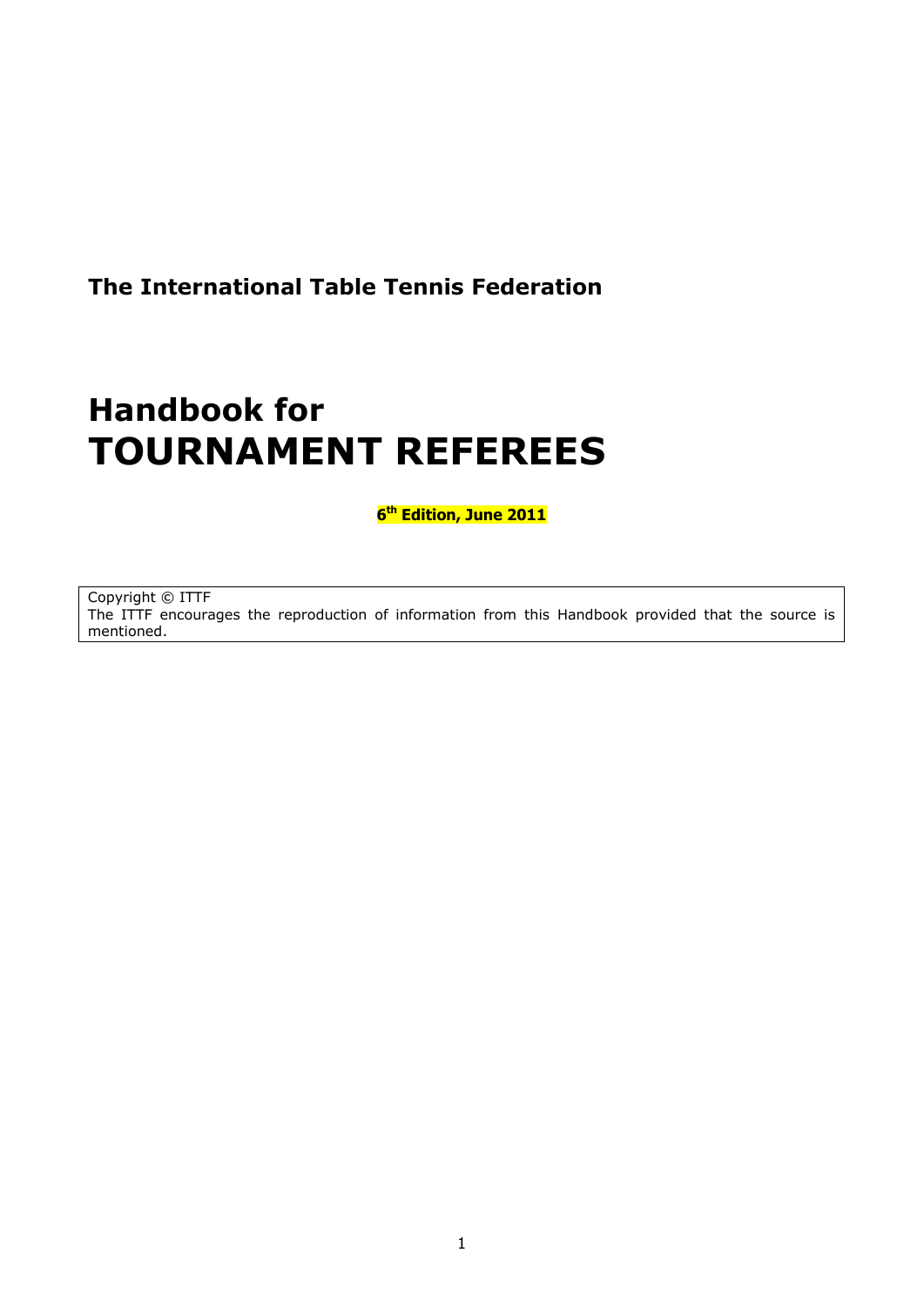### **FOREWORD**

This 6th edition of the Handbook for Tournament Referees has been revised, both to reflect changes in Laws and Regulations since the publication of the last edition in 2003 and to incorporate new topics. Thanks are due to colleagues on the Umpires and Referees Committee for valuable comments and discussion during its preparation. A special word of thanks goes to Colin Clemett, who is the original author of the first 5 editions of this Handbook. Suggestions for further improvement are always welcome and should be sent to the Chairperson of the Umpires and Referees Committee, c/o the ITTF Office.

#### Albert Rooijmans June 2011

| <b>First Edition</b> | 1971             |
|----------------------|------------------|
| 2nd Edition          | January 1994     |
| 3rd Edition          | November 1995    |
| 4th Edition          | December 1997    |
| 5th Edition          | September 2003   |
| <b>6th Edition</b>   | <b>June 2011</b> |

Published by:

The International Table Tennis Federation Chemin de la Roche 11 1020 Renens/Lausanne Switzerland Telephone: +41 21 340 7090 Fax: +41 21340 7099 Email: jserra@ittf.com

The International Table Tennis Federation, founded in 1926, is made up of 215 national Table Tennis Associations. It supervises a number of world title competitions, including the World Individual and Team Championships, as well as the series of Pro Tour tournaments. Its main function is to govern the sport internationally for the benefit of some thirty million competitive players world-wide. Since 1988 table tennis has been a full Olympic sport, in the programme of the Summer Olympic Games. Since 1960 table tennis has been a full Paralympic sport in the summer Paralympic Games programme.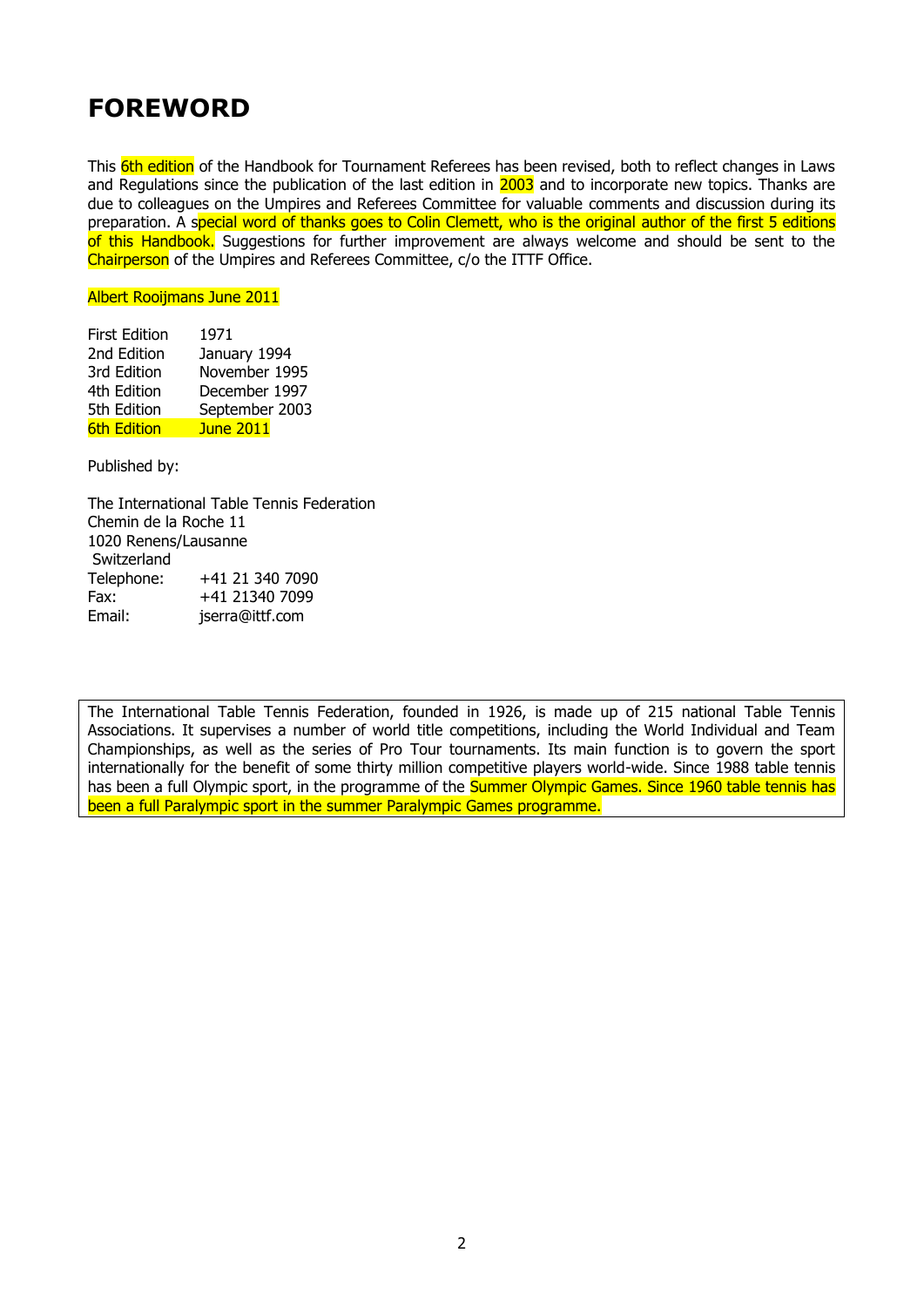|                         | <b>INTRODUCTION</b>                                            |                         |
|-------------------------|----------------------------------------------------------------|-------------------------|
| 1                       | <b>RESPONSIBILITIES OF THE REFEREE</b>                         | 4                       |
| 1.1                     | General                                                        | $\overline{4}$          |
| 1.2                     | <b>Competition Manager (CM)</b>                                | $\overline{\mathbf{4}}$ |
| 1.3                     | <b>Entries</b><br>Draw and Schedule                            | $\overline{5}$<br>5     |
| 1.4<br>1.5              | <b>Match Officials</b>                                         | 5                       |
| 1.6                     | Decisions                                                      | 5                       |
| 1.7                     | Disqualification                                               | 6                       |
| 1.8                     | Default                                                        | 6                       |
| $\overline{\mathbf{2}}$ | <b>COMPETITION METHODS</b>                                     | 7                       |
| 2.1                     | <b>Basic Systems</b>                                           | $\overline{7}$          |
| 2.2                     | Order of play in Groups                                        | 9                       |
| 2.3                     | <b>Calculation of Group Ranking</b>                            | 9                       |
| 2.4                     | <b>Qualifying Competitions</b>                                 | 12                      |
| 2.5                     | <b>Team Competitions</b>                                       | 13                      |
| 3                       | THE DRAW AND SEEDING                                           | 14                      |
| 3.1                     | Purpose                                                        | 14                      |
| 3.2<br>3.3              | Seeds, Byes and Qualifiers<br>Conduct of the Draw              | 14<br>14                |
| 3.4                     | Alternative Draw Procedure                                     | 19                      |
| 3.5                     | Alterations to the Draw                                        | 20                      |
| 3.6                     | Seeding of Groups                                              | 21                      |
| 3.7                     | <b>Second Stage Draw</b>                                       | 22                      |
| 4                       | <b>SCHEDULING AND CONTROL</b>                                  | 23                      |
| 4.1                     | Objective                                                      | 23                      |
| 4.2                     | Timing                                                         | 23                      |
| 4.3<br>4.4              | Conflict<br>Allocation of Tables                               | 24<br>24                |
| 4.5                     | Documentation                                                  | 24                      |
| 4.6                     | Control of Play                                                | 26                      |
| 4.7                     | <b>Staged Matches and Finals</b>                               | 28                      |
| 4.8                     | Umpires' Schedule                                              | 29                      |
|                         | <b>CONCLUSION</b>                                              | 29                      |
| 5                       | <b>PARA TABLE TENNIS (PTT) COMPETITIONS</b>                    | 30                      |
|                         | <b>Appendix A: THE QUALIFICATION OF INTERNATIONAL REFEREES</b> | 34                      |
|                         | <b>Appendix B: OUT OF ORDER PLAY IN TEAM MATCHES</b>           | 35                      |
|                         | <b>Appendix C: SECOND STAGE DRAW</b>                           | 37                      |

# **LIST OF FIGURES**

| LISI UF FIGURES                    |           |                                   |           |
|------------------------------------|-----------|-----------------------------------|-----------|
| Single knock-out                   |           | Draw table with seeds             | 18        |
| Progressive knock-out              |           | 1st quarter of draw               | 19        |
| Double knock-out                   | 8         | Alternative draw                  | $19 - 20$ |
| Numbers of matches in knock-outs   | 8         | Justification for partial re-draw | 21        |
| Numbers of matches in groups       | 9         | Basic snake system                | 22        |
| Order of play in groups            | 9         | Modified snake system             | 22        |
| Group results                      | $10 - 12$ | Match numbering                   | 25        |
| Qualification                      | 13        | Schedule for 64-place draw        | 26        |
| Seeds, byes and qualifiers         | 15        | Tournament schedule               | 27        |
| Draws for 6 and 11 seeds           | 16        | Match details                     | 27        |
| $1/16$ section of draw             | 16        | Section of working schedule       | 28        |
| Entries and ranking                | 17        | Section of working draw           | 28        |
| Draw table with all direct entries | 18        | Umpires' schedule                 | 29        |
|                                    |           |                                   |           |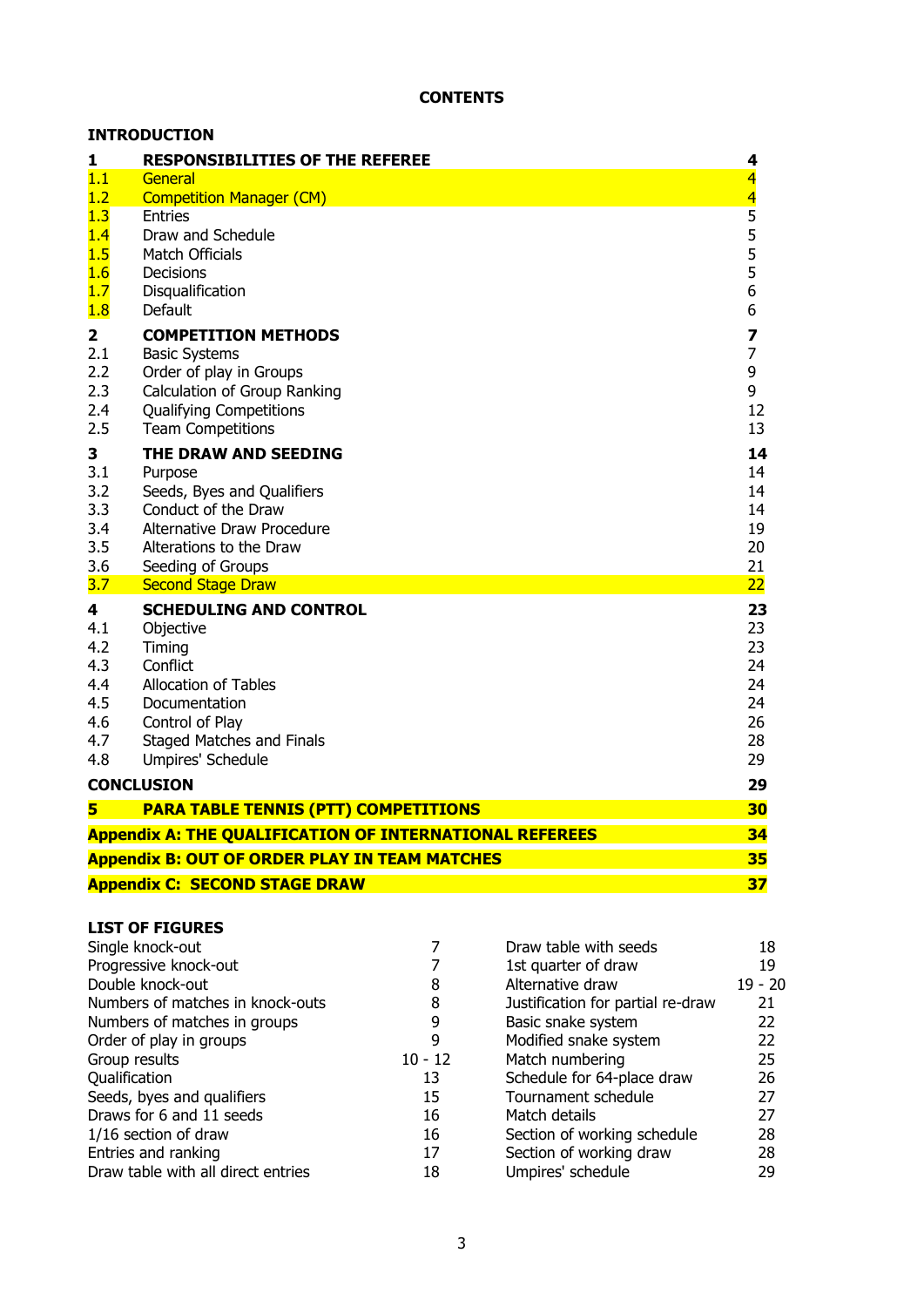#### **HANDBOOK FOR TOURNAMENT REFEREES**

#### **INTRODUCTION**

The Handbook for Match Officials covers the duties of a referee in relation to a match, while this booklet deals with the wider responsibilities of a referee in the planning and management of a tournament conducted in accordance with the Regulations for International Competitions. Duplication has been avoided as far as possible so that, while the Handbook for Match Officials may be used as a self-contained reference by umpires and match referees, tournament referees should regard the two documents as complementary. A **MATCH REFEREE** is responsible for supervising match officials and for rule interpretation at a particular

match or event. A **TOURNAMENT REFEREE** has the same responsibilities as a match referee in respect of a **whole competition**, **and** is also responsible for its **technical management.**

#### **1 RESPONSIBILITIES OF THE REFEREE**

#### **1.1 General**

**1.1.1** The role of a tournament referee differs widely from one Association to another and from one tournament to another. At one extreme, he or she is involved in every part of the organisation, from drafting the entry form to arranging the finals; at the other extreme, the referee appears only on the day of the tournament solely to decide any question of rule interpretation. In recent years, a Competition Manager has been appointed at major competitions, such as World Championships, Pro Tour and Junior tournaments. The current Regulations for International Competitions do not define the duties of the Competition Manager. In broad terms, the referee is responsible for all technical aspects and the Competition Manager for matters of presentation.

1.1.2 It is usual to appoint one or more deputy referees, who exercise the authority of the referee in defined ways. For instance, the deputy referee may be required simply to take the referee's place in his or her absence, to be responsible for particular topics, such as the legality of clothing and equipment, or to take charge of a particular area, such as a separate playing hall. It is essential for the referee and the deputies to agree at the start of a competition what their duties will be. Thereafter, the referee should be careful not to undermine their authority by interfering unnecessarily in tasks for which they have been given responsibility while bearing in mind that the ultimate responsibility remains with the referee.

**1.1.3** The objective of every referee must be to ensure that the tournament for which he or she is responsible proceeds according to plan, in full compliance with the relevant rules and without incident. This ideal situation seldom occurs and the true test of a referee's ability is the way in which he or she deals with problems. In these situations, the referee must steer a course between trying to please everyone, which is practically impossible, and being totally inflexible, insisting on strict compliance with every detail of every rule, however unreasonable it may be in the circumstances.

1.1.4 While the interests of the players must be the referee's priority, there are usually others whose concerns must be taken into account, such as spectators, media, organisers and, not least, sponsors whose contribution may have made the competition possible. None of them should be allowed to dominate the referee's decision, but they should be given due consideration in the resolution of problems. The referee's task is to listen to the various points of view and then to make, and to keep to, the fairest possible decision.

#### **1.2 Competition Manager (CM)**

1.2.1 The CM and referee share responsibility for the success of a competition. The CM will help the organisers and referee to achieve the best possible presentation of our sport. The referee retains responsibility for rules interpretation and in that matter, a decision of the referee is final. The CM is an official ITTF representative and has final authority in all matters relating to the contractual agreement between ITTF and the organising body. The CM and referee must work closely in all technical matters including entries, seeding and draw, table and time schedule, playing conditions and advertisements, and television planning.

1.2.2 Presenting a public draw is a key element of the CM and referee relationship. They must ensure that they provide a technically competent draw together with first class visual presentation for media and participants. In this regard, the referee is responsible for the conduct of the draw, the CM for the presentation. The CM and referee are jointly responsible for providing the Jury Meeting with up to date information relating to the playing schedule, field of play (FOP), transport schedule, meals and hospitality arrangements, racket and doping controls and media requirements.

1.2.3 To ensure good presentation, the CM will coordinate FOP march on and exit arrangements appropriate for each stage of the competition, with detailed plans for TV courts. Especially during live TV, the CM and referee must ensure matches are on time as far as possible and without delay. The CM must ensure the referee is aware of match show-case arrangements such as preliminary music, starting/marching music, spectator announcements, interval music and TV requirements. During live TV, the CM is fully responsible for TV court procedures, liaison with TV director, announcer and match participants.

1.2.4 The referee is responsible for communicating with racket testing, match officials and players. The CM will support closely, particularly assisting with players and coaches.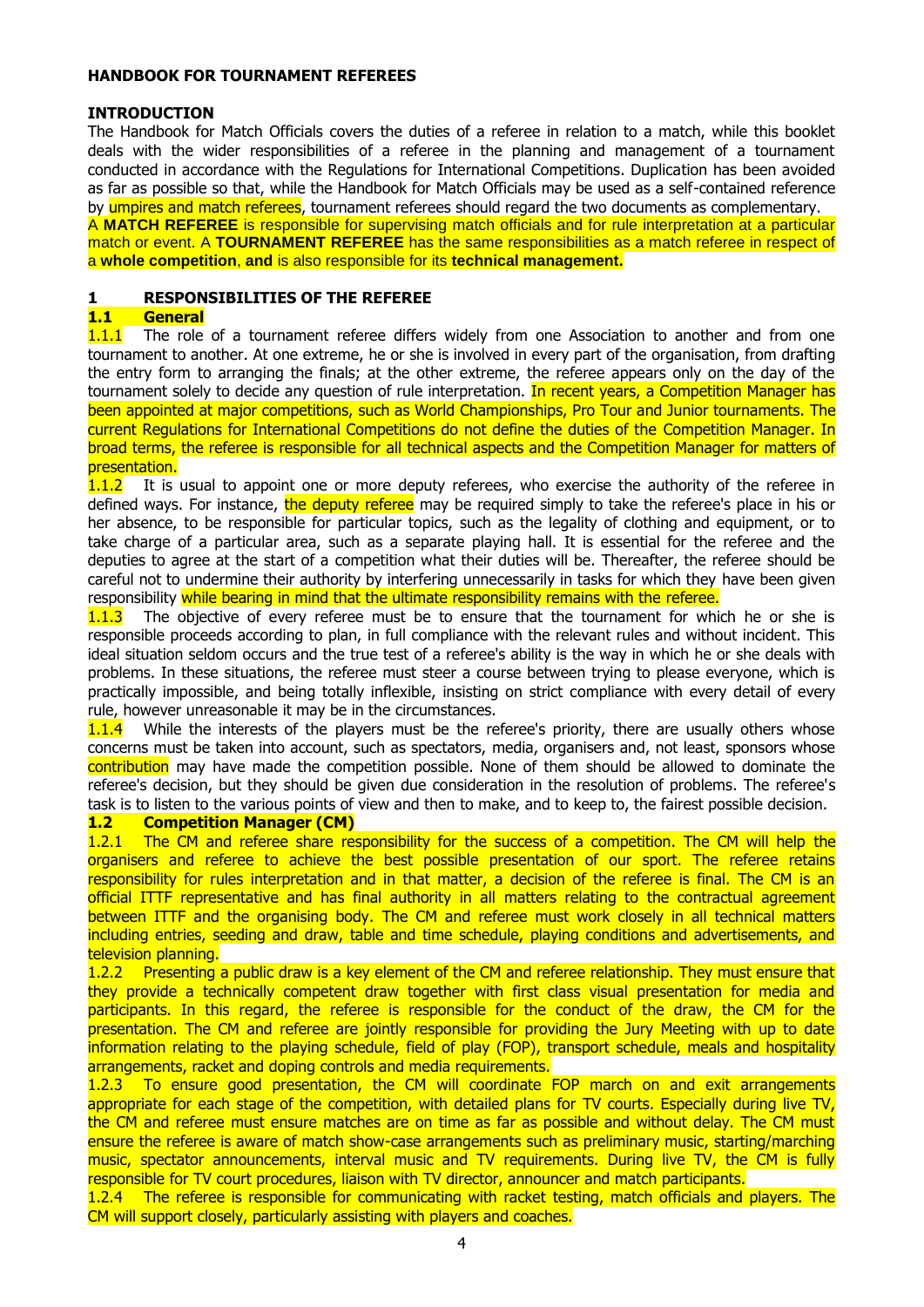# **1.3 Entries**

The entry form is required to specify the equipment to be used and make clear the conditions under which entries are accepted, drawing attention to any variations from the normal regulations. For team events, the entry form must specify the team format and, if there are to be qualifying competitions in individual events, it should indicate the basis on which players will be allocated to these competitions. The referee is nominally responsible for the entry form and, wherever possible, he or she should check it before

publication.<br>1.3.2 The The entry form can be regarded as a contract between the organiser and the player. In it, the organiser specifies the conditions under which the tournament is to be conducted and by completing and submitting the entry form the player signifies that he or she accepts these conditions. It is then the responsibility of the referee to see that both parties meet their obligations. The organiser must provide the specified equipment and playing conditions and the player must conform to the specified regulations.

1.3.3 The referee is responsible also for checking the validity of entries. Players may not take part in Open International Championships without the permission of their Associations and may represent an Association in a team event only if they are eligible to do so.

#### **1.4 Draw and Schedule**

**1.4.1** The referee of a tournament is responsible for the conduct of the draw and for the scheduling of matches by time and table. The referee does not have to carry out these tasks personally and he or she may prefer to delegate, especially where the schedule is developed partly or completely by means of a computer programme. However, it is important to remember that while authority to carry out a task can be delegated, the responsibility for it cannot. The referee must, therefore, be sure that officials authorised to act on his or her behalf are capable of doing so.

1.4.2 Wherever possible, the referee or a deputy should attend the draw but if this is not possible the referee should be sent the results for approval as soon as possible afterwards. Similarly, if the referee does not prepare the schedule, he or she should be given an early opportunity to see that it is sensible in relation to the facilities available. Once the draw and schedule have been approved by the referee, no subsequent changes should be made without his or her agreement.

#### **1.5 Match Officials**

1.5.1 The success of a tournament depends on close collaboration between the referee and the match officials. The referee will probably not have appointed them directly nor know them personally, so an early opportunity should be taken to meet them individually. During the tournament, the referee should be seen to be accessible and ready to provide support where necessary but, in any dispute between players or coaches and match officials, he or she must take care to treat both sides fairly and impartially.

1.5.2 Before the start of a tournament the referee is required to conduct a briefing for match officials, giving them details of transport and meal arrangements, their allocation to teams and a schedule of their duty periods, preferably with a printed summary; provision should be made for possible language challenges. They should be reminded of any recent rule changes and told how the referee expects laws and regulations to be applied, and it is advisable also to make team captains and coaches aware of any such guidance.

1.5.3 In controlling matches in accordance with the laws and regulations, these officials can be regarded as agents of the referee, who needs to be satisfied that they are competent. The regulations define the extent of their jurisdiction and the circumstances in which they must report to the referee, who alone can decide certain matters such as the legality of equipment. They should, however, be encouraged to try to resolve problems without recourse to the referee when it is within their power to do so.

1.5.4 The selection of match officials for staged matches, such as finals, should always be based on current competence and not just on reputation or on seniority. It is advisable for the referee to form a small group of experienced observers to watch as many as possible of the officials while they are controlling matches and to assess their performance. Such assessments, which are especially valuable where the officials were previously unknown to the referee, enable him or her to appoint the most capable teams to officiate in finals.

#### **1.6 Decisions**

**1.6.1** The referee is the final arbiter on any question of rule interpretation arising during the competition for which he or she is appointed, and such decisions cannot be overruled by anyone. Decisions that he or she may make on matters not covered by rules are, however, subject to appeal to the appropriate management committee, so it is essential to know exactly which rules apply to the competition. In international competitions it may be assumed that the Laws and the Regulations for International Competitions apply unless the entry form indicates exceptions.

1.6.2 Decisions must be based primarily on knowledge of the relevant rules but in many cases there is an element of judgment. In such cases the referee may be guided by precedent, by an official ITTF interpretation or simply by taking account of the purpose of a law or regulation. It is good discipline for referees to keep a 'tournament log' in which to record any incidents dealt with and the actions taken. Not only will this help to maintain the consistency which is essential but it will provide a valuable record of the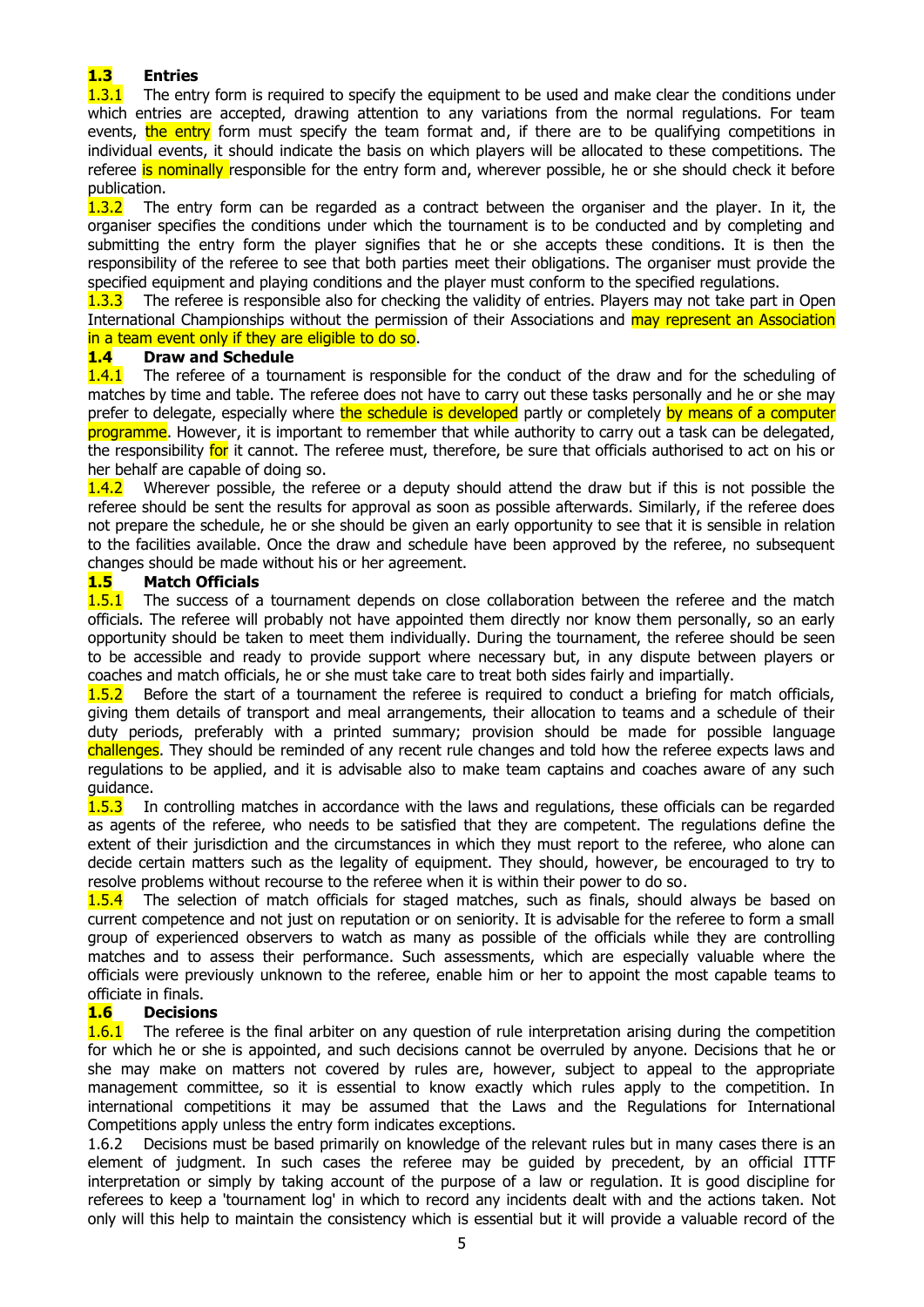circumstances in case of any protest or appeal.

**1.6.3** Judgment plays an important part in decisions on such matters as the acceptability of playing conditions and clothing. A protest by one player after changing ends against light from an uncovered window in the background cannot automatically be dismissed simply because in the previous game the other player raised no objection. The situation should be assessed objectively on each occasion and, if the referee considers the protest justified, the window could be covered or the match moved to another table.

**1.6.4** Similarly, the fact that a player has been allowed to wear, say, a shiny silver wristwatch in several matches does not mean that he or she has the right to do so in a subsequent match if the opposing player finds it distracting. A more difficult decision is whether or not to accept clothing which is not illegal but which could detract from the presentation of the sport. Not all referees will have the same opinion and clothing that is allowed without question at one tournament might be forbidden at another.

**1.6.5** However, it is essential for consistent standards to be applied throughout a tournament and details of any decisions on the legality or suitability of clothing should be recorded in the tournament log. It is advisable also to inform **players and umpires** of any general restrictions that the referee wishes to apply, such as a ban on the wearing of baseball caps, and of any general concessions, such as permission to wear track suit trousers if the playing hall is very cold or for religious reasons.

#### **1.7 Disqualification**

1.7.1 The referee should not need to be directly concerned in minor cases of misbehaviour, although he or she should be kept informed of any penalties imposed by an umpire. The notification procedure enables a referee to anticipate possible problems by watching any match involving a player or coach who has been warned or penalised, so as to be aware of the circumstances in which disciplinary action may be needed; where this is not possible, care should be taken to establish the facts through individual statements by those concerned and, if appropriate, by witnesses.

1.7.2 When an umpire reports a player's misbehaviour to the referee it means either that the misbehaviour is too serious to be dealt with by penalty points or that it has persisted after 3 penalty points have been awarded. In both cases, the referee **should** disqualify the player, unless he or she believes that the umpire's judgment is seriously wrong. The referee may, however, use discretion in deciding whether to disqualify a player from a match, an event or a whole competition, according to the gravity of the offence.

1.7.3 There are certain offences for which disqualification is mandatory and others for which it is the usual procedure. A player who fails a doping test must be disqualified after due process has been followed as should, normally, one who changes a racket during a match without permission. For a player whose racket is found illegal during an official racket inspection, the referee must follow the Directives for Racket Control for ITTF events which can be found at [http://www.ittf.com/URC/PDF/URC Racket Control directives final](http://www.ittf.com/URC/PDF/URC%20Racket%20Control%20directives%20final%202010.pdf)  [2010.pdf](http://www.ittf.com/URC/PDF/URC%20Racket%20Control%20directives%20final%202010.pdf) .It is also recommended these be followed for other events at which Racket Control takes place.

**1.7.4** The disciplinary powers of the referee and the competition management committee do not normally extend beyond the competition for which they are appointed; any subsequent penalties can be decided only by the offender's parent Association. Where there has been a serious breach of the disciplinary regulations for which a player or coach has been disqualified, the referee must send a report to the host Association and to the offender's Association, with a copy to the URC for ITTF sanctioned events. This report should give a concise statement of the relevant facts and of the actions taken, but should avoid opinions and recommendations.

#### **1.8 Default**

1.8.1 Disqualification for bad behaviour is, fortunately, rare but it is more common for players to be 'scratched' or 'defaulted' because they are not available when required to play. While the primary objective is to ensure that all the scheduled matches are played, care must be taken neither to penalise punctual competitors nor to prejudice the timely completion of the competition by over-generous allowance for lateness. Some latitude may be allowed in special circumstances, such as very bad weather which delays many competitors, or lateness due to an accident.

**1.8.2** If possible, players should be warned of possible disqualification and then disqualified as soon as their absence seriously delays the progress of play. It is important not to discriminate between top players and others, so that everyone can see that the action taken is fair and impartial. Disqualification for absence from an event does not, of course, mean automatic disqualification from subsequent events, which should be treated separately unless the referee is notified that the player concerned will be unable to participate, perhaps owing to illness.

**1.8.3** Lateness and non-appearance are sometimes attributed to the fact that the previously announced times of matches have been altered. Every effort should be made to keep to the planned schedule but changes are sometimes unavoidable and where this happens, care must be taken to ensure that players, coaches and team captains are given adequate warning. Word of mouth and notices left in pigeon-holes are not reliable means of communication; written notice should be delivered personally to all the players and officials concerned, if necessary at the hotels at which they are staying combined with public announcements in the competition hall.

1.8.4 If a player is defaulted after the completion of a match for any reason, this player shall be deemed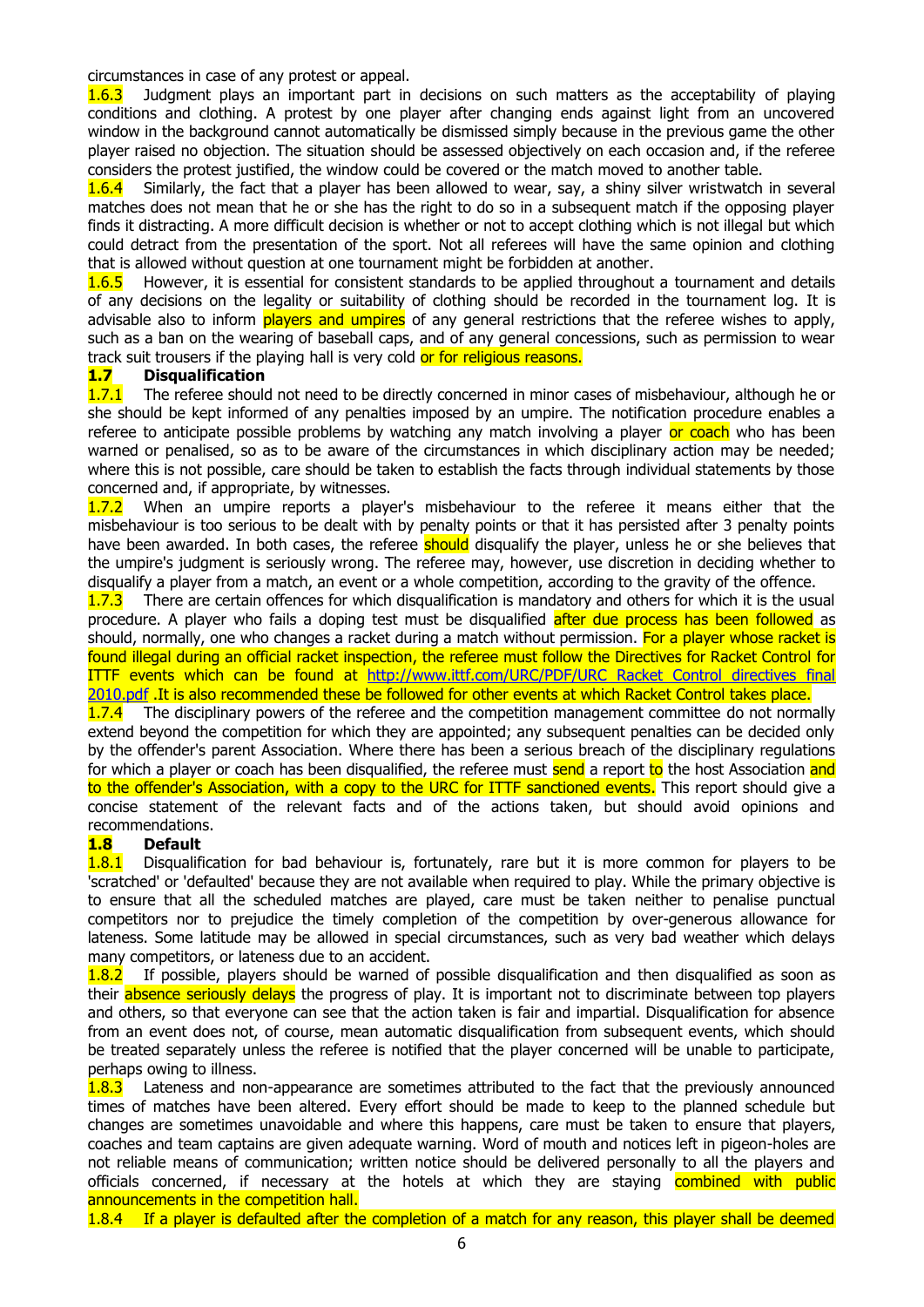to have lost the match. The match shall be recorded as an unplayed match, for the defaulted player as well as for his or her opponent, who will subsequently be the winner.

### **2 <b>COMPETITION METHODS**<br>2.1 Basic Systems

#### **Basic Systems**

2.1.1 The basic competition systems are the knock-out and the group, or "round-robin", system, which may be used separately or in various combinations. In a knock-out, the entries are drawn in pairs to compete against each other; losers are "knocked out", or relegated, after a specified number of losses but winners continue to play in successive rounds until only one is left. In the group system, players are allocated to groups of which each member plays every other member and the results of these matches are used to calculate a ranking order for the group.

2.1.2 The single knock-out shown in Figure 2.1 is the most common basis for competitions, but there are several variants. The 'double knock-out', shown in Figure 2.2, gives losers a second chance to progress by entering them in another knock-out, in places determined by the round in which they lose, and the principle can be extended to allow for 2 or more losses. The extra match shown in the lower right-hand corner of the diagram may be played if, in the final, a losing player from an earlier round beats a player who has not previously been beaten, so that both have suffered one defeat.



Figure 2.1 Single knock-out



Figure 2.3 Progressive knock-out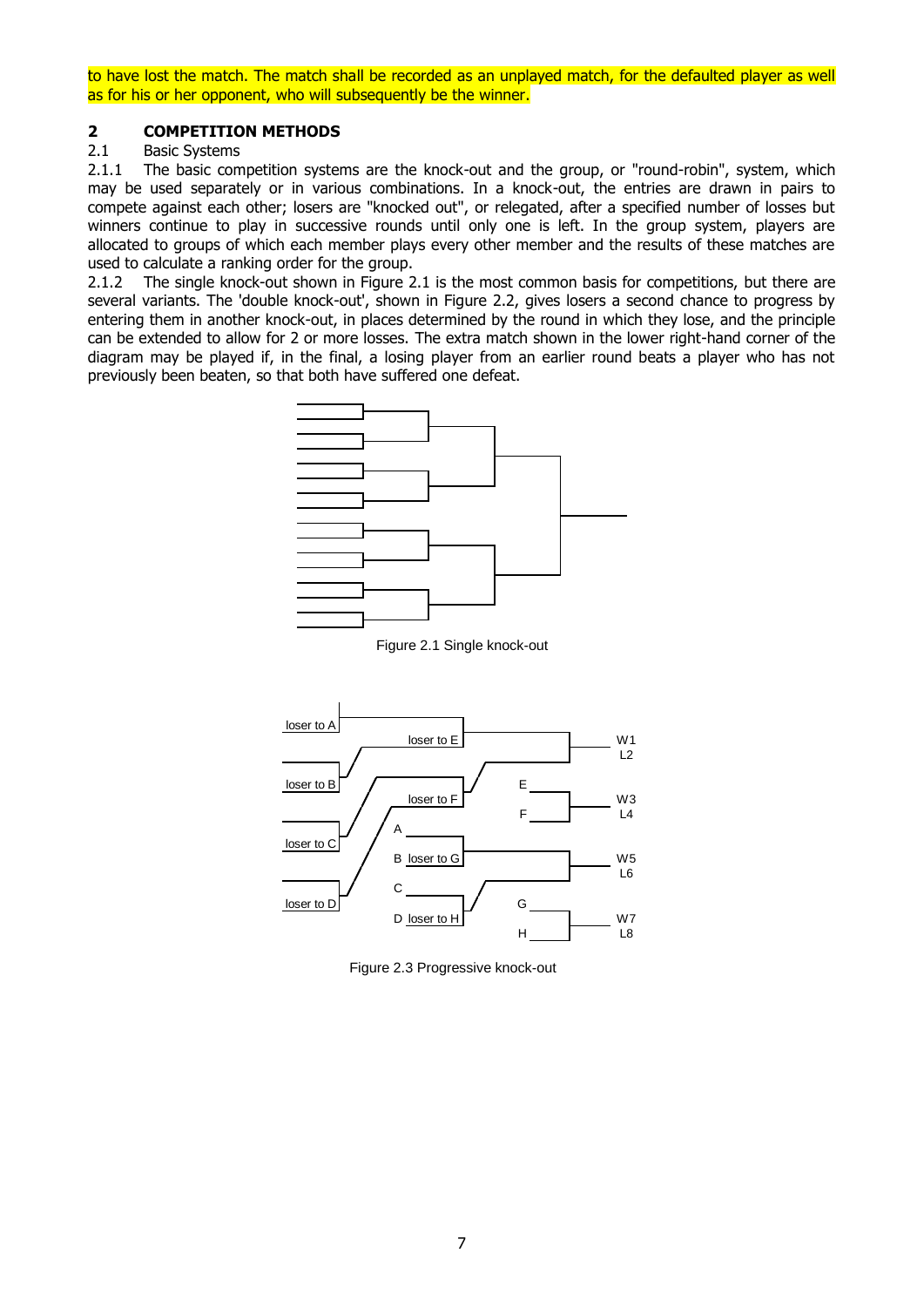

Figure 2.2 Double knock-out

2.1.3 The 'progressive knock-out', shown in Figure 2.3, is a useful alternative to the group system where it is required both to establish a ranking order and to provide a decisive final. In this system, losers continue to play each other in the same way as winners; thus a participant losing in the  $1<sup>st</sup>$  round is not eliminated but cannot finish in the top half of the final order, and one who loses in the first 2 rounds can compete only for places in the lowest quarter. The match for  $1<sup>st</sup>$  place is contested by those who are undefeated in all the previous rounds.

2.1.4 The single knock-out is simple to understand and needs the fewest matches for a given number of entries, always equal to the number of entries less 1. However, up to half of the entries are eliminated in the 1<sup>st</sup> round and it does not provide a ranking order. The double knock-out gives 1<sup>st</sup> round losers a second chance, but also doubles the number of matches to be played and still does not determine ranking. The progressive knock-out provides a full ranking order and gives all participants the same number of matches. Figure 2.4 shows the numbers of matches to be played in all 3 knock-out systems.

| <b>INumber of entries</b> | 8  | 16 | 32 | 64  |
|---------------------------|----|----|----|-----|
| Single K-O                |    | 15 | 31 | 63  |
| Double K-O                | 14 | 30 | 62 | 126 |
| Progressive K-O           | 12 | 32 | 80 | 192 |

Figure 2.4 Numbers of matches in knock-outs

2.1.5 The group system guarantees that players will have more than one match and it provides a ranking for all members of the group, but it is unsatisfactory as the main stage of a competition because there is no 'final'. There is no certainty that the last match played will decide the group winner, who may not even be taking part in it. Another disadvantage is that the number of matches rises rapidly with increasing group size, as shown in Figure 2.5, and for this reason groups are usually limited to 4 or 5 members.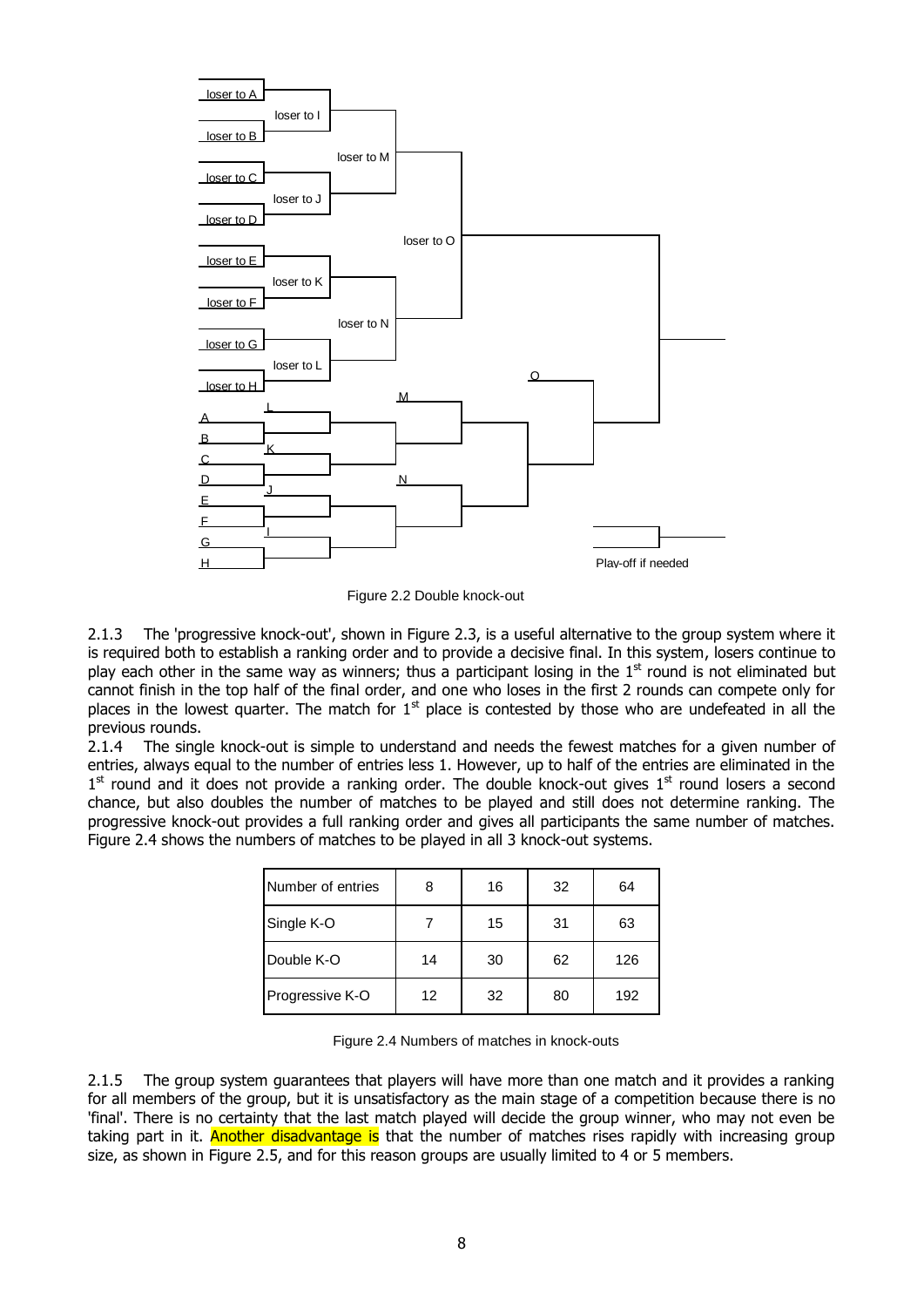| Number of entries |  |   |    |    |    |
|-------------------|--|---|----|----|----|
| No of matches     |  | C | 15 | n, | 28 |

|  | Figure 2.5 Numbers of matches in groups |
|--|-----------------------------------------|
|--|-----------------------------------------|

#### **2.2 Order of Play in Groups**

2.2.1 The order of play in a group is generally chosen so that particular matches are played at particular times. One way of planning the order is to fix the matches to be played in the final round and then to work back cyclically to determine the order for earlier rounds. Figure 2.6 shows a schedule in which the final round consists entirely of matches between similarly-ranked players. The order of matches in previous rounds is derived by fixing the position of No 1 and rotating the positions of 2-8 clockwise, as shown by the arrow.

2.2.2 In the qualifying stages of World, Paralympic and Open International Championships, entries are drawn into groups and assigned group positions in descending order of their current World ranking, taking account of the requirements for separation by Association. These initial positions are then used in determining the order of matches. If one entry from the group is to qualify, the final match will be between the entries initially ranked 1 and 2, as in Figure 2.6; if two are to qualify, it is the match between those initially ranked 2 and 3 that will be in the final round, as shown in Figure 2.7.

2.2.3 However, the members of a group do not necessarily have an initial ranking order and in this case other considerations may determine the order of matches. For example, a group may contain several players who are from the same club or Association or who have some other common interest. In order to avoid any suggestion of collusion, such as a player who had given up hope of winning the group deliberately losing a match to a colleague in order to boost the colleague's chances, it is advisable to play the matches between these players as early as possible in the programme.

|                                                                                                                   |  | Round 1 Round 2 Round 3 Round 4 Round 5 Round 6 Round 7 |  |  |  |  |  |  |  |  |  |
|-------------------------------------------------------------------------------------------------------------------|--|---------------------------------------------------------|--|--|--|--|--|--|--|--|--|
| $1 \times 41 \times 61 \times 81 \times 71 \times 51 \times 31 \times 2$                                          |  |                                                         |  |  |  |  |  |  |  |  |  |
| $2 \times 6$ 4 v 8 6 v 7 8 v 5 7 v 3 5 v 2 3 v 4                                                                  |  |                                                         |  |  |  |  |  |  |  |  |  |
| $3 \times 8$ 2 v 7 4 v 5 6 v 3 8 v 2 7 v 4 5 v 6                                                                  |  |                                                         |  |  |  |  |  |  |  |  |  |
| $\begin{bmatrix} 5 & v & 7 & 3 & v & 5 & 2 & v & 3 & 4 & v & 2 & 6 & v & 4 & 8 & v & 6 & 7 & v & 8 \end{bmatrix}$ |  |                                                         |  |  |  |  |  |  |  |  |  |
|                                                                                                                   |  |                                                         |  |  |  |  |  |  |  |  |  |

|                                                                                                                   |  |  |  |  |  |  |  |  | Round 1 Round 2 Round 3 Round 4 Round 5 Round 6 Round 7 |  |
|-------------------------------------------------------------------------------------------------------------------|--|--|--|--|--|--|--|--|---------------------------------------------------------|--|
| $1 \times 7$ 1 v 8 1 v 2 1 v 3 1 v 4 1 v 5 1 v 6                                                                  |  |  |  |  |  |  |  |  |                                                         |  |
| $6 \times 8$ 7 v 2 8 v 3 2 v 4 3 v 5 4 v 6 5 v 7                                                                  |  |  |  |  |  |  |  |  |                                                         |  |
| $\begin{bmatrix} 5 & v & 2 & 6 & v & 3 & 7 & v & 4 & 8 & v & 5 & 2 & v & 6 & 3 & v & 7 & 4 & v & 8 \end{bmatrix}$ |  |  |  |  |  |  |  |  |                                                         |  |
| $\begin{bmatrix} 4 & v & 3 & 5 & v & 4 & 6 & v & 5 & 7 & v & 6 & 8 & v & 7 & 2 & v & 8 & 3 & v & 2 \end{bmatrix}$ |  |  |  |  |  |  |  |  |                                                         |  |
|                                                                                                                   |  |  |  |  |  |  |  |  |                                                         |  |

Figure 2.6 Order of play in groups (1)

Figure 2.7 Order of play in groups (2)

#### **2.3 Calculation of Group Ranking**

2.3.1 The calculation of group ranking is often subject to misunderstanding, but the basic principles are simple. They are that results are always determined at the highest possible level - for example, by matches rather than by games - and that where, at any stage of the calculation, group members are equal, their relative positions are decided only by the matches between them. The only substantial change made since the system was introduced is that matches which are started but not finished are now treated the same as those which are not played at all.

2.3.2 This is done by awarding "match points". The winner of a match earns 2 match points (column MP of the table below), whether it is played or is a walkover. The loser receives 1 point in a played match but none for a match which is not played or is not completed. In the example shown in Figure 2.8, A has 6 match points, B has 4, C has 3 and D has 5, so that it is easy to see that the final ranking (column R) is A, D, B, C. Group results are seldom so clear-cut as this and a more typical situation is shown in Figure 2.9 where B and D each have 5 match points and A and C each have 4.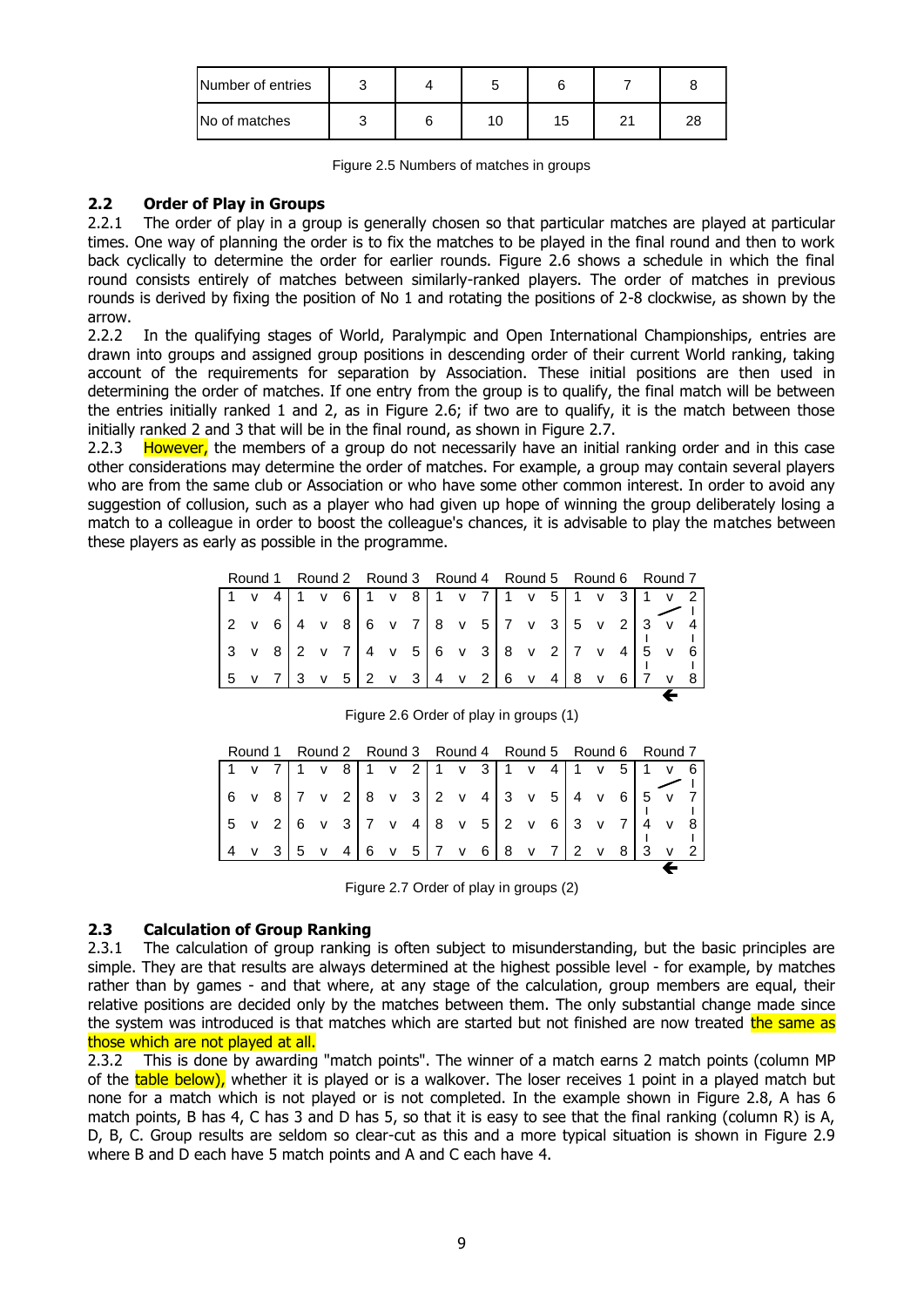|             | Α       | B       | С       | D       | <b>MP</b> | R              |
|-------------|---------|---------|---------|---------|-----------|----------------|
| Α           |         | $3 - 2$ | $3-0$   | $3 - 1$ | $\,6$     |                |
| B           | $2 - 3$ |         | $3-0$   | $2 - 3$ | 4         | 3              |
| $\mathbf C$ | $0 - 3$ | $0 - 3$ |         | $1 - 3$ | 3         | 4              |
| D           | $1 - 3$ | $3 - 2$ | $3 - 1$ |         | 5         | $\overline{2}$ |

|  |  |  | Figure 2.8 Group results (1) |  |
|--|--|--|------------------------------|--|
|--|--|--|------------------------------|--|

|             | Α       | B       | C       | D       | <b>MP</b> | R     |
|-------------|---------|---------|---------|---------|-----------|-------|
| A           |         | $1 - 3$ | $3-0$   | $1 - 3$ | 4         | $3=$  |
| B           | $3 - 1$ |         | $3-2$   | $0 - 3$ | 5         | $1 =$ |
| $\mathbf C$ | $0 - 3$ | $2 - 3$ |         | $3 - 1$ | 4         | $3=$  |
| D           | $3 - 1$ | $3-0$   | $1 - 3$ |         | 5         | $1 =$ |

Figure 2.9 Group results (2)

2.3.3 A common mistake is to say that because all the positions have not been decided at this stage the next step is to consider the ratio of games won to games lost for all four. However, it has been established that, on the basis of match points, B and D are contenders for  $1^{\text{st}}$  place while A and C are competing for  $3^{\text{rd}}$ , and it is necessary only to distinguish between the two players who are tying for each of these places. The relative positions of those equal at any stage depend only on the matches between them so, as D beat B and A beat C, the final order is D, B, A, C, as shown in Figure 2.10.

|           | Α       | $\sf B$ | $\mathbf C$ | D       | <b>MP</b> | R              |
|-----------|---------|---------|-------------|---------|-----------|----------------|
| Α         |         | $1 - 3$ | $3-0$       | $1 - 3$ | 4         | 3              |
| B         | $3 - 1$ |         | $3 - 2$     | $0 - 3$ | 5         | $\overline{c}$ |
| ${\bf C}$ | $0 - 3$ | $2 - 3$ |             | $3 - 1$ | 4         | 4              |
| D         | $3 - 1$ | $3-0$   | $1 - 3$     |         | 5         |                |

Figure 2.10 Group results (3)

2.3.4 There could, however, be the complication shown in Figure 2.11, where C, with 3 match points, is clearly  $4<sup>th</sup>$  but A, B and D are equal with 5 match points each. The next step here is to eliminate the results of matches in which C took part, as shown in Figure 2.12. From the remaining matches, each of the players has gained 3 match points, and to resolve their positions it is necessary to consider next the ratios of games won to games lost (column G). A has a win/loss ratio in games of 4/5, B's is 5/3 and D's is 3/4, making the ranking order B, A, D, C.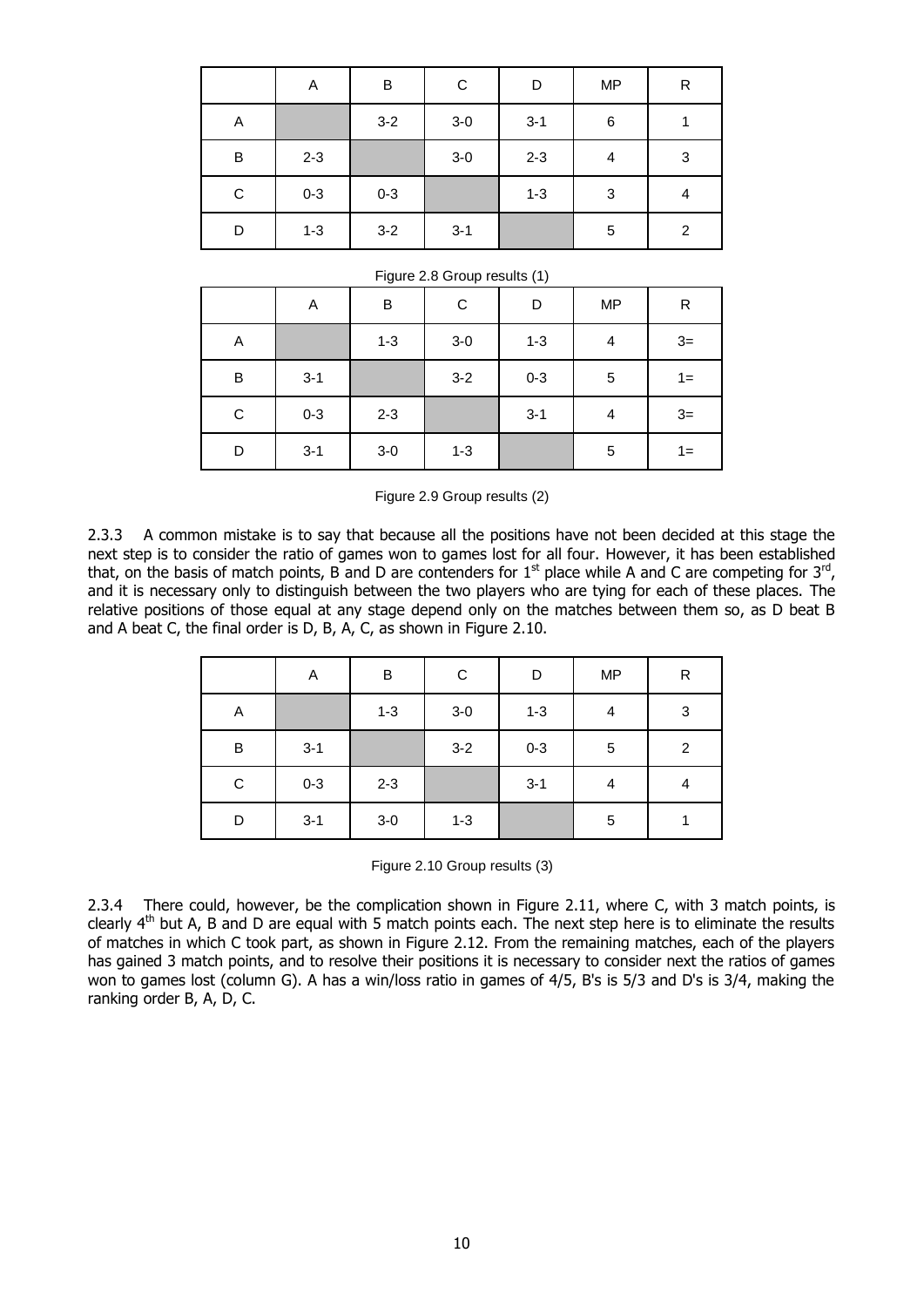|   | Α       | B       | C       | D       | <b>MP</b> | R     |
|---|---------|---------|---------|---------|-----------|-------|
| Α |         | $3 - 2$ | $3-0$   | $1 - 3$ | 5         | $1 =$ |
| B | $2 - 3$ |         | $3 - 2$ | $3-0$   | 5         | $1 =$ |
| C | $0 - 3$ | $2 - 3$ |         | $1 - 3$ | 3         | 4     |
| D | $3 - 1$ | $0 - 3$ | $3 - 1$ |         | 5         | $1 =$ |

|  |  |  | Figure 2.11 Group results (4) |  |
|--|--|--|-------------------------------|--|
|--|--|--|-------------------------------|--|

|             | A       | B       | D       | <b>MP</b>                 | G   | R              |
|-------------|---------|---------|---------|---------------------------|-----|----------------|
| A           |         | $3 - 2$ | $1 - 3$ | $\ensuremath{\mathsf{3}}$ | 4/5 | $\overline{2}$ |
| B           | $2 - 3$ |         | $3-0$   | $\ensuremath{\mathsf{3}}$ | 5/3 |                |
| $\mathsf C$ |         |         |         |                           |     | 4              |
| D           | $3 - 1$ | $0 - 3$ |         | $\ensuremath{\mathsf{3}}$ | 3/4 | 3              |

Figure 2.12 Group results (5)

2.3.5 However, had the results been as shown in Figure 2.13, after eliminating C's matches A, B and D would each have had 3 match points and a games won/lost ratio of 5/5 and this would not have been decisive. In these circumstances, the next step is to consider the ratios of points won to points lost. Eliminating C's results, as before, and substituting point's scores for games scores, the new table is as shown in Figure 2.14. The points won/lost ratios (column P) for A, B and D are 89/95, 100/98 and 101/97 respectively, so the group order is D, B, A, C.

|   | Α       | B       | D       | <b>MP</b>  | G     | R     |
|---|---------|---------|---------|------------|-------|-------|
| Α |         | $3-2$   | $2 - 3$ | $\sqrt{3}$ | $5/5$ | $1 =$ |
| B | $2 - 3$ |         | $3-2$   | 3          | $5/5$ | $1 =$ |
| C |         |         |         |            |       | 4     |
| D | $3-2$   | $2 - 3$ |         | $\sqrt{3}$ | $5/5$ | 1=    |

Figure 2.13 Group results (6)

|   | Α                       | B                        | D                      | G   | P      | R |
|---|-------------------------|--------------------------|------------------------|-----|--------|---|
| Α |                         | $9, -7, 8, -7, 6$        | $9, -4, -6,$<br>7, -10 | 5/5 | 89/95  | 3 |
| B | -9, 7, -8<br>7, -6      |                          | $12, -9, 6, -8, 11$    | 5/5 | 100/98 | 2 |
| C |                         |                          |                        |     |        | 4 |
| D | $-9, 4, 6,$<br>$-7, 10$ | $-12, 9, -6$<br>$8, -11$ |                        | 5/5 | 101/97 |   |

Figure 2.14 Group results (7)

2.3.6 Finally, suppose that in the group whose results are shown in Figure 2.9, D had been injured during play and had conceded the match 1-3 to C. The table would then be as shown in Figure 2.15, where the games scores in the unfinished match are shown in italics. There is no change in the numbers of match points won by A, B and C but D, with no match points from the match with C, has a total of only 4 and is now in equal 2<sup>nd</sup> place. Eliminating the results of B's matches, as shown in Figure 2.16, gives the order B, A, C, D, so that the effect of the unfinished match is to drop D from  $1<sup>st</sup>$  to  $4<sup>th</sup>$ .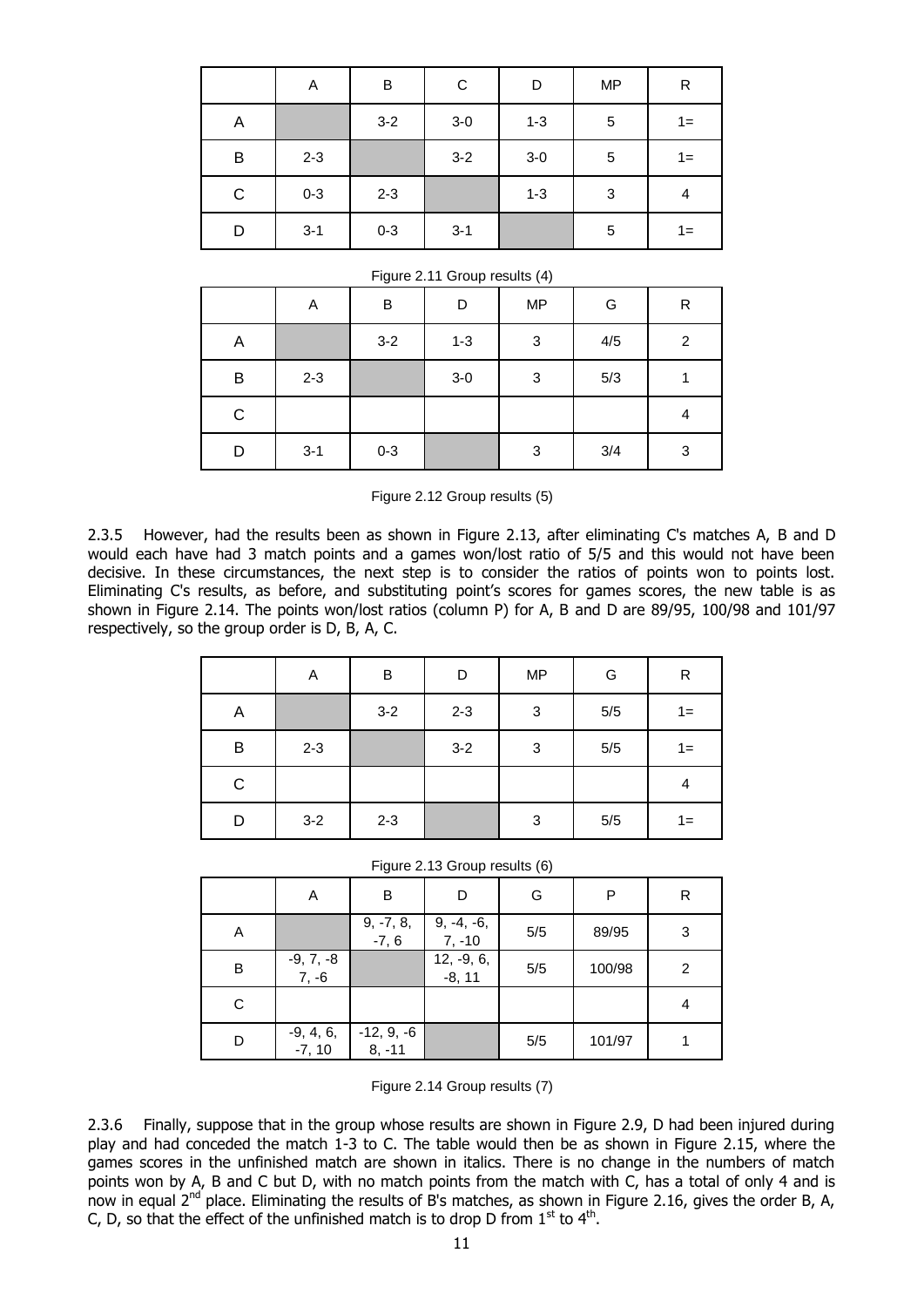|              | Α       | B       | С       | D       | <b>MP</b> | ${\sf R}$ |
|--------------|---------|---------|---------|---------|-----------|-----------|
| A            |         | $1 - 3$ | $3-0$   | $1 - 3$ | 4         | $2=$      |
| $\sf B$      | $3 - 1$ |         | $3 - 2$ | $0 - 3$ | 5         |           |
| $\mathsf{C}$ | $0 - 3$ | $2 - 3$ |         | $3 - 1$ | 4         | $2=$      |
| D            | $3 - 1$ | $3-0$   | $1 - 3$ |         | 4         | $2 =$     |

|  |  |  | Figure 2.15 Group results (8) |  |
|--|--|--|-------------------------------|--|
|--|--|--|-------------------------------|--|

|             | Α       | B | С       | D       | <b>MP</b>      | R              |
|-------------|---------|---|---------|---------|----------------|----------------|
| Α           |         |   | $3-0$   | $1 - 3$ | 3              | $\overline{2}$ |
| B           |         |   |         |         |                |                |
| $\mathbf C$ | $0 - 3$ |   |         | $3 - 1$ | 3              | 3              |
| D           | $3 - 1$ |   | $1 - 3$ |         | $\overline{c}$ | 4              |

Figure 2.16 Group results (9)

2.3.7 If a match is unplayed or unfinished, the player who is declared the winner is awarded enough points to decide the match. Thus the winner of an unplayed match is regarded as having won by 3-0 (or 4-0 in best-of-7 matches) in games and 11-0 in each game. However, in a match has been partly played when it is abandoned in favour of one player, all points already scored are counted. For example, if a player is injured and has to retire when leading 5-3 in the final game of a best-of-5 games match, the winner's score might be recorded as 11-7, 8-11, 11-6, 10-12, 11-5.

#### **2.4 Qualifying Competitions**

2.4.1 Where the number of entries in an event is much greater than the number of places available in the main knock-out, the stronger players are usually entered directly into the draw and the others are required to qualify. The qualifying competition may consist of a few preliminary knock-out rounds or, more commonly, of groups, and Figures 2.17 and 2.18 respectively show how players may qualify in these ways. In each case, the winners of the qualifying stages have been drawn into pre-determined places in the knockout.

2.4.2 In some group qualifying competitions, both the winners and the runners-up qualify for the knockout stage. An arrangement often used in team events is shown in Figure 2.19, where the winner of each group of 8 plays the runner-up of the other in a semi-final, the winners of these matches qualifying for the final. The system is open to exploitation, in that a team which knows it is certain to finish either  $1^{st}$  or  $2^{nd}$  in its group may lose a match deliberately so as finish  $2<sup>nd</sup>$  and thus avoid a particular opposing team in the semi-final.

2.4.3 This can be avoided by drawing the 4 teams into the semi-finals so that a group winner may play either the winner or the runner-up of the other group, as shown in Figure 2.20. However, this is not ideal because the strongest 2 teams may meet in the semi-final rather than in the final. Both of these "crossover" systems have the additional disadvantage that the final may be between 2 teams who have already played each other and, wherever practicable, it is better to have smaller groups with only group winners progressing to the knock-out stage, as shown in Figure 2.21.

2.4.4 Where the number of qualifying groups is less than the number of places in the knock-out, the "lucky loser" scheme can be used to make up the complement. In this, vacancies are filled from among the 2<sup>nd</sup>-placed members of all groups, either by draw or, if time permits, by some form of play-off. If, for reasons such as injury, a group winner cannot take part in the knock-out, his or her place can be filled in the same way. It is unfair to allow only the runner-up of a group whose winner is absent to take the winner's place and if all runners-up cannot be given the opportunity to progress, it should be left vacant.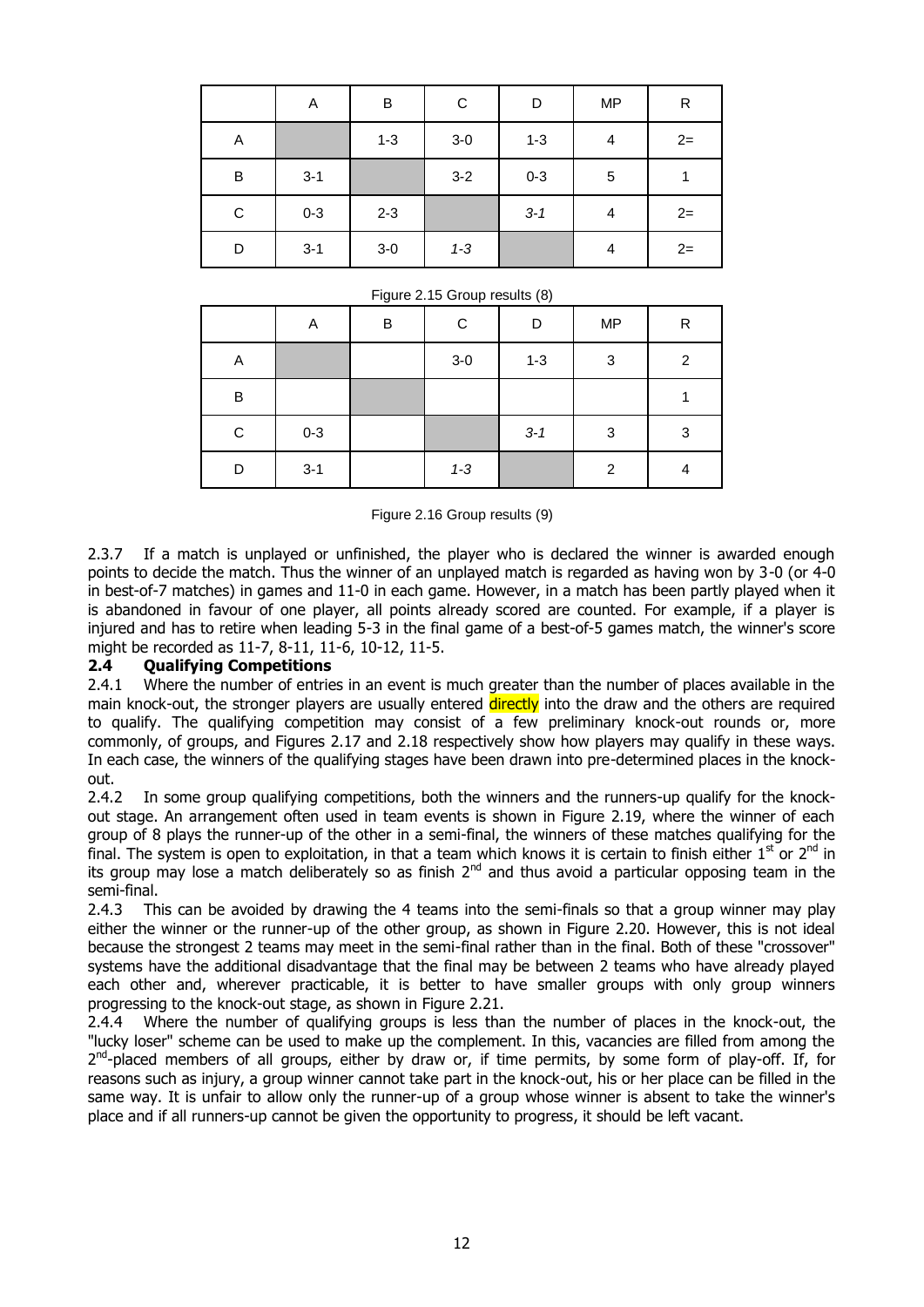

Figure 2.20 Qualification (4) Figure 2.21 Qualification (5)

#### **2.5 Team Competitions**

2.5.1 Team competitions should use one of the systems specified in the ITTF Handbook. One of the most common is the former Corbillon Cup system of up to 4 singles and a doubles. The main reason for its popularity is that, although either or both of the doubles players may be different from the singles players, it is possible to form a team with only 2 players and this encourages more entries. Its disadvantage is that one strong player can dominate a match by winning two singles and playing a decisive part in the doubles.

2.5.2 The former Swaythling Cup system, in which teams of 3 players contest up to 9 singles, is less prone to single-player dominance but has other drawbacks. A team match may be completed in less than an hour or may last 4 hours or more; this makes it difficult to schedule the event and very long matches are not popular with spectators. Various systems have been devised in order to make matches more dependent on the strength of a team as a whole without unduly extending their duration, and some are described in the Regulations for International Competitions.

2.5.3 In World Championships, teams in both the men's and the women's events now consist of 3 players, playing up to 5 singles; the order of play means that a team, however strong, cannot win a team match without all its players having played at least once. Another system, used in some Continental competitions, requires teams of 3, 4 or 5 players to compete in up to 6 singles and a doubles and, here again, all of the players must have played at least one individual match for their team to reach a winning score.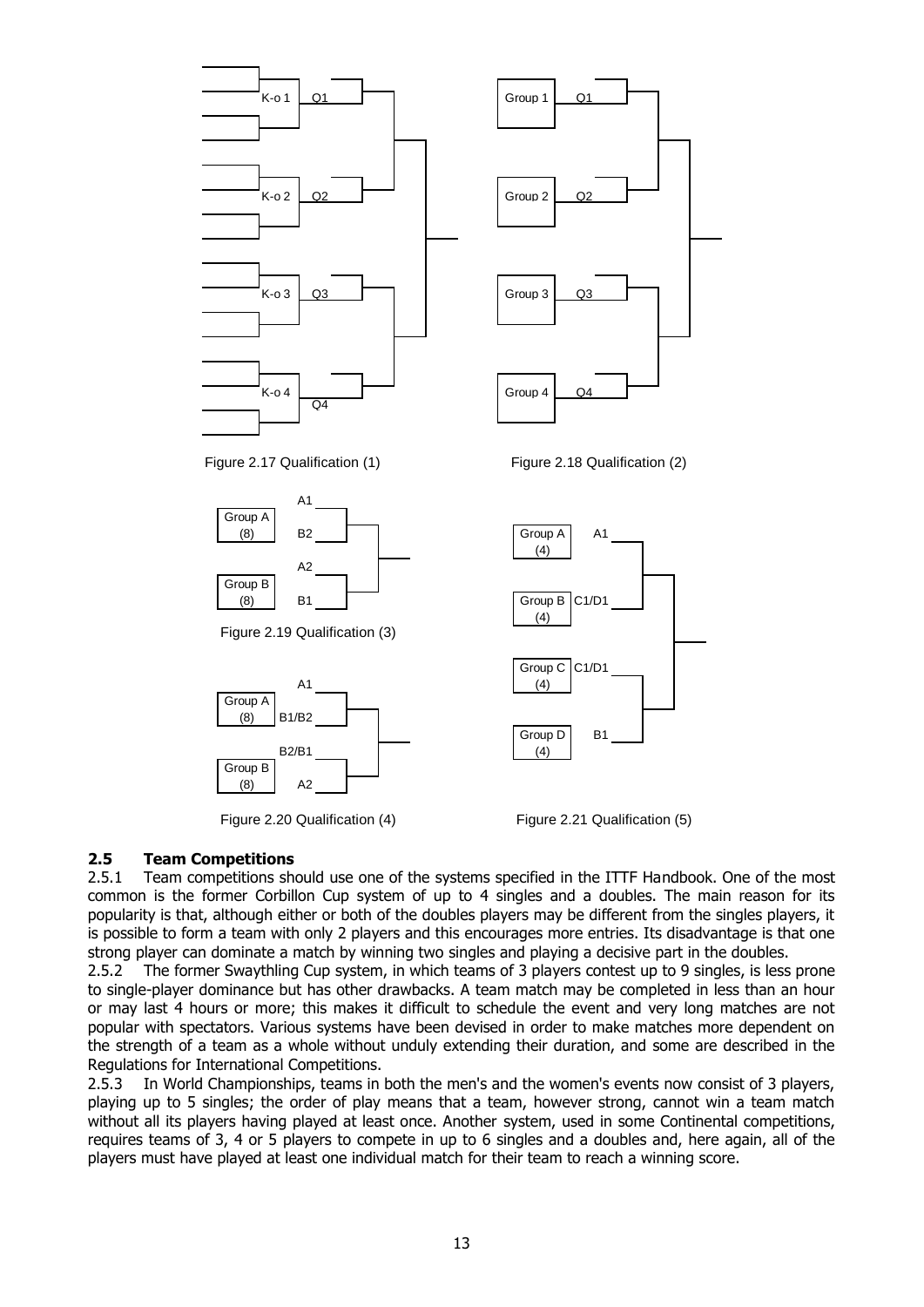#### **3 THE DRAW AND SEEDING**

#### **3.1 Purpose**

3.1.1 The purpose of the draw is to introduce randomness, so that the outcome is less predictable and so that matches cannot be arranged to give an advantage to particular players. The penalty of complete randomness is that strong players will sometimes meet in an early round of a knock-out so that some are eliminated at that stage, As a consequence, later rounds may be contested by relatively unknown players and, although some may welcome the chance of a surprise winner, organisers often depend on the presence of "stars" to attract **spectators to the** finals.

#### **3.2 Seeds, Byes and Qualifiers**

3.2.1 Seeding is a way of restricting the randomness of the draw by separating certain players so that they cannot meet until the latest possible rounds. Seeding by ranking separates the strongest entries and seeding by Association nomination separates the entries nominated by an Association. Nominated players who are in the relevant ranking list must be seeded in the order of that list, even if this conflicts with an Association's own ranking, but the seeding order of any unranked players is determined by the nominating Association.

3.2.2 The list of seeds by ranking must follow the current ITTF World Ranking unless all entries eligible for seeding in this way are from one Continent or one Association, when the relevant Continental or Association ranking list is used. If seeding by ranking conflicts with seeding by Association nomination, seeding by ranking always takes precedence. For an international team event, seeding normally follows the latest ITTF World (or, if appropriate, Continental) Ranking of the Associations concerned but, as an alternative, it may be based on the individual rankings of the team players. Very occasionally 2 or more players may have identical ranking. This is only an issue if it occurs at a "critical" point in the ranking  $-$  i.e.  $=2$ ,  $=4$ ,  $=8$ ,  $=16$ , etc. If such a circumstance occurs the best idea is to decide by lot which player will occupy the higher ranked position. This should happen before the draw commences.

3.2.3 There may be as many seeds by ranking as there are entries in the  $1<sup>st</sup>$  round of a knock-out. In seeding by ranking or by Association, seeds Nos 1 and 2 are drawn into opposite halves, the No 3 seeds into quarters not occupied by the first 2, the No 5 seeds into eighths not occupied by the first 4 and so on, as shown in Figure 3.1. Where the number of seeds by ranking is not a power of 2, as may occur in a partial re-draw, the lowest ranked seeds are drawn as evenly as possible among the places allocated to them, and Figure 3.2 shows possible distributions for 6 and 11 seeds.

3.2.4 If the number of entries in the  $1<sup>st</sup>$  round of a knock-out is not a power of 2, such as 32 or 64, it is necessary to include byes, which should be placed as evenly as possible throughout the draw, giving priority to the seeded entries in seeding order. Similarly, players who qualify for entry to the  $1<sup>st</sup>$  round of a knockout should be drawn as evenly as possible among the sections of the draw, observing as far as possible the requirements for seeding by Association. Figure 3.1 shows a recommended way of placing byes and qualifiers. Whilst this is a good guide, it is not mandatory to follow. Often a better draw can be obtained by moving byes at the same "level", whilst still keeping them as evenly placed as possible. Figure 3.1a shows a simple draw where the byes have been placed in accordance with the table, thus resulting in JPN1 and JPN 2 meeting in the first round, which contravenes 3.6.3.3. Figure 3.1b shows a much better draw which now complies with the regulations. When doing a draw it is often better to only put in the known byes, recognise the potential positions for the other byes, and then draw the players first. This helps considerably with Association separation, because if the byes are inserted first this could result in a situation where the requirements of 3.6.3. cannot be complied with.

#### **3.3 Conduct of the Draw**

3.3.1 It is now common practice to carry out the draw with the help of a computer, but a fully-automated draw is not consistent with the sort of public presentation that can be an important part of the publicity for a tournament. In major competitions, the seeds are often drawn either manually or by means of an interactive computer program, with other entries being drawn automatically. Where possible, spectators should be involved in the proceedings so that they can follow what is happening and can see that the draw is conducted fairly.

3.3.2 Although every advantage should be taken of the facilities offered by computers, it would be unwise to rely totally on them. They do occasionally fail, and may not always be available when required. The referee must, therefore, be thoroughly familiar with the procedure and be able to make or amend a draw manually if necessary. There are many different methods of conducting a draw but they all embody the same principles and the following example is intended only to demonstrate these principles.

3.3.3 It is for a hypothetical open tournament men's singles event, with a draw of 64 places. Of these places, 16 are to be filled by seeded players, each of whom will have a bye. In addition, there are to be 16 other direct entries nominated by Associations, and a further 16 places are to be filled by the winners of a qualifying competition. Each sixteenth of the draw will, therefore, consist of a seeded player (S), who will have a bye (B) and an unseeded direct entry (D) who will play a qualifier (Q), as shown in Figure 3.3.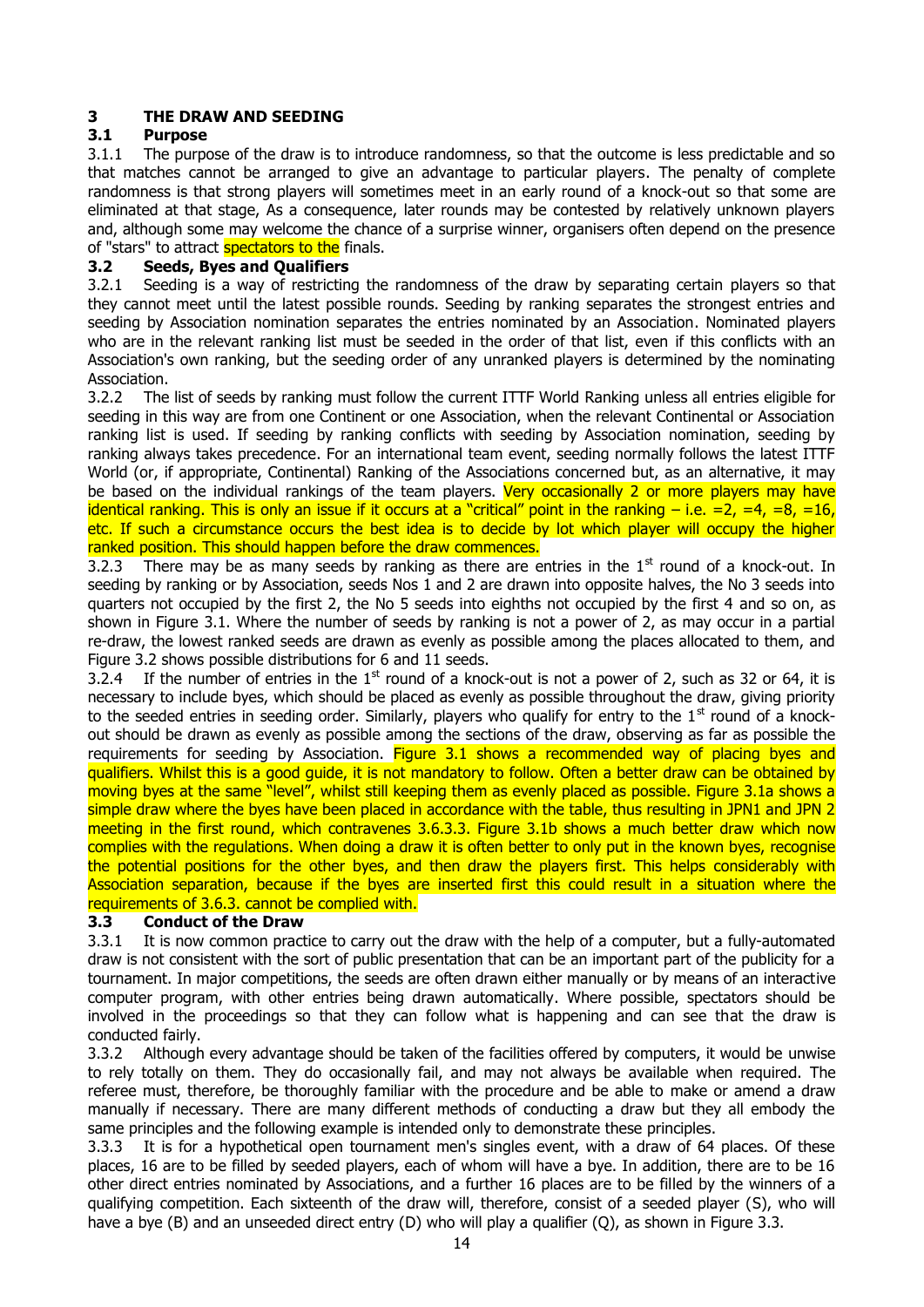| Draw                                   | $\overline{s}$                   | B              | Ō                    | S                                    | $\overline{\mathsf{B}}$ | Q                             | $\overline{s}$                | B                   | Q      | $\overline{s}$   | В      | Q                            |
|----------------------------------------|----------------------------------|----------------|----------------------|--------------------------------------|-------------------------|-------------------------------|-------------------------------|---------------------|--------|------------------|--------|------------------------------|
| pos'n                                  | 1                                | 64             |                      | $\overline{1}$                       | 32                      |                               | $\overline{\mathbf{1}}$       | 16                  |        | 1                | 8      |                              |
| 1<br>$\overline{\mathbf{c}}$<br>3<br>4 | 33<br>33<br>17                   | 1<br>17        | 32<br>16             | 17<br>17<br>9                        | 1<br>9                  | 16<br>8                       | 9<br>9<br>5                   | 1<br>5              | 8<br>4 | 5<br>5<br>3      | 1<br>3 | 4<br>$\overline{\mathbf{c}}$ |
| 5<br>6<br>7<br>8                       | 17<br>33<br>9                    | 33 25<br>9     | 8<br>24              | 9<br>17<br>17<br>5                   | 13<br>5                 | 4<br>12                       | 5<br>9<br>9                   | 7<br>3              | 2<br>6 | 3<br>5<br>5<br>2 | 2      | 1<br>3                       |
| 9<br>10<br>11<br>12                    | 9<br>33<br>33<br>17              | 13<br>29       | 20<br>4              | 5<br>17<br>17<br>9                   | 7<br>15                 | 10<br>$\overline{\mathbf{c}}$ | $\frac{3}{3}$<br>9<br>9<br>5  | 4                   | 5<br>1 |                  |        |                              |
| 13<br>14<br>15<br>16                   | 17<br>33 21<br>33                | 5              | 12<br>28             | 9<br>17<br>17                        | 11<br>3                 | 6<br>14                       | 5<br>9<br>9<br>$\overline{c}$ | 6<br>$\overline{c}$ | 3<br>7 |                  |        |                              |
| 17<br>18<br>19                         | 5<br>5<br>33                     | 7<br>33 23     | 26<br>10             | $\overline{3}$<br>3<br>17<br>17      | 4<br>12                 | 13<br>5                       |                               |                     |        |                  |        |                              |
| 20<br>21<br>22<br>23                   | 17<br>17<br>33<br>33             | 31<br>15       | $\overline{c}$<br>18 | 9<br>9<br>17<br>17                   | 8                       | 1<br>9                        |                               |                     |        |                  |        |                              |
| 24<br>25<br>26<br>27                   | 9<br>$\overline{9}$<br>33<br>33  | 11<br>27       | 22<br>6              | 5<br>5<br>17<br>17                   | 6<br>14                 | 11<br>3                       |                               |                     |        |                  |        |                              |
| 28<br>29<br>30<br>31<br>32             | 17<br>17<br>33<br>33<br>3        | 3              | 19 14<br>30          | 9<br>9<br>17<br>17<br>$\overline{c}$ | 10<br>2                 | 7<br>15                       |                               |                     |        |                  |        |                              |
| 33<br>34<br>35<br>36                   | 3<br>33<br>17                    | 4<br>33 20     | 29<br>13             |                                      |                         |                               |                               |                     |        |                  |        |                              |
| 37<br>38<br>39<br>40                   | 17<br>33<br>9                    | 33 28<br>12 21 | 5                    |                                      |                         |                               |                               |                     |        |                  |        |                              |
| 41<br>42<br>43<br>44                   | 9<br>33<br>33<br>17              | 16             | 17<br>1              |                                      |                         |                               |                               |                     |        |                  |        |                              |
| 45<br>46<br>47<br>48                   | 17<br>33<br>33<br>5              | 24             | 9<br>8 25            |                                      |                         |                               |                               |                     |        |                  |        |                              |
| 49<br>50<br>51<br>52                   | 5<br>33<br>17                    | 6<br>33 22     | 27<br>11             |                                      |                         |                               |                               |                     |        |                  |        |                              |
| 53<br>54<br>55<br>56                   | 17<br>33<br>33<br>9              | 30<br>14 19    | 3                    |                                      |                         |                               |                               |                     |        |                  |        |                              |
| 57<br>58<br>59<br>60                   | 9<br>33<br>33<br>17              | 10<br>26       | 23<br>7              |                                      |                         |                               |                               |                     |        |                  |        |                              |
| 61<br>62<br>63<br>64                   | 17<br>33<br>33<br>$\overline{2}$ | 18 15<br>2     | 31                   |                                      |                         |                               |                               |                     |        |                  |        |                              |



The table show s the positions of seeds and the recommended positions for byes and qualifiers, for draw s of 64, 32, 16 and 8 places. Entries to be seeded are ranked in order of strength and given seed numbers, as follow s:

| Ranking   | Seed number |
|-----------|-------------|
|           |             |
| 2         | 2           |
| $3 - 4$   | $3=$        |
| $5 - 8$   | $\bar{5}$ = |
| $9 - 16$  | $9=$        |
| $17 - 32$ | $17=$       |
| $33 - 64$ | $33 =$      |
|           |             |

Entries w ith the same seed number are draw n Entries with the same seed number are drawn<br>among the correspondingly-numbered places,<br>as show n in column 1 of each section. If the as show n in column 1 of each section. If the number of seeds is not a pow er of 2, the low estranked seeds are draw n as evenly as possible ranked seeds are drawn as evenly as possible<br>among the places allocated to them. Column 2<br>show s the suggested order in w hich byes are show s the suggested order in w hich byes are<br>placed, up to the required number, and column 3<br>show s the order in w hich qualifiers are inserted.

| <b>CHN</b>       | <b>CHN</b>       |
|------------------|------------------|
| Bye              | Bye              |
| Bye              | JPN <sub>2</sub> |
| GER <sub>2</sub> | GER <sub>2</sub> |
| JPN 1            | JPN 1            |
| JPN <sub>2</sub> | Bye              |
| Bye              | Bye              |
| GER <sub>1</sub> | GER <sub>1</sub> |
| Figure 3.1a      | Figure 3.1b      |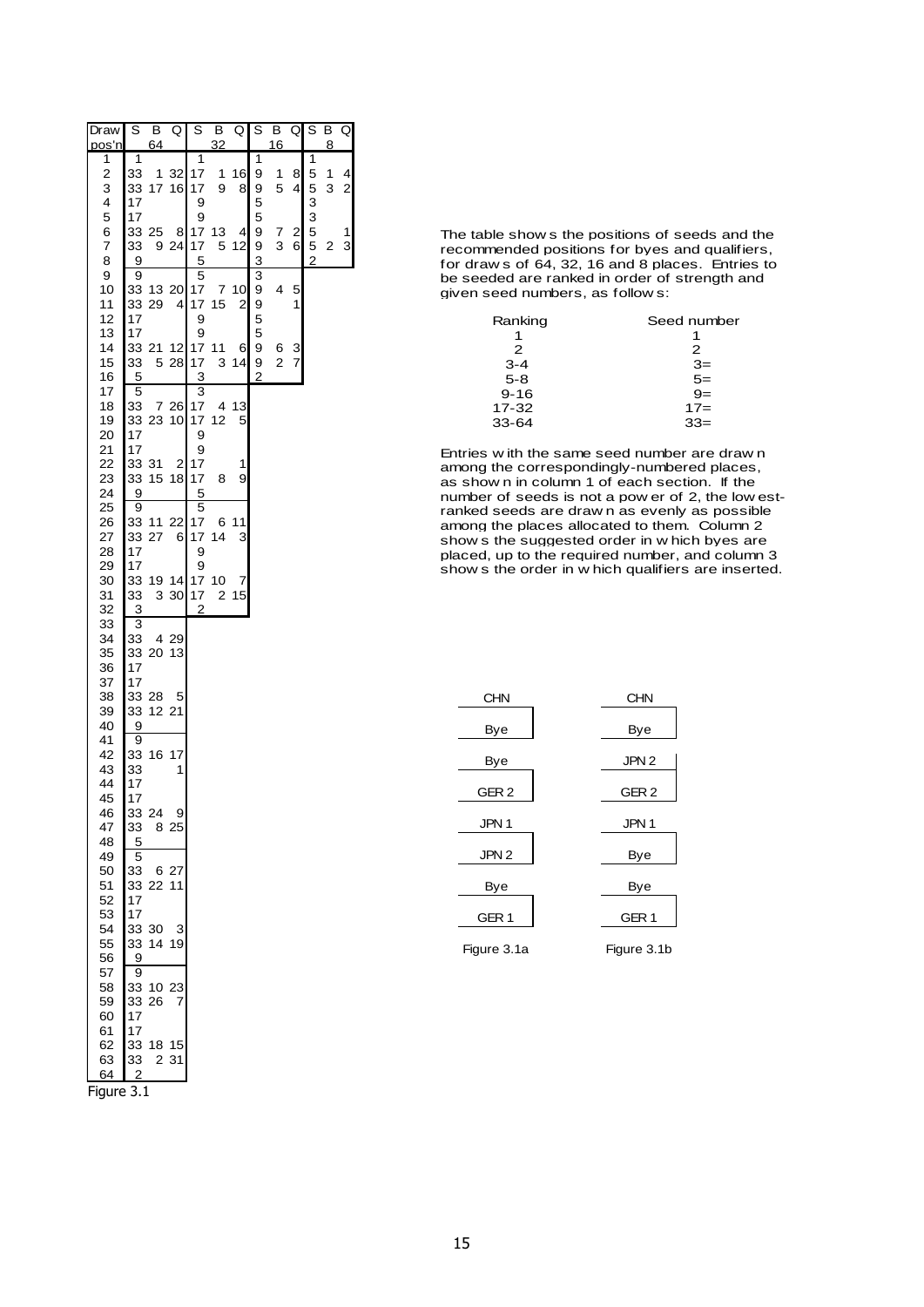

Figure 3.2 Draws for 6 and11 seeds



Figure 3.3 1/16 section of draw

3.3.4 Figure 3.4 lists the seeds and other direct entries, the seeding numbers being based on the November 2002 men's ranking list. A convenient method of recording the progress of the draw is shown in Figure 3.5. It consists of a table having columns for the entries from each Association, in descending order of the numbers of entries, and rows for the halves, quarters, eighths and sixteenths of the draw. As each sixteenth is identical, it is necessary only to draw entries into these sections; where the sections are not identical, a further draw may have to be made within individual sections.

|                |                |                | 1  | <b>CHN</b> |   | <b>GER KOR</b> |   | FRA SWE | <b>JPN</b> | <b>DEN</b> | TPE <sup>1</sup> | ARG NGR |   |
|----------------|----------------|----------------|----|------------|---|----------------|---|---------|------------|------------|------------------|---------|---|
| $\overline{2}$ | 4              | 8              | 16 | 6          | 5 | 5              | 4 | 3       | 3          | 2          | $\overline{c}$   | 1       | 1 |
|                |                | 1              | 1  |            |   |                |   |         |            |            |                  |         |   |
|                | 1              |                | 2  |            |   |                |   |         |            |            |                  |         |   |
|                |                | 2              | 3  |            |   |                |   |         |            |            |                  |         |   |
| 1              |                |                | 4  |            |   |                |   |         |            |            |                  |         |   |
|                |                | 3              | 5  |            |   |                |   |         |            |            |                  |         |   |
|                | $\overline{2}$ |                | 6  |            |   |                |   |         |            |            |                  |         |   |
|                |                | 4              | 7  |            |   |                |   |         |            |            |                  |         |   |
|                |                |                | 8  |            |   |                |   |         |            |            |                  |         |   |
|                |                | 5              | 9  |            |   |                |   |         |            |            |                  |         |   |
|                | 3              |                | 10 |            |   |                |   |         |            |            |                  |         |   |
|                |                | 6              | 11 |            |   |                |   |         |            |            |                  |         |   |
| 2              |                |                | 12 |            |   |                |   |         |            |            |                  |         |   |
|                |                | $\overline{7}$ | 13 |            |   |                |   |         |            |            |                  |         |   |
|                | 4              |                | 14 |            |   |                |   |         |            |            |                  |         |   |
|                |                | 8              | 15 |            |   |                |   |         |            |            |                  |         |   |
|                |                |                | 16 |            |   |                |   |         |            |            |                  |         |   |

Figure 3.5 Draw table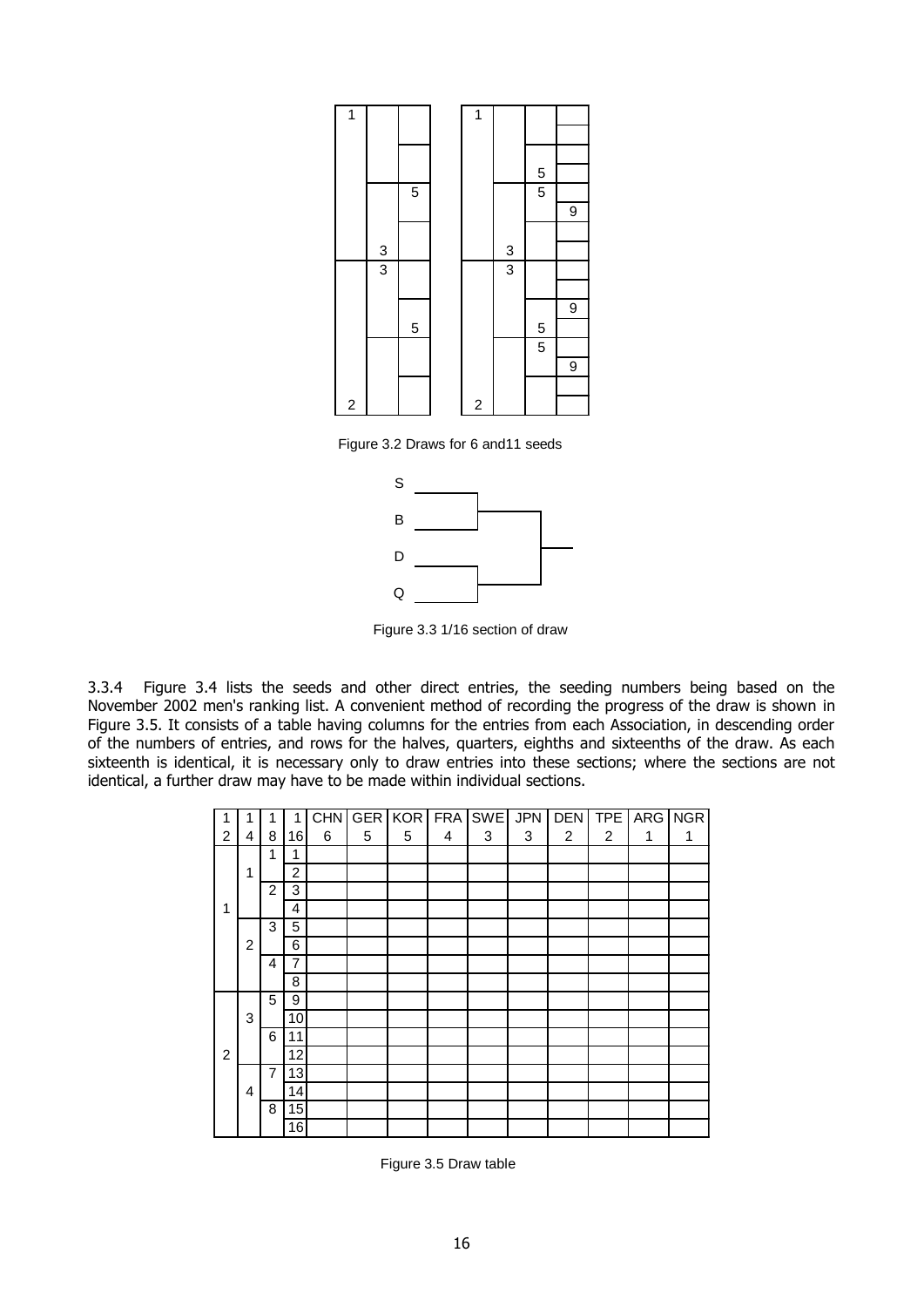| ARG        | 1                       | LIU Song              | 95             |                |
|------------|-------------------------|-----------------------|----------------|----------------|
| <b>CHN</b> | 1                       | MA Lin                | 1              | S <sub>1</sub> |
|            | 2                       | <b>WANG Liqin</b>     | 3              | S <sub>3</sub> |
|            | 3                       | LIU Guoliang          | 14             | S <sub>5</sub> |
|            | 4                       | HOU Yingchao          | 28             | S9             |
|            | 5                       | QIU Yuke              | 38             |                |
|            | 6                       | ZHAN Jian             | 50             |                |
| <b>DEN</b> | 1                       | <b>MAZE Michael</b>   | 24             | S <sub>9</sub> |
|            | 2                       | <b>BENTSEN Allan</b>  | 54             |                |
| <b>FRA</b> | $\mathbf{1}$            | <b>CHILA Patrick</b>  | 26             | S <sub>9</sub> |
|            | $\overline{2}$          | <b>ELOI</b> Damien    | 30             | S9             |
|            | 3                       | LEGOUT Christophe     | 57             |                |
|            | 4                       | <b>VARIN Eric</b>     | 92             |                |
| <b>GER</b> | 1                       | <b>BOLL Timo</b>      | $\overline{2}$ | S <sub>2</sub> |
|            | 2                       | ROSSKOPF Jorg         | 25             | S9             |
|            | 3                       | <b>WOSIK Torben</b>   | 39             |                |
|            | $\overline{\mathbf{4}}$ | <b>FRANZ Peter</b>    | 56             |                |
|            | 5                       | <b>KEINATH Thomas</b> | 69             |                |
| <b>JPN</b> | $\mathbf{1}$            | <b>TASAKI Toshio</b>  | 37             |                |
|            | $\overline{2}$          | <b>ISEKI Seiko</b>    | 49             |                |
|            | 3                       | KAYAMA Hyogo          | 73             |                |
| <b>KOR</b> | 1                       | RYU Seung Min         | 16             | S <sub>5</sub> |
|            | 2                       | OH Sang Eun           | 17             | S <sub>5</sub> |
|            | 3                       | <b>KIM Taek Soo</b>   | 18             | S9             |
|            | 4                       | <b>LEE Chul Seung</b> | 36             |                |
|            | 5                       | JOO Se Hyuk           | 58             |                |
| <b>NGR</b> | 1                       | <b>TORIOLA Segun</b>  | 85             |                |
| <b>SWE</b> | 1                       | PERSSON Jorgen        | 20             | S <sub>9</sub> |
|            | $\overline{c}$          | <b>KARLSSON Peter</b> | 21             | S <sub>9</sub> |
|            | 3                       | LUNDQVIST Jens        | 43             |                |
| <b>TPE</b> | 1                       | CHUAN Chih-Yuan       | $\overline{7}$ | S <sub>3</sub> |
|            | 2                       | CHIANG Peng-Lung      | 11             | S <sub>5</sub> |

Figure 3.4 Entries & ranking

3.3.5 The No 1 seed, CHN1, is placed in section 1 and the No 2 seed, GER1 in section 16. Normally, the No 3 seeds are drawn between sections 8 and 9, but in this case CHN2 must be in the opposite half to CHN1 and must, therefore, occupy section 9, with TPE1 in section 8. The four No 5 seeds are drawn among sections 4, 5, 12 and 13, with CHN3 in a quarter not containing CHN1 or CHN2, such as in section 5, and TPE2 in the opposite half to TPE1, say in section 12. KOR 1 and KOR2 can then be drawn into opposite halves, say into sections 4 and 13 respectively.

3.3.6 The eight No 9 seeds are drawn among the top sections of the odd-numbered quarters and the top sections of the even-numbered eighths. CHN4 and KOR3 must each be in quarters not containing entries from the same Association and GER2 in the opposite half to GER1, so they could be in sections 14, 6 and 3 respectively. FRA 1 and FRA2 must be in separate halves, as must SWE1 and SWE2, so FRA 1 could be drawn into section 1O, FRA2 into section 2, SWE1 into position 15 and SWE2 into section 7, leaving section 11 for DEN1.

Figure 3.6 shows the draw for the 16 seeds.

3.3.7 The 16 other direct entries are now drawn so that there are not more than 2 entries in any section and so that the requirements for separation by Association nomination are observed. CHN5 can be in any eighth not containing a Chinese entry and CHN6 in any such eighth of the opposite half, so they could be in sections 15 and 8 respectively. GER3 and GER4 must be in quarters not containing GER1 or GER2, say in sections 11 and 5, and GER5 is then drawn into any eighth not containing a German entry, such as into section 1.

3.3.8 KOR4 must be drawn into the only quarter not containing a Korean entry, say into section 1O, and KOR5 into any eighth not containing a Korean entry, such as into section 16. The next two French entries,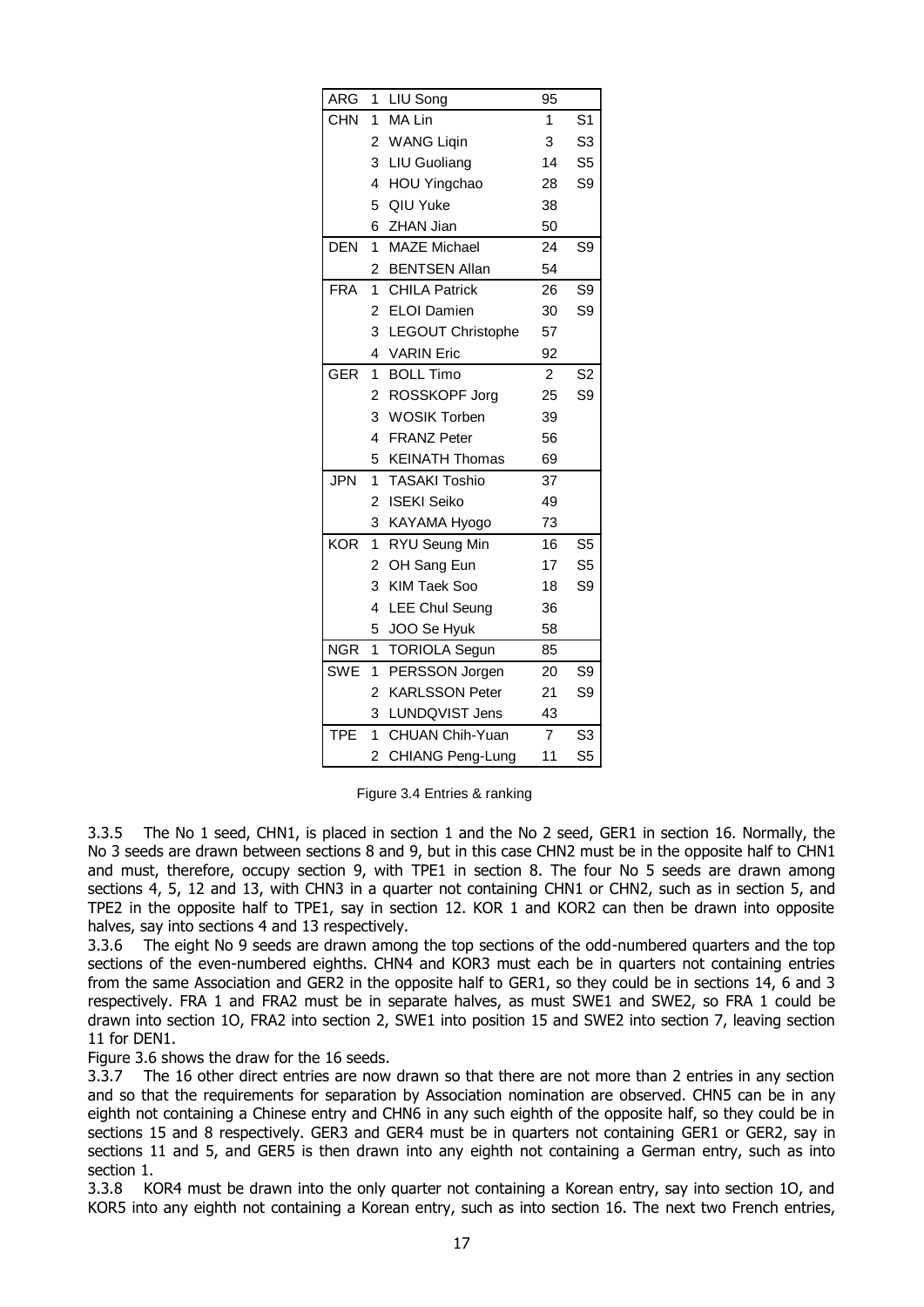FRA 3 and FRA4, must be drawn into the  $2^{nd}$  and  $4^{th}$  quarters, say into sections 13 and 6 respectively. SWE3 can be drawn into any vacant place in the  $1<sup>st</sup>$  or  $3<sup>rd</sup>$  quarters, say into section 4. The remaining entry which has to be separated from previous entries is DEN2, which must be in the opposite half to DEN 1, say in section 7.

3.3.9 JPN1 and JPN 2 must be in opposite halves, say in sections 3 and 14 respectively, and JPN3 must then be in a quarter not containing a Japanese entry, such as in section 9. ARG 1 and NGR 1 are then drawn between the 2 remaining vacant places, perhaps ARG 1 into section 2 and NGR1 into section 12. This completes the draw for direct entries and the resulting table is shown in Figure 3.7, while Figure 3.8 shows the positions of the direct entries, byes and qualifiers in the first quarter of the draw in the conventional format.

|                |                |                | 1               | CHN            | <b>GER</b>     | <b>KOR</b> | FRA            | <b>SWE</b> | <b>JPN</b> | <b>DEN</b> | <b>TPE</b>     |   | ARG NGR |
|----------------|----------------|----------------|-----------------|----------------|----------------|------------|----------------|------------|------------|------------|----------------|---|---------|
| $\overline{2}$ | 4              | 8              | 16              | 6              | 5              | 5          | 4              | 3          | 3          | 2          | 2              | 1 | 1       |
|                |                | 1              | 1               | 1              |                |            |                |            |            |            |                |   |         |
|                | 1              |                | $\overline{2}$  |                |                |            | $\overline{c}$ |            |            |            |                |   |         |
|                |                | $\overline{2}$ | 3               |                | $\overline{c}$ |            |                |            |            |            |                |   |         |
| 1              |                |                | 4               |                |                | 1          |                |            |            |            |                |   |         |
|                |                | 3              | 5               | 3              |                |            |                |            |            |            |                |   |         |
|                | $\overline{c}$ |                | 6               |                |                | 3          |                |            |            |            |                |   |         |
|                |                | 4              | 7               |                |                |            |                | 2          |            |            |                |   |         |
|                |                |                | 8               |                |                |            |                |            |            |            | 1              |   |         |
|                |                | 5              | 9               | $\overline{2}$ |                |            |                |            |            |            |                |   |         |
|                | 3              |                | 10              |                |                |            | 1              |            |            |            |                |   |         |
|                |                | 6              | 11              |                |                |            |                |            |            | 1          |                |   |         |
| $\overline{2}$ |                |                | 12              |                |                |            |                |            |            |            | $\overline{c}$ |   |         |
|                |                | $\overline{7}$ | 13              |                |                | 2          |                |            |            |            |                |   |         |
|                | $\overline{4}$ |                | 14              | 4              |                |            |                |            |            |            |                |   |         |
|                |                | 8              | 15              |                |                |            |                | 1          |            |            |                |   |         |
|                |                |                | $\overline{16}$ |                | 1              |            |                |            |            |            |                |   |         |

Figure 3.6 Draw table with seeds

| 1              | 1              | 1              | 1  | <b>CHN</b> | <b>GER</b>     | <b>KOR</b> |   | FRA SWE | <b>JPN</b>     | <b>DEN</b>     | <b>TPE</b>     | <b>ARG</b> | <b>NGR</b> |
|----------------|----------------|----------------|----|------------|----------------|------------|---|---------|----------------|----------------|----------------|------------|------------|
| $\overline{2}$ | 4              | 8              | 16 | 6          | 5              | 5          | 4 | 3       | 3              | $\overline{2}$ | $\overline{2}$ | 1          | 1          |
|                |                | 1              | 1  | 1          | 5              |            |   |         |                |                |                |            |            |
|                | 1              |                | 2  |            |                |            | 2 |         |                |                |                | 1          |            |
|                |                | $\overline{2}$ | 3  |            | $\overline{c}$ |            |   |         | 1              |                |                |            |            |
| 1              |                |                | 4  |            |                | 1          |   | 3       |                |                |                |            |            |
|                |                | 3              | 5  | 3          | 4              |            |   |         |                |                |                |            |            |
|                | $\overline{c}$ |                | 6  |            |                | 3          | 4 |         |                |                |                |            |            |
|                |                | 4              | 7  |            |                |            |   | 2       |                | 2              |                |            |            |
|                |                |                | 8  | 6          |                |            |   |         |                |                | 1              |            |            |
|                |                | 5              | 9  | 2          |                |            |   |         | 3              |                |                |            |            |
|                | 3              |                | 10 |            |                | 4          | 1 |         |                |                |                |            |            |
|                |                | 6              | 11 |            | 3              |            |   |         |                | 1              |                |            |            |
| $\overline{2}$ |                |                | 12 |            |                |            |   |         |                |                | $\overline{2}$ |            | 1          |
|                |                | $\overline{7}$ | 13 |            |                | 2          | 3 |         |                |                |                |            |            |
|                | 4              |                | 14 | 4          |                |            |   |         | $\overline{2}$ |                |                |            |            |
|                |                | 8              | 15 | 5          |                |            |   | 1       |                |                |                |            |            |
|                |                |                | 16 |            | 1              | 5          |   |         |                |                |                |            |            |

Figure 3.7 Draw table with all direct entries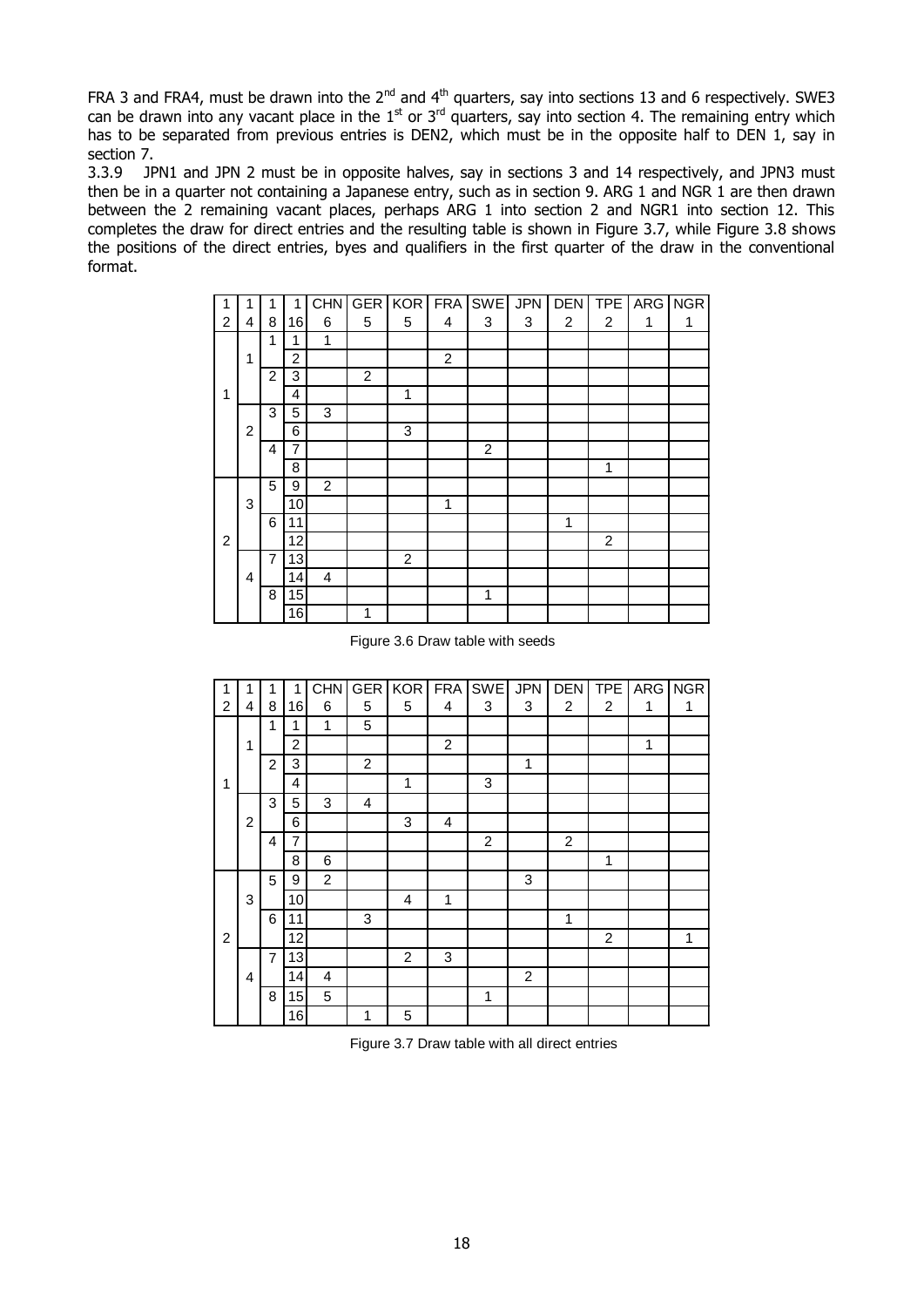

Figure 3.8 1st quarter of draw

3.3.10 Qualifiers should, where possible, be separated both in groups and in the knock-out from other players of the same Association, and this can be ensured in either of two ways. The easier way is to wait until the qualifying competition is completed and then to draw the winners in the same way as the direct entries were drawn. However, many organisers prefer to be able to publish a complete draw before the start of the tournament and this can be done by allocating indirect entries to groups in such a way that whoever wins will be correctly placed in the knock-out.

3.3.11 To do this, the groups are numbered to correspond with the sections which the winners will enter - 01 in section 1, 02 in section 2 and so on - and players drawn into them so as to take account of the positions of direct entries from the same Association. Thus if there are 2 more Chinese entries, one must be drawn into group 3 or 4 and the other into group 11 or 12, so that there is not more than 1 Chinese player in the same eighth of the draw. Similarly, the next German entry could be drawn among groups 9, 10, 13 and 14, so that there would be 3 German entries in each half.

#### **3.4 Alternative Draw Procedure**

3.4.1 There is a slight risk that, in a draw conducted as described above, it will not be possible to meet all the requirements for seeding by Association. For instance, where there are an odd number of entries from an Association, the last entry may be drawn into either half. If there are several such Associations, all these last entries might be drawn into the same half, and this could mean that there were no places available later in the draw to separate the entries of other Associations. Figure 3.9 shows a draw of 16 entries from 5 Associations in which this situation has occurred.

| <b>ITA</b> | EGY | <b>IND</b> | <b>BRA</b> | CAN |
|------------|-----|------------|------------|-----|
|            |     | 3          | 3          | 2   |
| X          | X   | X          | X          |     |
| X          | x   | X          | Χ          |     |
| X          | χ   | x          |            |     |
|            |     |            |            |     |

Figure 3.9 Alternative draw (1)

3.4.2 Here, ignoring any consideration of ranking, the entries from Italy, Egypt, India, and Brazil have been drawn correctly into separate quarters, but the only places left for the 2 Canadian entries are both in the  $2<sup>nd</sup>$  half. With experience, it is often possible to foresee possible difficulties and take the necessary steps to avoid them, but in a large draw they might not become apparent until it is too late. There is, however, a systematic method of ensuring that all the requirements can be met and this is illustrated in Figures 3.10- 3.14.

3.4.3 The table in Figure 3.10 is similar to that in Figure 3.9, but it shows also the number of places available in each quarter (Q) and each half (H). Entries are first assigned to regions of the draw, as shown in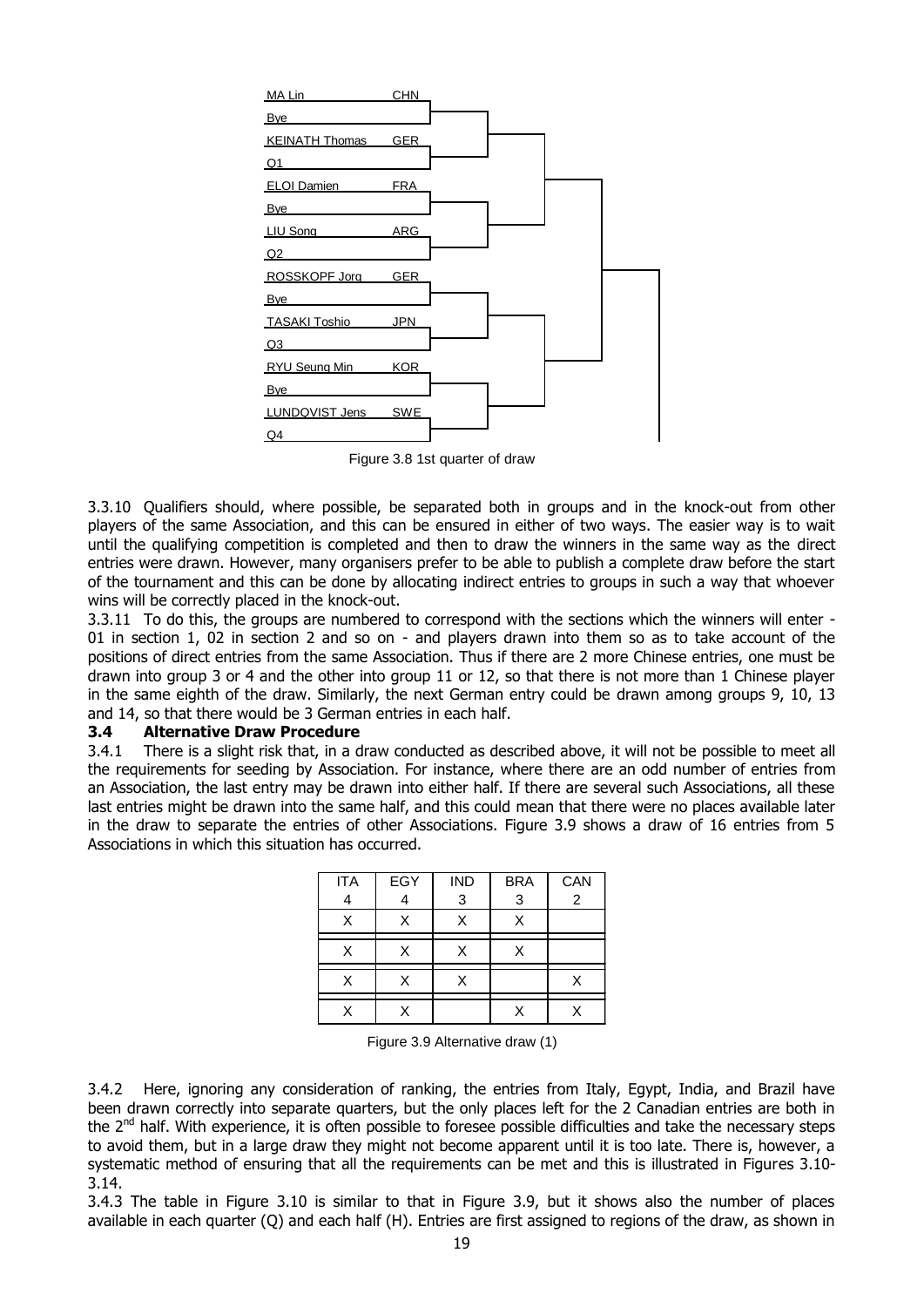Figure 3.11. If it is clear into which quarters entries will be drawn, as far ITA and EGY, crosses are placed in the appropriate spaces. For IND and BRA it is known only that there will be 1 entry in one half and 2 in the other, and for CAN that there will be one entry in each half. These uncertain positions are shown by placing a mark between the appropriate sections, as in Figure 3.12.

| <b>ITA</b> | EGY | <b>IND</b> | <b>BRA</b> | CAN         | places places |  |
|------------|-----|------------|------------|-------------|---------------|--|
| 4          |     | 3          | 3          | $2^{\circ}$ |               |  |
| v          |     |            |            |             |               |  |
|            |     |            |            |             |               |  |
|            |     |            |            |             |               |  |
|            |     |            |            |             |               |  |

Figure 3.11 Alternative draw (3)

| <b>ITA</b> | EGY | <b>IND</b> | <b>BRA</b> | CAN            | places places<br>left in $Q$ left in H |
|------------|-----|------------|------------|----------------|----------------------------------------|
| 4          |     | 3          | 3          | $\overline{2}$ |                                        |
| X          |     |            |            |                |                                        |
|            |     |            |            |                |                                        |
|            |     |            |            |                |                                        |
|            |     |            |            |                |                                        |

Figure 3.12 Alternative draw (4)

| <b>ITA</b> | EGY | <b>IND</b> | <b>BRA</b> | CAN            | places places<br>left in $Q$ left in H |  |
|------------|-----|------------|------------|----------------|----------------------------------------|--|
| 4          |     | 3          | 3          | $\overline{2}$ |                                        |  |
| Χ          |     |            | X          |                |                                        |  |
| Χ          |     |            |            |                |                                        |  |
| x          |     |            |            |                |                                        |  |
|            |     |            |            |                |                                        |  |

| <b>ITA</b> | EGY | <b>IND</b> | <b>BRA</b> | CAN            |                                      |  |
|------------|-----|------------|------------|----------------|--------------------------------------|--|
| 4          | 4   | 3          | 3          | $\overline{2}$ | places places<br>left in Q left in H |  |
|            | Х   |            |            |                |                                      |  |
| x          | X   |            |            |                |                                      |  |
|            |     |            |            |                |                                      |  |
|            |     |            |            |                |                                      |  |

Figure 3.13 Alternative draw (5)

Figure 3.14 Alternative draw (6)

3.4.4 This shows that 2 places have now been filled in each quarter and 7 in each half, and the numbers in the final 2 columns are reduced accordingly. The 3 INO entries are then drawn and Figure 3.12 shows them in the  $1<sup>st</sup>$ ,  $2<sup>nd</sup>$  and  $4<sup>th</sup>$  quarters, leaving 1 place in each of these quarters and 2 in the 3rd. However, there is now no place left in the upper half so the 3rd BRA entry must be drawn into the lower half, as shown in figure 3.13. The 2 CAN entries can now be drawn into the remaining vacant places in the 2<sup>nd</sup> and 3rd quarters, and the completed draw is shown in figure 3.14.

#### **3.5 Alterations to the Draw**

3.5.1 Alterations to the draw should be avoided if at all possible, and they may be made only to correct errors, to include additional players or to correct a serious imbalance arising from the absence of seeded players. Even in these circumstances, no change may be made to the draw of an event after play has started in that event, whether or not it concerns any of the matches that have been played or are in progress, but for the purposes of this regulation a qualifying competition and the knock-out are regarded as separate events.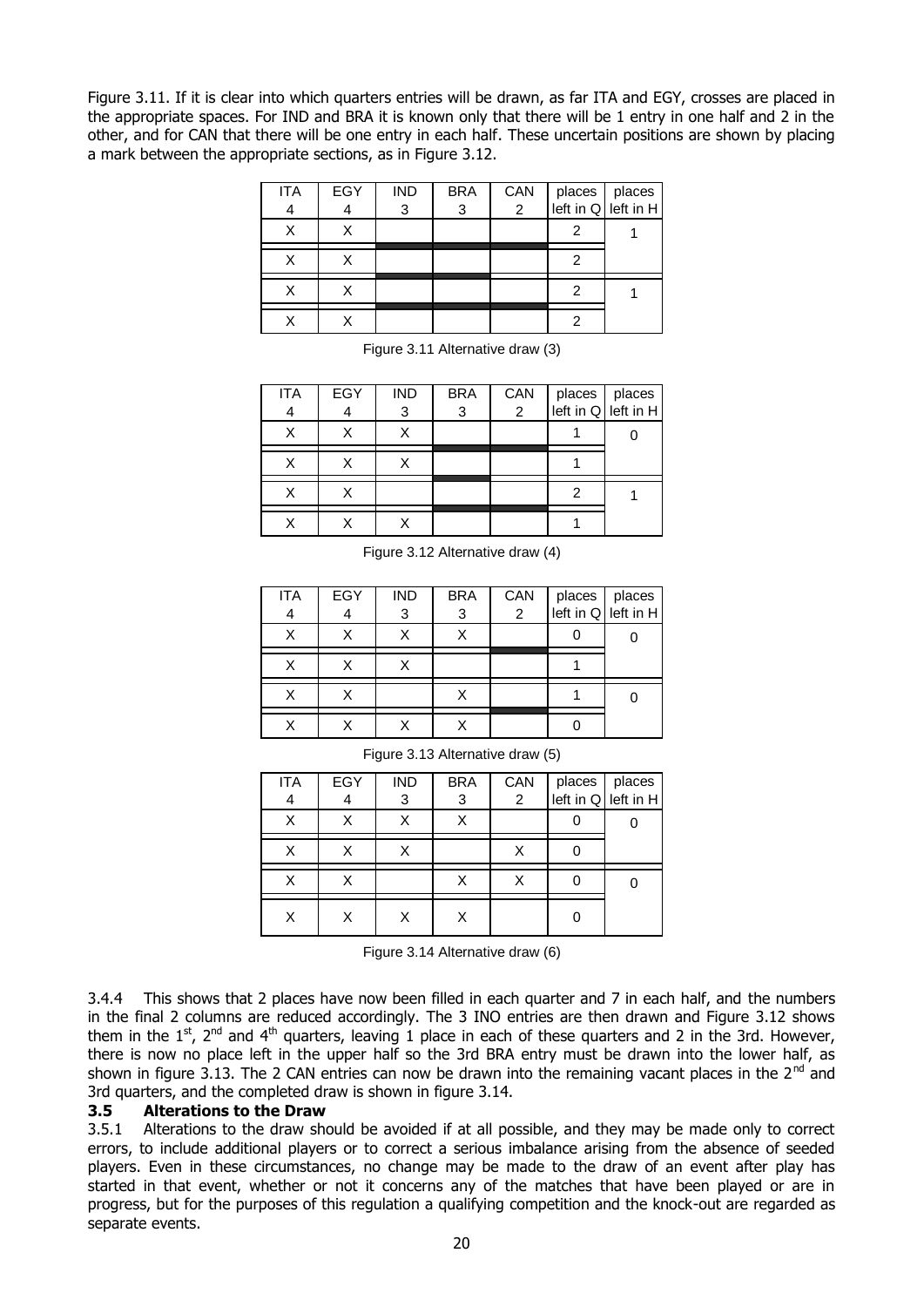3.5.2 Otherwise, no player may be moved from one part of the draw to another, whether or not play has started, except in accordance with the special provisions for re-drawing seeds, and no change may be made to a doubles pair if both partners are present and fit to play. A player may not be deleted from the draw without his or her permission, except that the referee may disqualify a player for bad behaviour or for not being available when due to play in a match. Finally, any changes to the draw are subject to the agreement of the tournament management committee.

3.5.3 Any additional players or pairs who would have been seeded had they been in the original draw can be accepted only if there are vacancies in seeded places, but other entries may be accepted if there are vacancies in the draw. The new entries are drawn, in order of playing strength, first into any vacancies in seeded places, then into any other vacancies and finally into places occupied by byes other than those against a seeded entry, taking account as far as possible of the requirements for seeding by Association.

3.5.4 Changes to the draw are sometimes considered where a number of players or pairs are absent. In particular, if several seeds are missing from the same section of the draw, weak players may progress to late stages of the event or even finals, and the resulting matches may be very one-sided and thus of little interest to spectators. If this risk is considered unacceptable, the ideal remedy is to re-draw the event with a full set of seeds made up of players who are present, but if the absences are not known until very late there may not be enough time to do so.

3.5.5 To allow for this, there is provision in the regulations for re-drawing only the seeded places, leaving the rest of the draw unchanged. The remaining seeds are arranged in ranking order, re-numbered and then re-drawn according to the normal procedure, except that when they have been re-drawn any remaining seeded places are left unfilled. Players must not be moved from elsewhere in the draw to make up the full number of seeds and the vacant seeded places can be filled only by the acceptance of new entries.

3.5.6 This partial re-draw is allowed only where the imbalance is substantial. It is difficult to give precise rules for the degree of imbalance which would justify a re-draw of the seeds but, as a guide, Figure 3.15 shows some situations in which a partial re-draw would be permissible. In columns 1 and 2 there are 2 seeds absent and in column 1 both are in the same half, so there is an imbalance; in column 2 they are in opposite halves, which are thus still reasonably balanced. Columns 3 and 4 show similar situations with 3 seeds absent. After one entry has been placed in each group the others should be drawn, a few at a time in ranking order, as shown in Figure 3.17. Here the entries ranked 9-12 are drawn among Groups E-H, those ranked 13-16 among Groups A-D and so on, making sure only that players from the same Association are drawn into different groups.



Figure 3.15 Justification for partial re-draw

3.5.7 It is a common misconception that where several seeds are missing the remaining seeds must be redrawn, but the referee is under no obligation to do so, however many seeds are absent. It is entirely at his or her discretion whether a partial or complete re-draw is made and many referees believe that it is best not to make any changes, however many players are absent and whatever their ranking. Where many players are missing, perhaps owing to bad weather, it may be feasible to make a complete re-draw, but this again is a matter for the referee's judgment.

#### **3.6 Seeding of Groups**

3.6.1 For seeding groups, especially in team competitions, it is usual to employ the "snake" system, in which the highest ranked entry is placed in the  $1^{st}$  group, the  $2^{nd}$  in the  $2^{nd}$  group, the  $3^{rd}$  in the  $3^{rd}$  group and so on, until there is one in each group. In the simplest form, the next highest-ranked entries are similarly placed into the groups, starting this time with the last group and ending at the first. The process continues until all entries have been placed, so that they form a continuous "snake" in ranking order; Figure 3.16 shows how 32 entries can be allocated in this way to 8 groups.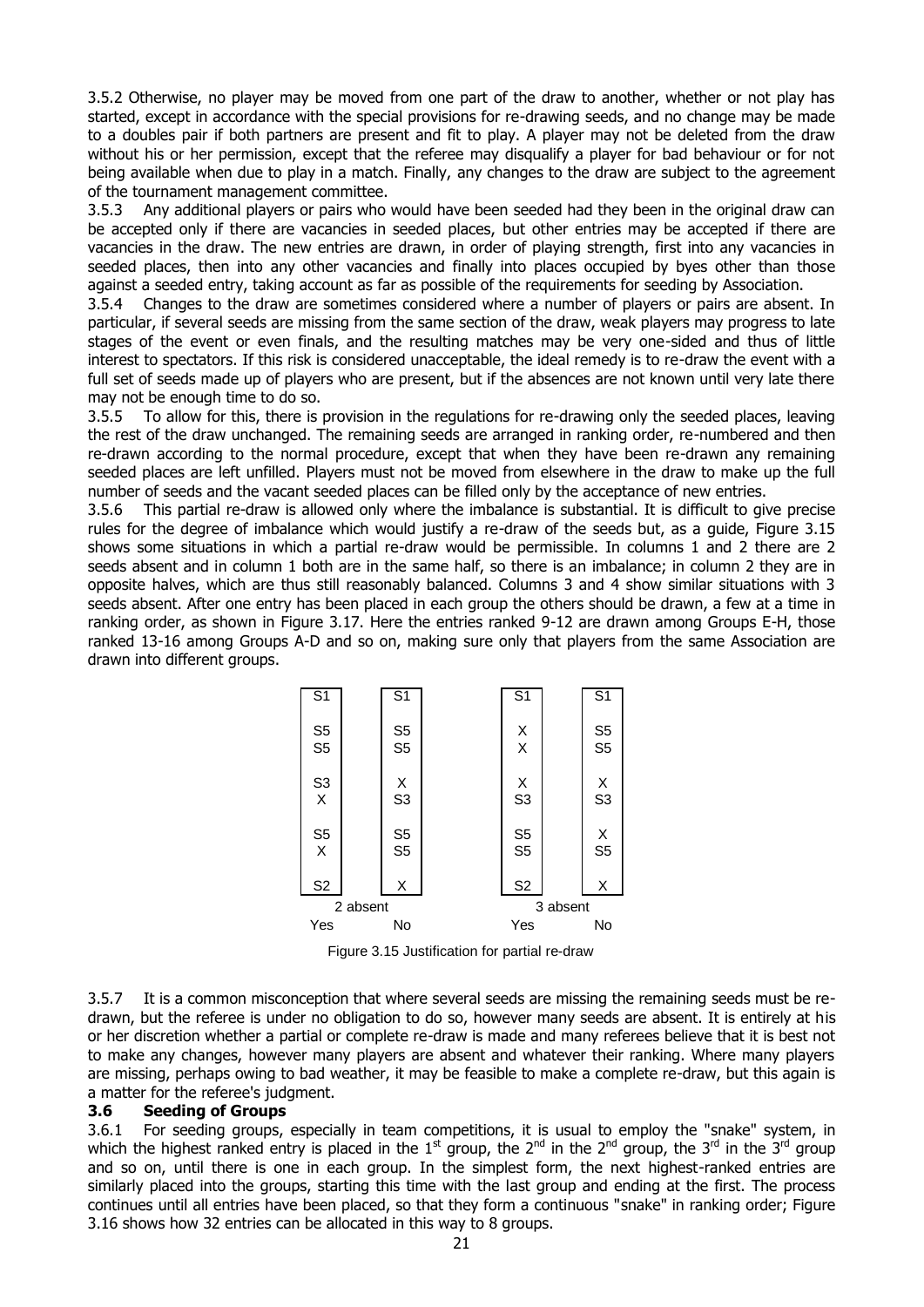

3.6.2 The disadvantage of this arrangement is that the composition of all the groups is predictable from the initial ranking and it is better to introduce an element of randomness. After one entry has been placed in each group the others should be drawn, a few at a time in ranking order, as shown in Figure 3.17. Here the entries ranked  $9 - 12$  are drawn among Groups E – H, those ranked  $13 - 16$  among Groups A – D and so on, making sure only that players from the same Association are drawn into different groups.

|         |               |                | <b>GROUPS</b> |                                                               |   |                |   |              |
|---------|---------------|----------------|---------------|---------------------------------------------------------------|---|----------------|---|--------------|
| A       | B             | - C            | D             | E F                                                           |   | G              | н |              |
|         | $\mathcal{P}$ | 3 <sup>3</sup> |               | 4 5                                                           | 6 | $\overline{7}$ | 8 |              |
|         |               |                |               | $\leftarrow$ (13, 14, 15, 16) (9, 10, 11, 12)                 |   |                |   | $\leftarrow$ |
|         |               |                |               | $\rightarrow$ (17, 18, 19, 20) (21, 22, 23, 24) $\rightarrow$ |   |                |   |              |
| (29, 1) |               |                |               | 30, 31, 32) (25, 26, 27, 28)                                  |   |                |   | $\leftarrow$ |
|         |               |                |               | Figure 3.17 Modified snake system                             |   |                |   |              |

#### **3.7 Second Stage Draw**

3.7.1 When doing a second stage draw from preliminary group play, with 2 players progressing to the main draw, then a further consideration is that the  $1<sup>st</sup>$  and  $2<sup>nd</sup>$  placed players in a group must be in opposite halves. This takes precedence over separation by Association. For Consolation events there should be no seeds, with the 3<sup>rd</sup> placed players in the opposite half to the  $4<sup>th</sup>$  placed player (in their group), and then separation by Association if possible.

3.7.2 Rules for KO Draw

- Group winners take the "seeded" position, and this applies to both individual and team events. In effect this means that the group winner becomes the seed according to the group, which could have implications for Seeding by Association Nomination. For example, in a competition having 16 teams drawn into 4 groups, if ENG have 3 teams entered, ENG1 seeded 1, ENG2 seeded 4 and ENG 3 unseeded, but in group 3 which they win, then ENG3 becomes the number 3 seed, ahead of ENG2. Assuming the other seeds win their groups, ENG3 will be drawn in the bottom half, which would mean that ENG2 would be drawn into the same half as ENG1;
- Draw is done according to ITTF rules;
	- $\triangleright$  Winner of group 1 placed in top position,<br>  $\triangleright$  Winner of group 2 placed in bottom position
	- Winner of group 2 placed in bottom position,
	- $\triangleright$  Winners of groups 3 and 4 drawn between bottom of top half and top of bottom half (subject to Association separation),
	- Winners of groups  $5 8$  drawn similarly into the bottom or top of each quarter not already occupied,
	- Continue this principle until all group winners are placed,
- Second placed players in group are drawn at random into the opposite half to their group winner (this takes precedence over Association separation),
- Finally separate by Association where possible.

Appendix C gives a few examples of this process, with a blank draw shown with all qualifiers, and then a completed draw.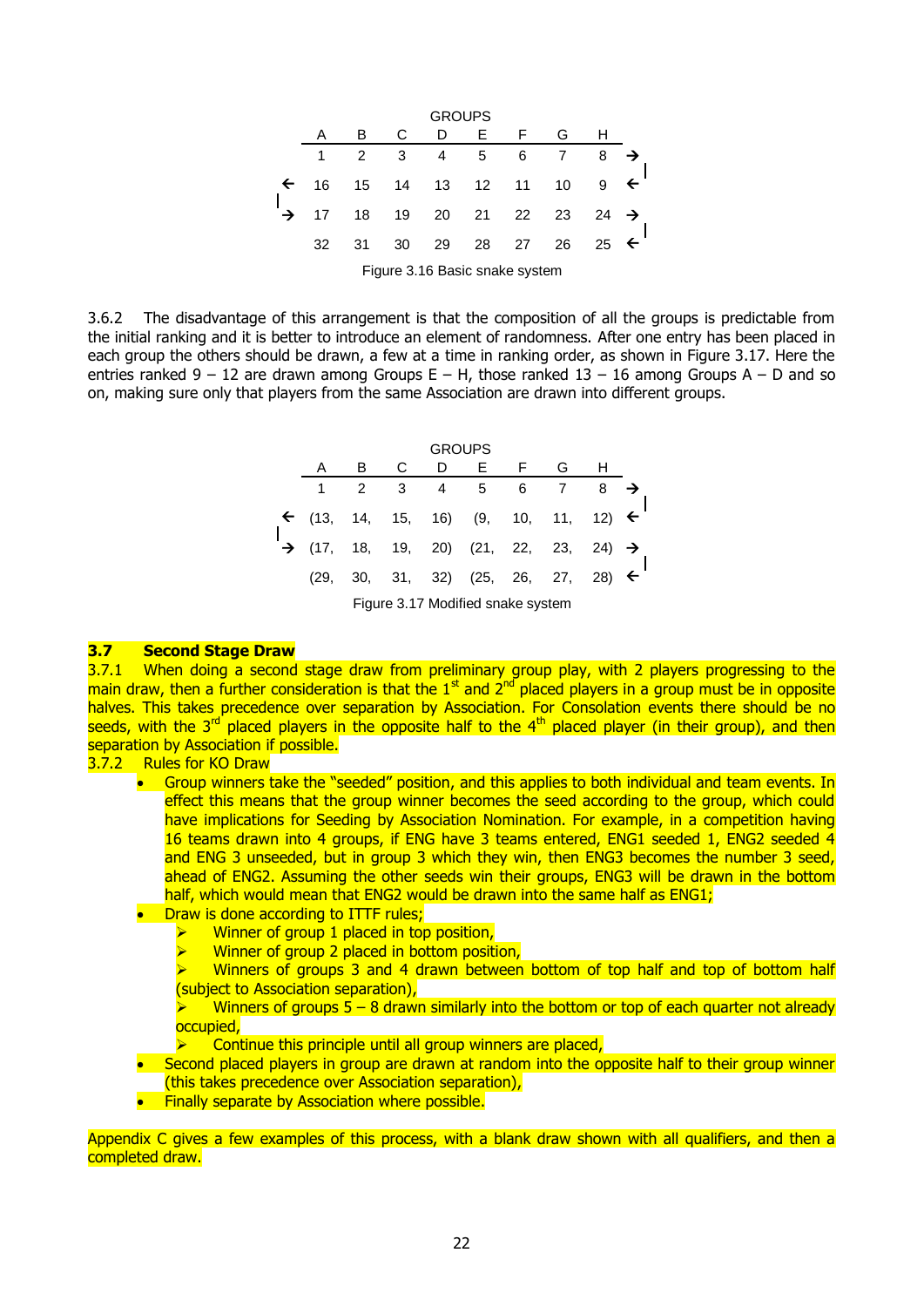## **4 SCHEDULING AND CONTROL**

#### **4.1 Objective**

4.1.1 The objective of scheduling is to make the best use of the time and tables available for the benefit of competitors and spectators. Competitors must be assured a reasonable time-table of play, with adequate but not excessive intervals between matches; spectators want the opportunity to watch entertaining matches at times and in situations that are convenient for them. The more efficient the scheduling, the greater the number of players that can take part in the tournament, and this may benefit the organisers by increasing the income from entry fees.

4.1.2 The requirements of the media also must be considered. Newspapers have reporting deadlines and critical matches should not be scheduled so late in the day that their results will be out-of-date before they can be published. The schedule may have to provide for particular matches to be played at times when the TV cameras are available and possibly on particular tables. The uncertainty of timing that is often associated with TV means that there must be some flexibility in the schedule, to allow quick adjustment where necessary.

4.1.3 As with the draw, computers are often used in preparing the schedule and this can greatly assist in planning. It must be recognised, however, that a computer may not be as good as a human scheduler in making the detailed decisions that can enhance presentation. For example, it will probably not be able to forecast that a match between A and X is likely to be highly entertaining and should be played when and where as many spectators as possible can watch it, or that one between B and Y is equally likely to be dull and should be staged less conspicuously.

4.1.4 Referees should understand the principles of scheduling sufficiently well to enable them at least to modify a computer-generated schedule where necessary, to take account of special circumstances or to prepare a schedule manually where the computer is not available or its use is not justified. Insistence on manual scheduling as a matter of principle is as short-sighted as unquestioning reliance on a computer, and referees should take advantage of the benefits of automation while retaining the ability to optimise a schedule manually if required.

#### **4.2 Timing**

4.2.1 The basis of scheduling is to divide the time available into periods to which matches are allocated, and one of the first considerations is the duration of the match period. This depends not only on the number of possible games in a match but also on such factors as the stage of the tournament and the type of competition. For instance,  $1<sup>st</sup>$  round matches often take less time than later matches because they are more likely to be between players of widely differing strengths, and it is easier to keep to a tight schedule in a group event.

4.2.2 The time required to complete a match depends to some extent on the level of the tournament. In a small tournament, where close control can be maintained, it may be acceptable to schedule 20 minutes for a best-of-5 games match and 30 minutes for a best of-7 games match. At major tournaments, where it is often essential to avoid over-running, it is advisable to schedule at least 30 minutes and 50 minutes respectively, to allow for delays due to overlong matches or the lateness of players or officials. For the average tournament, durations of 25 minutes and 40 minutes are a reasonable compromise.

4.2.3 Some organisers prefer matches to start at the same time on all tables, to allow public announcements and presentations to be made without disturbing other matches in progress. This means that every round lasts as long as the longest match, so that it is necessary to base the schedule on the longest expected match times rather than on the average. Occasional match-free periods should be scheduled on each table, to reduce the risk of delays accumulating and to allow matches to be transferred if the table for which they were intended is still occupied.

4.2.4 However, the scheduled place or time of matches should not be changed unless absolutely necessary. It is very unlikely that a tournament will run precisely in accordance with the pre-arranged programme, and only if delays appear to be building up seriously on one or more tables should changes be considered. But there are other reasons why schedule alterations may be required. For example, in major tournaments the organisers may ask for changes so that particular players or matches can be shown on TV, and this can happen at very short notice.

4.2.5 In view of the possible contractual and financial implications the referee should make every effort to accommodate such requests, bearing in mind the interests of the people likely to be affected by any changes. The most important consideration is that, once a change has been agreed, all those concerned players, coaches, officials and spectators are notified as soon as possible. If, as sometimes happens, the decision is made after the players and officials have left the venue, the referee must make sure that they receive the necessary information at their place of accommodation.

4.2.6 Players who have just finished a match should not be required to play another match immediately afterwards, but equally they should not have to wait several hours between successive matches. Ideally, in the early rounds of a knock-out competition, the interval between matches should be not less than 1 match period and not more than 3, but in later rounds players may welcome a longer break as matches become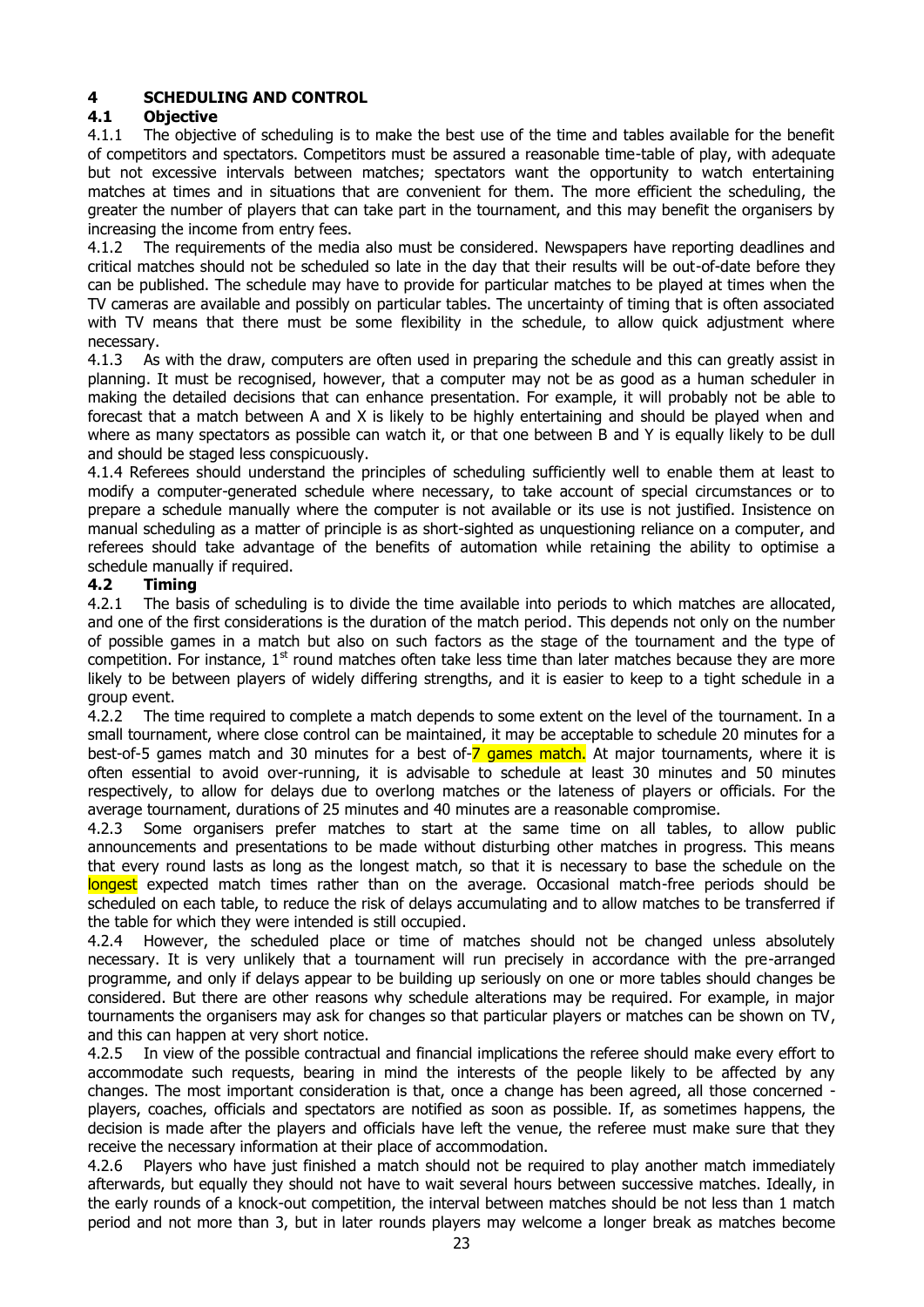harder. It is necessary, especially in later rounds, to take account also of players' possible involvement in other events being played in parallel.

4.2.7 The regulations do not specify how many matches a player can be required to play in a given period. Average players, and young players in general, usually want to play as many matches as they can, but most professional players expect only a limited number each day, especially in the later stages of an event. As a guide, it is not unreasonable for a player to have to play 3 best-of- $\overline{\phantom{a}}$  game matches and 3 bestof-5 game matches in a day, provided there are adequate intervals between them. Ideally, matches should not start before about 1000 nor finish later than about 2200.

4.2.8 This guidance applies to the main events of a tournament, such as the open singles and doubles. In tournaments having a large number of events for different categories of players, based on such criteria as age or playing strength, it can be assumed that a player who enters a number of events is willing to accept the risk of having to play a number of matches in a limited time. From the referee's point of view, the main consideration must be the greatly increased risk of conflicting scheduled matches, and it may be advisable to limit the number of events in which the same player may compete.

#### **4.3 Conflict**

4.3.1 Scheduling would be easy if each event were played in isolation, but usually several events have to be run at the same time so as to make the best use of the tables available. Obviously an all-men's and an all-women's event may run simultaneously, and alternating rounds of men's and women's matches is a useful way of providing suitable intervals. This is easy to arrange in the early stages of events but, as the number of matches in each round diminishes, not all of the tables will be occupied and it is tempting to start another event.

4.3.2 This may lead to **conflicting scheduled matches**, because it is almost impossible to forecast which players will still be required for the events already in progress. The art of scheduling is to try to avoid the possibility of such clashes but to allow adequate margins for recovery when, almost inevitably, they do occur. Normally, every match should be assigned a unique place in the time-table but in a local tournament it may be feasible to schedule, for example, a few unspecified matches of the  $1<sup>st</sup>$  round of the men's doubles at the same time as the later matches of the men's singles.

4.3.3 The doubles matches that can be played then will depend on which players are available, having been eliminated from the men's singles. Such overlap requires much closer control because matches have to be arranged and players notified, at short notice, and it is not advisable in a major tournament. It can, however, be useful in local tournaments, where the main objective is generally to provide as much competition as possible with the facilities available and where players are usually ready to accept some uncertainty in the times of their next matches.

4.3.4 Mixed doubles clashes with both men's and women's events, and for this reason it is often scheduled on its own as the first or last event. There are arguments for both, but some referees think it unwise to start a tournament with a doubles event, on the grounds that it is more likely that two players will arrive on time for a singles match than that all four will be there for a doubles. In a group event, all the players in a group can reasonably be asked to report at the same time and only 2 of them need be present for play to begin.

4.3.5 It is recommended that where a tournament includes both team and individual events, the team events be played first. Ideally, team events should be concluded before the start of individual events but this is seldom practical except in World or Continental Championships and even here there may be some overlap. Holding the team events first does, however, allow the draw for the individual events to be deferred until after teams have arrived and confirmed their entries, and this makes it much less likely that changes will have to be made to it later.

#### **4.4 Allocation of Tables**

4.4.1 The allocation of matches to tables should take account of the interests both of players and of spectators. For instance, it is better for a player not to play successive matches on the same table, to avoid any suggestion of an unfair advantage through familiarity with playing conditions there. Where certain matches are likely to be very entertaining or to have special interest, they can be played on tables where they can be easily watched, although care should be taken that concentrating spectators round a few tables does not cause access problems.

4.4.2 The initial plan for the assignment of matches to tables should be changed only for good reasons. A match may be moved because the table to which it was allocated is not available, perhaps because an earlier match over-ran its scheduled time, although this may simply transfer the delay from one table to another. An important or especially attractive match may be moved to a table which is better situated for spectators or TV but, for whatever reason a change is made, players, spectators and the media must be told promptly.

#### **4.5 Documentation**

4.5.1 The preparation of a schedule requires identification of matches and a way for recording their time assignments, preferably in a form which can be used also to control play while the tournament is in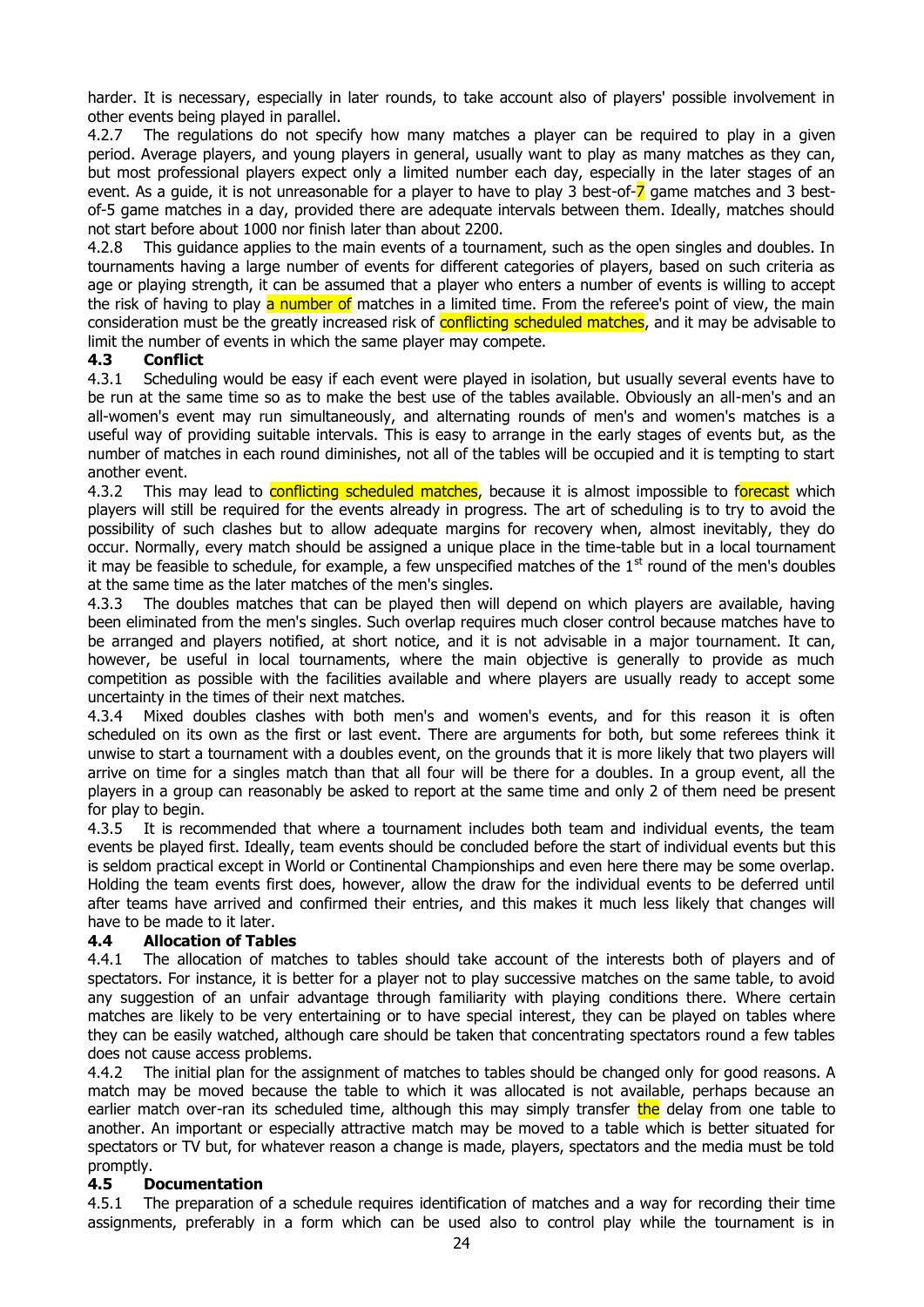progress. This can be done in various ways, each with its own advantages and disadvantages, and the system described in the following paragraphs is one of the many possible. Here each match is allocated to a specific table at a specific time, but some referees prefer to retain flexibility by allocating groups of matches to time slots rather than to particular tables.



Figure 4.1 Match numbering

4.5.2 A method of identifying matches is shown in Figure 4.1, for a draw of 64 entries. Matches are numbered in order from top to bottom and from left to right, so that  $1<sup>st</sup>$  round matches are numbers 01-32, 2<sup>nd</sup> round matches 33-48 and so on. The prefix X represents a digit (or letter) to identify the event, so that match 103 (or A03) might be the 3rd match in the  $1<sup>st</sup>$  round of the men's singles and match 262 (or 862) the 2<sup>nd</sup> semi-final of the women's singles. The diagram shows which matches depend on the results of earlier matches and hence where intervals must be planned.

4.5.3 Figure 4.2 shows a possible schedule for a knock-out with 64 entries, in the form of a table with rows for match periods and columns for the available tables; all matches are the best of 5 games. Here the sequence of matches is arranged so that players have an interval of between 1 and 3 match periods between matches and so that no-one plays successive matches on the same table. Normally, matches from other events would be played on some of the tables that are unused in the later stages, but a few blanks would be left in the schedule as a contingency.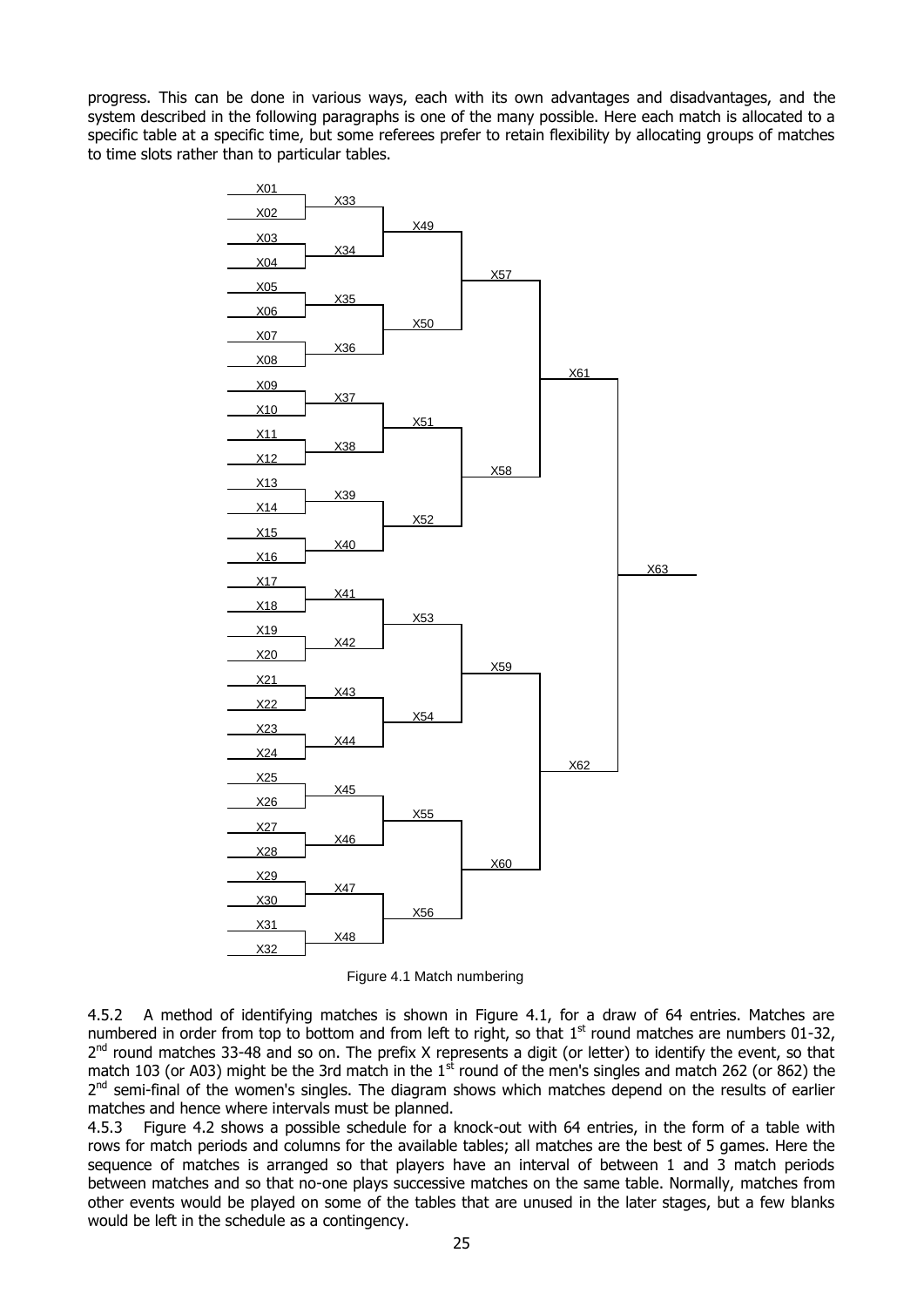|      |     | <b>TABLES</b>  |     |     |                 |     |     |     |  |  |  |
|------|-----|----------------|-----|-----|-----------------|-----|-----|-----|--|--|--|
| Time | 1   | $\overline{2}$ | 3   | 4   | 5               | 6   | 7   | 8   |  |  |  |
| 1000 | X01 | X02            | X03 | X04 | X05             | X06 | X07 | X08 |  |  |  |
| 1040 | X09 | X10            | X11 | X12 | X <sub>13</sub> | X14 | X15 | X16 |  |  |  |
| 1120 | X17 | X18            | X19 | X20 | X21             | X22 | X23 | X24 |  |  |  |
| 1200 | X25 | X26            | X27 | X28 | X29             | X30 | X31 | X32 |  |  |  |
| 1240 |     |                |     |     |                 |     |     |     |  |  |  |
| 1320 | X35 | X36            | X39 | X40 | X33             | X34 | X37 | X38 |  |  |  |
| 1400 | X43 | X44            | X47 | X48 | X41             | X42 | X45 | X46 |  |  |  |
| 1440 |     |                |     |     |                 |     |     |     |  |  |  |
| 1520 | X49 |                | X50 |     | X51             |     | X52 |     |  |  |  |
| 1600 |     | X53            |     | X54 |                 | X55 |     | X56 |  |  |  |
| 1640 |     |                |     |     |                 |     |     |     |  |  |  |
| 1720 |     |                | X57 |     |                 |     | X58 |     |  |  |  |
| 1800 | X59 |                |     |     | X60             |     |     |     |  |  |  |
| 1840 |     |                |     |     |                 |     |     |     |  |  |  |
| 1920 |     | X61            |     |     |                 | X62 |     |     |  |  |  |
| 2000 |     |                |     |     |                 |     |     |     |  |  |  |
| 2040 |     |                |     | X63 |                 |     |     |     |  |  |  |

Figure 4.2 Schedule for 64-place draw

4.5.4 Figure 4.3 shows a possible schedule for the knock-out stage of a tournament, comprising men's singles, women's singles, men's doubles and women's doubles. There are 48 entries in each singles and 24 pairs in each doubles, and the competition is to be played over 3 days on up to 8 tables. The schedule does not require anyone to play more than 2 singles and 2 doubles matches in a day and play finishes each day at a reasonable time; there is also an interesting programme of quarter-final matches on the second evening.

#### **4.6 Control of Play**

4.6.1 A similar format can be used to control play. The starting time of each match is marked on the draw sheet; this provides a useful check on the schedule, as inadequate intervals are immediately apparent. The working schedule is an expanded form of the table used for planning, with the players' names, the match reference numbers and the time and table for the follow-up match inserted in the appropriate "box", as shown in Figure 4.4. Figure 4.5 shows a typical section of a working draw at, say, 11.35, from which it can be seen that the late finishes on tables 2 and 3 have delayed the start of the matches due on these tables at 11.30. Figure 4.6 shows the corresponding section of the working draw.

4.6.2 As each match is completed, the name of the winner is marked on the draw sheet and the working schedule, in the box provided for the follow-up match. A convenient method of showing the progress of play is to put one diagonal line through a box when the match starts and another when it is completed, as shown. If the tournament is running according to plan, at any given time all of the boxes for matches due to start before that time should be marked with either one or two diagonal lines, and it will be obvious whether there is a delay on any of the tables.

4.6.3 Another way of monitoring play is to stack the match cards for each table in chronological order. Initially only the  $1<sup>st</sup>$  round cards include players' names; the other cards, with the scheduled times marked on them, are completed as the earlier winners become known. When a match is due the match card is issued to the umpire, and the time shown on the top card left on each stack shows whether play on that table is on schedule. The simplicity of this scheme is offset by the risk of the cards being knocked over and it is probably suitable only for small tournaments.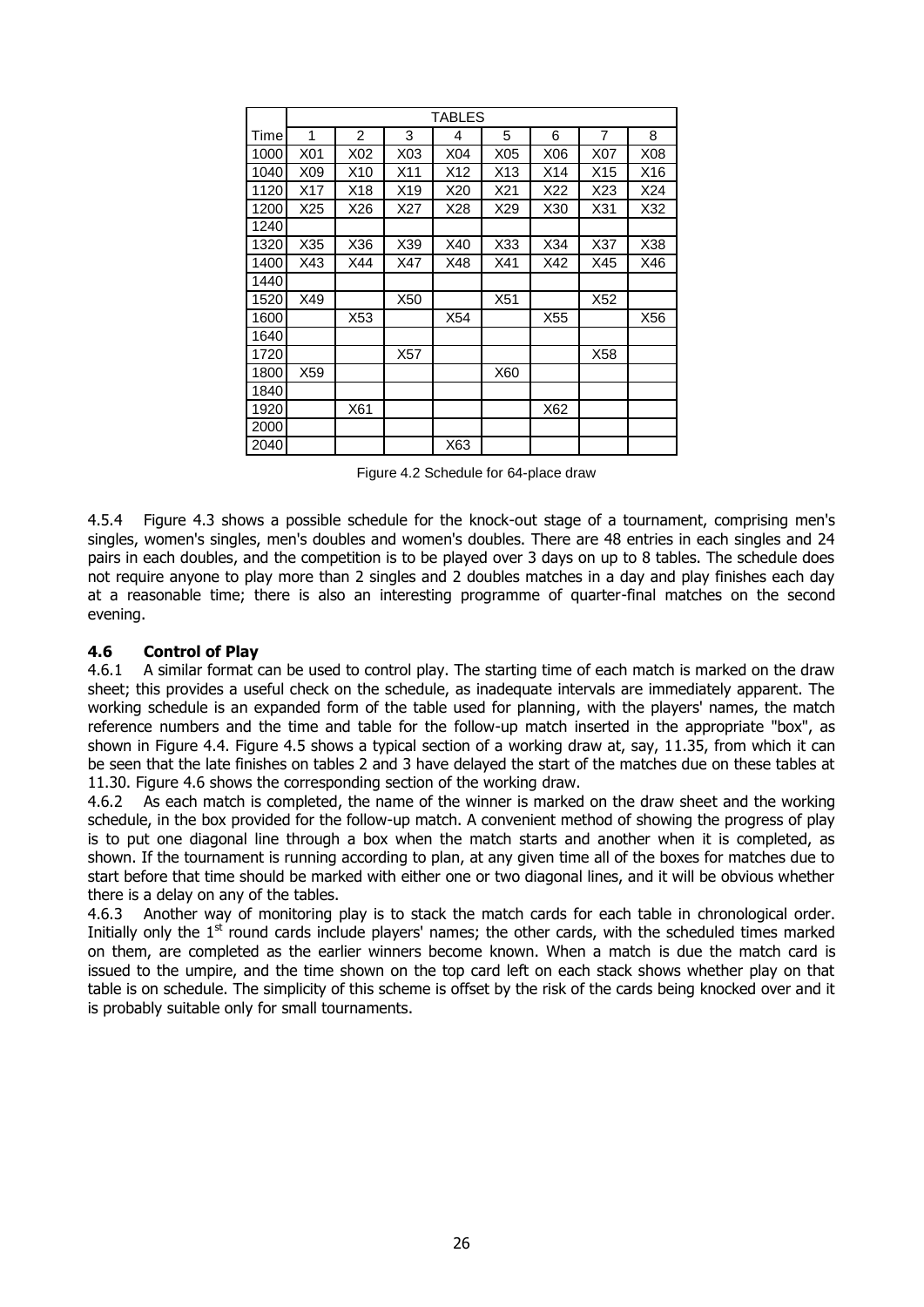|   | Time | 1               | 2               | 3               | 4               | 5               | 6               | 7               | 8                |
|---|------|-----------------|-----------------|-----------------|-----------------|-----------------|-----------------|-----------------|------------------|
|   | 1000 | WD1             |                 | MD <sub>1</sub> |                 | W <sub>D1</sub> |                 | MD <sub>1</sub> |                  |
|   | 1015 |                 | MD <sub>1</sub> |                 | WD1             |                 | MD <sub>1</sub> |                 | W <sub>D1</sub>  |
|   | 1030 | MD <sub>1</sub> |                 | WD1             |                 | MD <sub>1</sub> |                 | WD1             |                  |
|   | 1045 |                 | W <sub>D1</sub> |                 | MD <sub>1</sub> |                 | WD1             |                 | MD <sub>1</sub>  |
|   | 1100 | WS <sub>1</sub> |                 | MS1             |                 | WS <sub>1</sub> |                 | MS1             |                  |
|   | 1130 |                 | MS <sub>1</sub> |                 | WS <sub>1</sub> |                 | MS <sub>1</sub> |                 | WS <sub>1</sub>  |
|   | 1200 | MS1             |                 | WS <sub>1</sub> |                 | MS1             |                 | WS1             |                  |
|   | 1230 |                 | WS <sub>1</sub> |                 | MS1             |                 | WS1             |                 | MS <sub>1</sub>  |
| F |      |                 |                 |                 |                 |                 |                 |                 |                  |
| R | 1400 | WD1             |                 | MD <sub>1</sub> |                 | W <sub>D1</sub> |                 | MD <sub>1</sub> |                  |
| ш | 1430 |                 | MD1             |                 | WD <sub>1</sub> |                 | MD <sub>1</sub> |                 | W <sub>D</sub> 1 |
| D | 1500 | MD <sub>1</sub> |                 | WD <sub>1</sub> |                 | MD <sub>1</sub> |                 | WD <sub>1</sub> |                  |
| А | 1530 |                 | W <sub>D1</sub> |                 | MD <sub>1</sub> |                 | WD1             |                 | MD <sub>1</sub>  |
| Υ | 1600 | WS <sub>1</sub> |                 | MS <sub>1</sub> |                 | WS <sub>1</sub> |                 | MS <sub>1</sub> |                  |
|   | 1630 |                 | MS <sub>1</sub> |                 | WS <sub>1</sub> |                 | MS <sub>1</sub> |                 | WS <sub>1</sub>  |
|   | 1700 | MS1             |                 | WS1             |                 | MS1             |                 | WS1             |                  |
|   | 1730 |                 | WS <sub>1</sub> |                 | MS <sub>1</sub> |                 | WS1             |                 | MS <sub>1</sub>  |
|   |      |                 |                 |                 |                 |                 |                 |                 |                  |
|   | 1900 | WS <sub>2</sub> |                 | MS <sub>2</sub> |                 |                 |                 | MS <sub>2</sub> |                  |
|   | 1930 |                 | MS <sub>2</sub> |                 | WS <sub>2</sub> |                 | MS <sub>2</sub> |                 | WS <sub>2</sub>  |
|   | 2000 | MS <sub>2</sub> |                 | WS <sub>2</sub> |                 | MS <sub>2</sub> |                 | WS <sub>2</sub> |                  |
|   | 2030 |                 | WS <sub>2</sub> |                 | MS <sub>2</sub> |                 | WS <sub>2</sub> |                 | MS <sub>2</sub>  |
|   | 2100 |                 |                 |                 | FINISH          |                 |                 |                 |                  |

|   | Time | 1               | 2               | 3               | 4               |   | Time | 1              | 2          |
|---|------|-----------------|-----------------|-----------------|-----------------|---|------|----------------|------------|
|   | 1000 |                 | W <sub>D2</sub> |                 | MD <sub>2</sub> |   | 1000 | <b>WDS</b>     |            |
|   | 1015 | MD <sub>2</sub> |                 | WD <sub>2</sub> |                 | S | 1015 |                | <b>MDS</b> |
|   | 1030 |                 | MD <sub>2</sub> |                 | WD <sub>2</sub> | U | 1030 | <b>MDS</b>     |            |
|   | 1045 | WD <sub>2</sub> |                 | MD <sub>2</sub> |                 | N | 1045 |                | WDS        |
|   | 1100 |                 | WS3             |                 | MS3             | D | 1130 | WSS            |            |
|   | 1130 | MS3             |                 | WS3             |                 | A | 1200 |                | <b>MSS</b> |
|   | 1200 |                 | MS3             |                 | WS3             | Υ | 1230 | <b>MSS</b>     |            |
|   | 1230 | WS3             |                 | MS3             |                 |   | 1300 |                | WSS        |
|   |      |                 |                 |                 |                 |   |      |                |            |
| S | 1400 | WD <sub>2</sub> |                 | MD <sub>2</sub> |                 |   | 1500 | <b>FINALS</b>  |            |
| А | 1415 |                 | MD <sub>2</sub> |                 | WD <sub>2</sub> |   |      |                |            |
| т | 1430 | MD <sub>2</sub> |                 | WD <sub>2</sub> |                 |   |      |                |            |
| U | 1445 |                 | W <sub>D2</sub> |                 | MD <sub>2</sub> |   |      |                |            |
| R | 1500 | WS3             |                 | MS3             |                 |   |      | For 48MS, 48WS |            |
| D | 1530 |                 | MS3             |                 | WS3             |   |      | 24MD and 24WD  |            |
| А | 1600 | MS3             |                 | WS3             |                 |   |      |                |            |
| Υ | 1630 |                 | WS3             |                 | MS3             |   |      |                |            |
|   |      |                 |                 |                 |                 |   |      |                |            |
|   | 1800 |                 | <b>WDQ</b>      |                 | <b>MDQ</b>      |   |      |                |            |
|   | 1815 | <b>MDQ</b>      |                 | <b>WDQ</b>      |                 |   |      |                |            |
|   | 1845 |                 | MDQ             |                 | <b>WDQ</b>      |   |      |                |            |
|   | 1900 | <b>WDQ</b>      |                 | <b>MDQ</b>      |                 |   |      |                |            |
|   | 1930 |                 | <b>WSQ</b>      |                 | <b>MSQ</b>      |   |      |                |            |
|   | 2000 | <b>MSQ</b>      |                 | WSQ             |                 |   |      |                |            |
|   | 2030 |                 | <b>MSQ</b>      |                 | <b>WSQ</b>      |   |      |                |            |
|   | 2100 | <b>WSQ</b>      |                 | <b>MSQ</b>      |                 |   |      |                |            |
|   | 2200 |                 | <b>FINISH</b>   |                 |                 |   |      |                |            |

|   | Time |               | 2          |
|---|------|---------------|------------|
|   | 1000 | <b>WDS</b>    |            |
| ì | 1015 |               | <b>MDS</b> |
| J | 1030 | <b>MDS</b>    |            |
| √ | 1045 |               | <b>WDS</b> |
| ້ | 1130 | <b>WSS</b>    |            |
| ١ | 1200 |               | <b>MSS</b> |
|   | 1230 | <b>MSS</b>    |            |
|   | 1300 |               | <b>WSS</b> |
|   |      |               |            |
|   | 1500 | <b>FINALS</b> |            |

Figure 4.3 Tournament schedule

| 217          | Match ID No                       |
|--------------|-----------------------------------|
| <b>ALVIS</b> | Player 1                          |
| <b>BOWIE</b> | Player 2                          |
| 1430/7       | Time/table of winner's next match |

Figure 4.4 Match details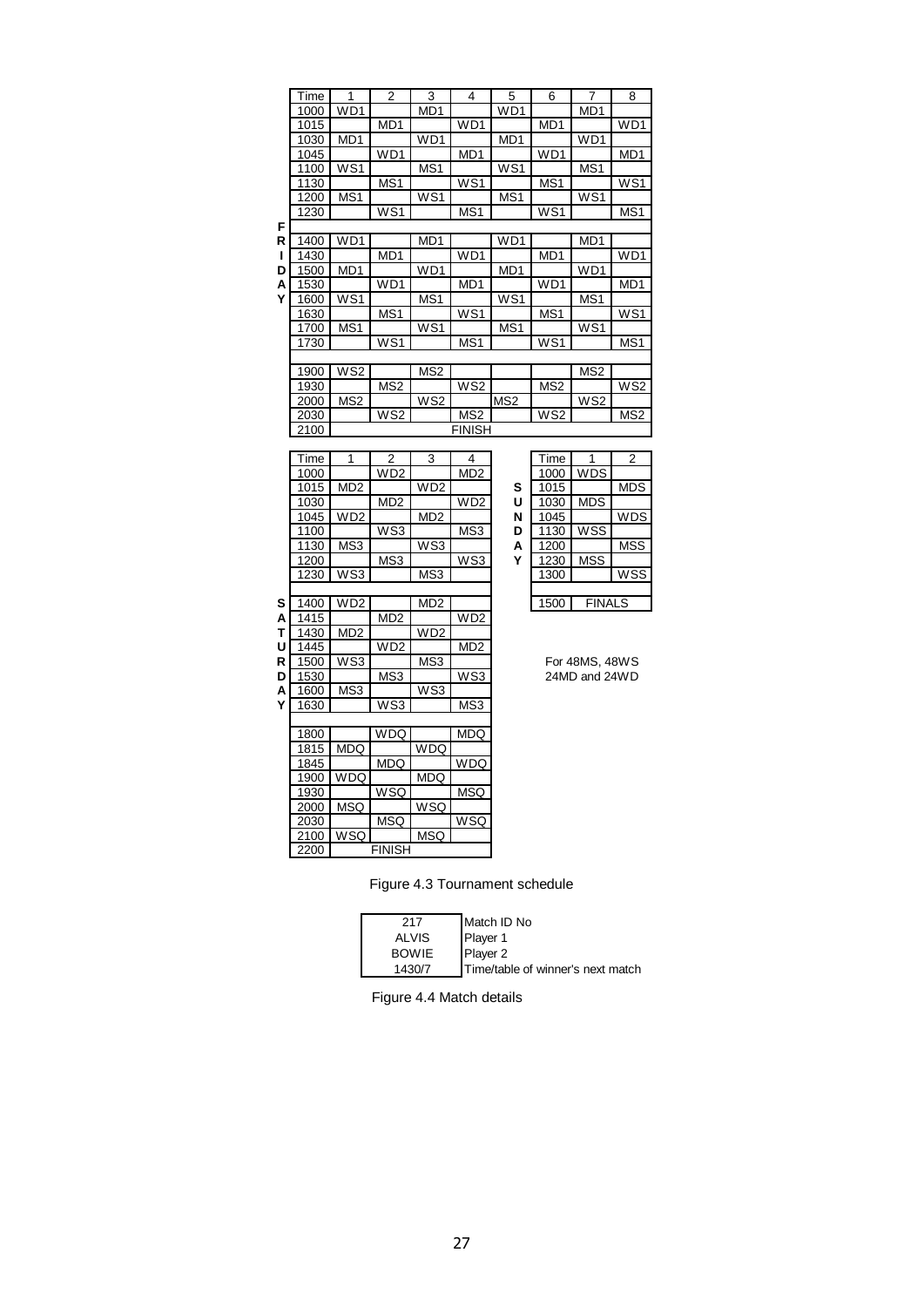| Time | 1                                             | $\overline{2}$                                     | 3                                                         | 4                                                  |  |
|------|-----------------------------------------------|----------------------------------------------------|-----------------------------------------------------------|----------------------------------------------------|--|
| 1030 | 125<br>ARDEY<br>BROWN                         | 126<br>SRAK<br>17                                  | 127<br>ENAM<br><b>FAYA</b>                                | 128<br>OREEX<br>HAQBER                             |  |
|      | 1230/3                                        | 1230/3                                             | 1230/4                                                    | 1230/4                                             |  |
| 1100 | 129<br>KED≁<br><b>NOOK</b><br>1300/1          | 130<br><b>KOVAR</b><br>ŁAVIS<br>1300/1             | 131<br>MIT <sub>R</sub><br><b>NO</b> VAK<br>1300/2        | 132<br>७६७४<br><b>PINTS</b><br>1300/2              |  |
| 1130 | 249<br>AMIDI/BEECH<br>COWAN/DENIS<br>1630/2   | 250<br><b>EWING/FIRTH</b><br>GOVER/HAJEM<br>1630/2 | 251<br><b>INMAN/JAMES</b><br><b>KLEIN/LUCAS</b><br>1630/3 | 252<br>MILLS/NEILL<br>OSMAN/PRICE<br>1630/3        |  |
| 1200 | 133<br>QUINN<br><b>ROGER</b><br>1530/7        | 134<br><b>SEGUN</b><br><b>TIMAR</b><br>1530/7      | 135<br><b>UNGER</b><br><b>VARDA</b><br>1530/8             | 136<br><b>WOLFF</b><br><b>XIANG</b><br>1530/8      |  |
| 1230 | 253<br>QUICK/RABIN<br>SCOTT/TERRY<br>1630/2   | 254<br>URBAN/VILLA<br>WORTH/ZSIGO<br>1630/2        | 145<br><b>BROWN</b><br><b>DUTTA</b><br>1530/5             | 146<br>FAYAD<br><b>HUBER</b><br>1530/5             |  |
| 1300 | 147<br><b>IKEDA</b><br><b>KOVAR</b><br>1700/3 | 148<br>?<br><b>OSAKI</b><br>1700/3                 | 255<br>ALVIS/BEECH<br>CROFT/DOWNS<br>1630/1               | 256<br><b>EVANS/FROST</b><br>GUPTA/HATCH<br>1630/1 |  |
|      |                                               |                                                    |                                                           |                                                    |  |

Figure 4.5 Section of working schedule



Figure 4.6 Section of working draw

4.6.4 Whichever method is used, the referee must be sufficiently aware of the progress of play to be able to anticipate problems and to make any necessary adjustments before delays become serious. Decisions which have to be made hurriedly often generate more problems than they solve. Different events are not independent of each other, even if they do not include the same players. There is usually contention for the available tables and changing a match to a table other than that to which it was originally allocated can sometimes make the situation worse.

4.6.5 Care should be taken to avoid unnecessary changes, which can cause confusion for players, table controllers and match officials. There is no point in planning a schedule carefully if it is to be modified at the first sign of delay, especially where allowance has been made for "catching up" later by leaving some timeslots vacant. Difficulties are most likely to occur at the beginning and end of the programme, either because players arrive late or because the same players are concerned in the closing stages of several events.

#### **4.7 Staged Matches and Finals**

4.7.1 It is common for matches in closing rounds to be staged on only a few tables. While it may not be ideal for, say, both semi-finals of an event to be played simultaneously, there can be an advantage in having overlap between them in case one proves to be dull. Starting times can be staggered or, if there is no requirement for matches to start at pre-determined times, for each session a series of matches can be scheduled for each table. They can then be played in succession, each starting as soon as the previous match has ended, so that there is a continuous programme of play.

4.7.2 In finals programmes, it is not necessarily best to play what may be considered the most important matches last. Often a player will be in more than one final and players usually prefer to play singles before doubles. This has also the advantage that singles results, which are usually of more interest to the media, have a better chance of being reported than if they are played late in the programme. If there are no other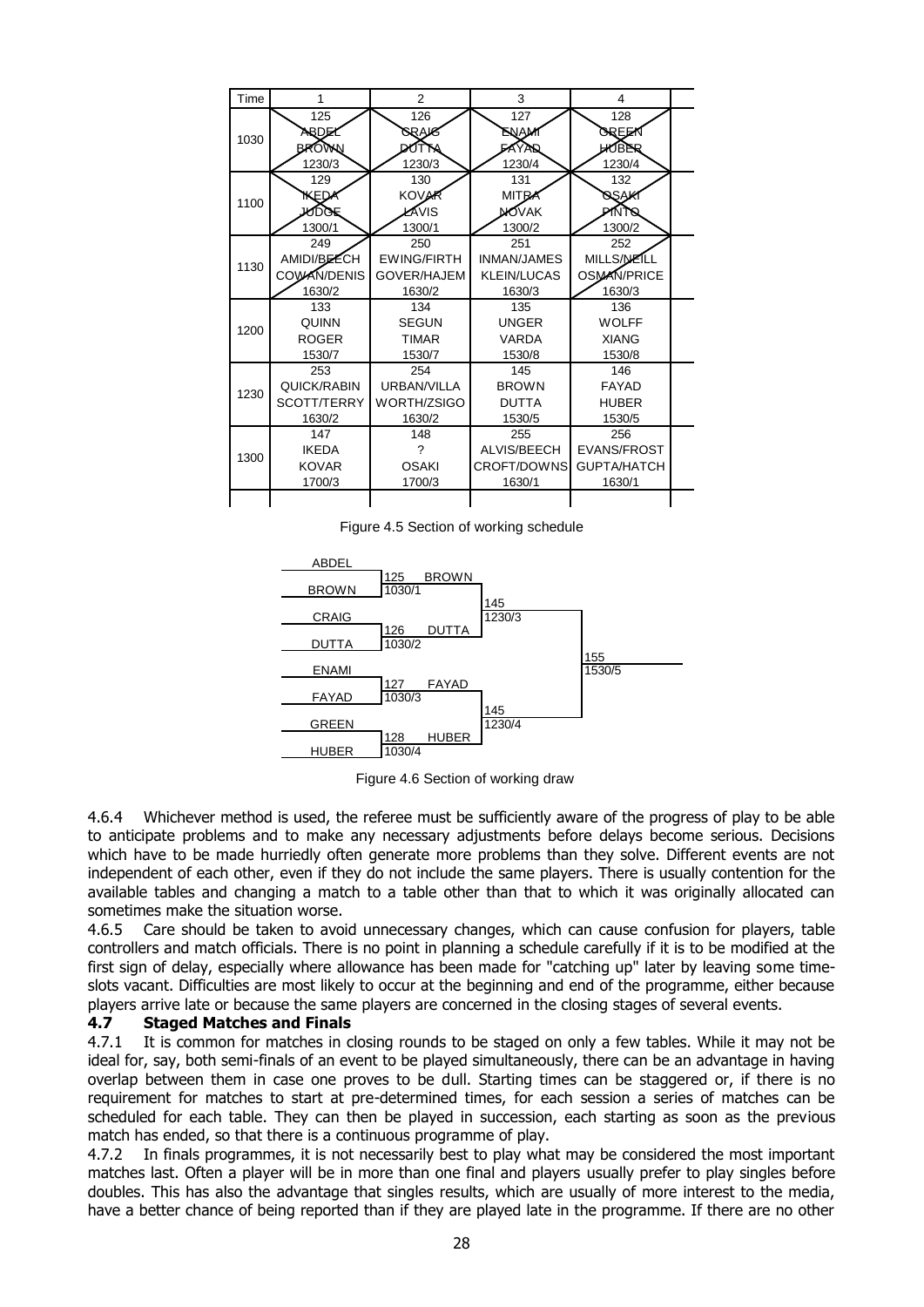constraints, such as TV requirements, the referee should seek the views of the players concerned before deciding the order of play.

#### **4.8 Umpires' Schedule**

4.8.1 Umpires' duties should be scheduled as carefully as matches, especially in the early stages of a knock-out tournament when most, if not all, of the tables are likely to be in use. Ideally, the number of umpires should be 4 x the number of  $match$  tables  $*$ , to allow reasonable breaks and some spare capacity. For example, in a competition using 12 tables, there should be  $12 \times 4 = 48$  umpires.

(\* Sometimes there are more match tables available than indicated in the table schedule e.g.: The time and table plan is based on 8 tables; the playing hall is setup for 9 match tables. The additional table is often used, where matches are delayed and the schedule needs to be revised.)

In recent years, it has become common sense for international tournaments, to calculate the number of umpires based on the number of match tables multiplied by 3 (e.g.  $12 \times 3 = 36$  umpires). This should be seen as the minimum, assuming that always two umpires (umpire and assistant umpire) will perform their duties at the match table. Occasionally parts of a tournament, e.g. consolation matches will be led by one umpire per table only. However, this decision is at the referee's discretion.

If a tournament is organized into  $18$  umpire teams of 2, at any time there can be up to 12 teams controlling matches, 3 teams in reserve and 3 teams taking a short break.

4.8.2 The reserve teams are available to cover unplanned absences, unexpected changes of time and table plans due to delays, a call for stroke counting, or as substitutes when those due to officiate are from the same Association as one of the players or pairs.

They may be used also for duties such as supervising ball selection and taking custody of rackets which have been tested before a match and found to comply with the requirements. Figure 4.7 shows a possible duty schedule for 18 teams of umpires, labeled  $A-R$  inclusive.

| <b>Match</b> | <b>Table Number</b> |                               |                         |                         |                         |                         |                |                |                       |    |                |                         | <b>Reserve</b> | Not on         |
|--------------|---------------------|-------------------------------|-------------------------|-------------------------|-------------------------|-------------------------|----------------|----------------|-----------------------|----|----------------|-------------------------|----------------|----------------|
| time         | $\overline{1}$      | $\overline{2}$                | $\overline{\mathbf{3}}$ | $\overline{4}$          | 5                       | $6\phantom{a}$          | $\overline{7}$ | 8              | 9                     | 10 | 11             | 12                      | teams          | duty           |
| 10:00        | G                   | H                             | Т                       | J                       | K                       | L                       | M              | N              | $\Omega$              | P  | $\overline{Q}$ | $\overline{R}$          | A, B, C        | D, E, F        |
| 10:40        | $\overline{A}$      | B                             | $\overline{C}$          | J                       | K                       | L                       | M              | $\overline{N}$ | $\overline{O}$        | P  | $\overline{Q}$ | $\overline{R}$          | D, E, F        | G, H, I        |
| 11:20        | $\overline{A}$      | B                             | $\overline{C}$          | D                       | E                       | F                       | M              | N              | $\circ$               | P  | $\overline{Q}$ | $\overline{\mathsf{R}}$ | G, H, I        | J, K, L        |
| 12:00        | $\overline{A}$      | B                             | $\overline{C}$          | D                       | Ē                       | F                       | G              | H              | T                     | P  | $\overline{Q}$ | $\overline{R}$          | J, K, L        | <b>M, N, O</b> |
| 12:40        | $\overline{A}$      | B                             | $\overline{C}$          | D                       | E                       | F                       | G              | H              | ī                     | J  | K              | L.                      | M, N, O        | P, Q, R        |
|              |                     |                               |                         |                         |                         |                         |                |                |                       |    |                |                         |                |                |
| 14:00        | M                   | N                             | $\overline{O}$          | D                       | E                       | F                       | G              | H              | T                     | J  | K              | L                       | P, Q, R        | A, B, C        |
| 14:40        | M                   | N                             | $\circ$                 | P                       | $\overline{Q}$          | $\overline{\mathsf{R}}$ | G              | H              | T                     | J  | K              | L.                      | A, B, C        | D, E, F        |
| 15:20        | M                   | N                             | $\overline{O}$          | P                       | Q                       | $\overline{\mathsf{R}}$ | $\overline{A}$ | B              | $\overline{C}$        | J  | K              | L                       | D, E, F        | G, H, I        |
| 16:00        | M                   | N                             | $\circ$                 | P                       | $\overline{Q}$          | $\overline{\mathsf{R}}$ | $\overline{A}$ | B              | $\overline{C}$        | D  | E              | F                       | G, H, I        | J, K, L        |
| 16:40        | G                   | H<br>T<br>P<br>$\overline{Q}$ |                         | $\overline{\mathsf{R}}$ | $\overline{A}$          | B                       | $\overline{C}$ | D              | E                     | F  | J, K, L        | <b>M. N. O</b>          |                |                |
|              |                     |                               |                         |                         |                         |                         |                |                |                       |    |                |                         |                |                |
| 18:00        | G                   | H                             | T                       | J                       | K                       | L                       | $\overline{A}$ | B              | $\overline{C}$        | D  | E              | F                       | M, N, O        | P, Q, R        |
| 18:40        | G                   | H                             | T                       | J                       | K                       | L                       | M              | N              | $\overline{O}$        | D  | E              | F                       | P, Q, R        | A, B, C        |
| 19:20        | G                   | H                             | ī                       | J                       | $\overline{\mathsf{K}}$ | L                       | M              | N              | $\overline{O}$        | P  | $\Omega$       | $\overline{R}$          | A, B, C        | D, E, F        |
| 20:00        | $\overline{A}$      | B                             | $\overline{C}$          | J                       | K                       | L                       | M              | N              | $\overline{O}$        | P  | $\overline{Q}$ | $\overline{\mathsf{R}}$ | D, E, F        | G, H, I        |
| 20:40        | $\overline{A}$      | B                             | $\overline{C}$          | D                       | E                       | F                       | M              | N              | $\overline{O}$        | P  | $\overline{Q}$ | R                       | G, H, I        | J, K, L        |
|              |                     |                               |                         |                         |                         |                         |                |                |                       |    |                |                         |                |                |
|              |                     |                               |                         |                         |                         |                         |                |                | 4.7 Umpires' Schedule |    |                |                         |                |                |

#### **CONCLUSION**

A referee may often be faced with a situation in which there is more than one justifiable course of action, and different individuals may make different choices. This booklet does not attempt to cover all such situations nor to prescribe a unique "correct" decision in each case. Its purpose is to set out the principles on which such decisions must be made and to give guidance, where appropriate, on what is generally accepted as the preferred approach, as a help towards achieving the consistency which is so essential to good refereeing.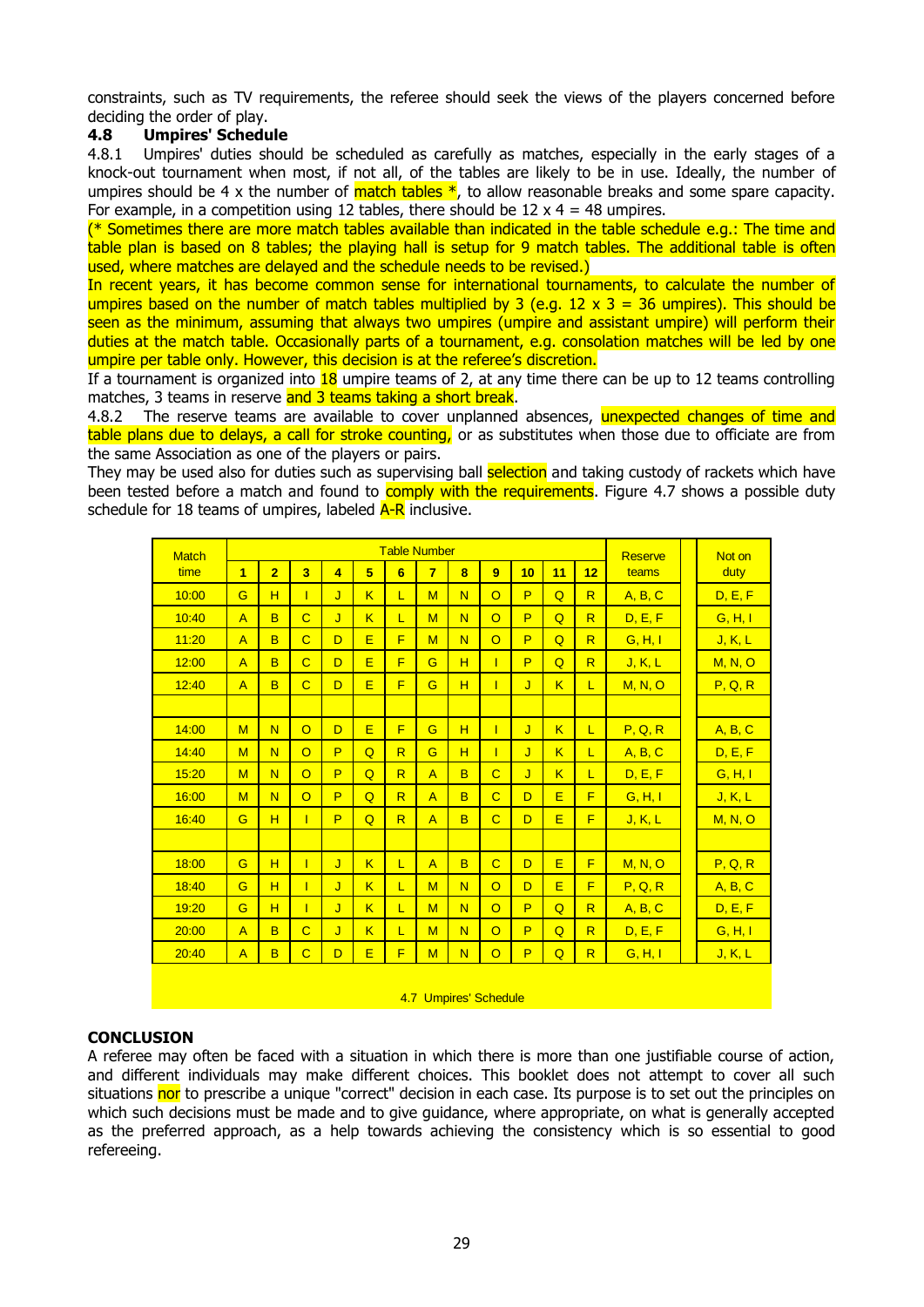## **5. PARA TABLE TENNIS (PTT) COMPETITIONS**

#### **5.1 Introduction**

Table tennis is a sport for all levels of activity and proficiency. With more and more people with disabilities encouraged and engaged in sports activities, the ITTF handbook includes the PTT Rules regarding wheelchair play, to facilitate integrated play in open competitions where people with and without disabilities play together in the same competition. The PTT technical leaflets and directives detail all the specific Rules and Regulations for PTT Competitions, where only people with disabilities are involved.

#### Information about PTT Laws will be posted in the Handbook for Match Officials in appendix H.

When it comes to the referee's tasks, the basic principles of competition management are similar but in addition to ensuring the rules of play are applied correctly in the field of play, the referees of PTT competitions need to be aware of and to observe other PTT competition requirements. They must have good empathy with players with disabilities and the officials in the competitions, so that Para Table Tennis is conducted and played in a fair and friendly environment, while remaining highly competitive and spectacular for all.

This Chapter aims to highlight the specific features of PTT Competitions that the referee should note, and to encourage more referees to participate in and support PTT events and the Paralympic Movement.

#### **5.2 Competition Officials**

The type and number of competition officials may vary according to the level of the event; these are detailed in the PTT directives with effect from 1 September 2011. The types of competition officials are as follows:

#### **5.2.1 Technical Delegate**

A Technical Delegate (TD) performs a similar role to that of the Competition Managers in other ITTF competitions, with the following specific responsibilities:

- To ensure that the competition will be organized according to the requirements of each factor tournament
- To oversee all aspects including the site inspection, accommodation, transport, equipment, number of playing days, maximum numbers of participants that can be accepted plus any other relevant **information**
- At the conclusion of the competition, to write an evaluation report of the tournament.

The TDs work with the Organising Committee on many of the technical and non-technical arrangements prior to the competition, and such arrangements have a significant impact on the event organisation as well as on the referee's tasks. Nevertheless, the referee remains responsible for the jurisdiction as described in section 1 above, especially for match situations in the field of play. Therefore good communication and cooperation between the TDs and the referee are important for successful tournaments.

#### **5.2.2 Classification Secretary**

The PTTD Classification Secretary will approve the players' list and confirm which players on the list need to be classified and inform the Organising Committee, TD, referee and chief classifier.

#### **5.2.3 Classifiers**

International classifiers are appointed by the PTTD Medical Officer and Classification Secretary and are responsible for classifications, re-evaluations and protests. The number of classifiers present at a tournament varies depending on the factor or level of tournament. Details are contained in the relevant PTT directives.

#### **5.2.4 Referees**

#### 5.2.4.1 Appointments

Referees for the Paralympic Games and PTT World Championships are appointed by the ITTF URC. For other PTT Open International Competitions and Regional Championships, they are currently appointed by the URC in cooperation with the Organising Committee or the Table Tennis Association of the host country. All appointed referees work with the Classification Secretary and TD to confirm entries, events and schedules.

#### 5.2.4.2 Referee's Briefing

In 2007 some PTT rules became part of the ITTF rules and the remainder were incorporated in 2010. These were also covered in umpires' education and in the bi-annual IU exams. However, there remain a few regulations for PTT competitions which can be found only in the directives for PTT events. Some umpires may have qualified before 2006 and thus have not participated in any PTT education sessions and/or are without any PTT competition experience; therefore it is necessary for the referee to conduct an extended briefing session for umpires on PTT rules prior to the tournament, explaining the intention, interpretation and application of such rules in competition situations, as well as other PTT aspects such as classification, accessibility and communication with players with disabilities. The rules must be applied consistently to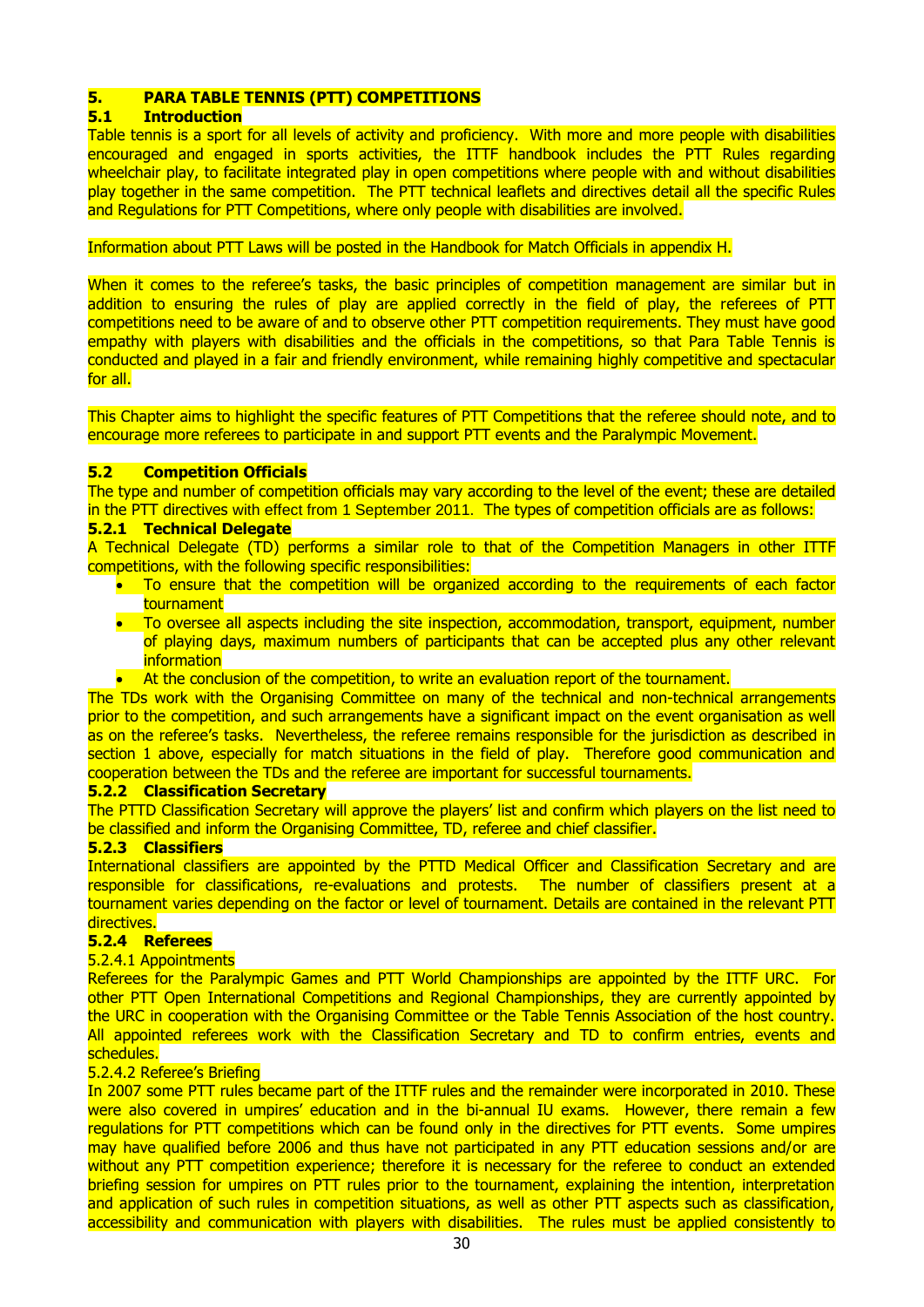#### players with and without disabilities.

#### **5.2.5 Selection Officer**

The Selection Officer is responsible for proposing the selection process to be applied for the PTT World Championships and Paralympic Games. He or she will attend the PTT regional championships to oversee the playing system which must be the same in all regional championships as a key part of the qualification process leading to either the PTT World Championships or Paralympic Games.

#### **5.3 Classification of Players**

Players are separated in classes depending on lesions and limitations which are assessed:

- To determine eligibility to compete
- To group athletes equitably for competition purposes
- The classes are broadly defined:

Class 1-5 for wheelchair players

Class 6-10 for standing players

Class 11 for players with an intellectual disability

An international classification panel is responsible for classifying players. After they have been classified all players receive an international classification card (ICC) that specifies the class allocated as well as any physical limitations (e.g. to making a legal service) or permanent requirements permitted for medical reasons (e.g. strapping, binding, corset, modified wheelchair).

If a player plays in an international championship (Fa20 or Fa50) for the first time and does not have an ICC, his or her country will give him or her a temporary classification. He or she will then be classified at the championships and assigned a class. If this is different from the temporary class, he or she will play in the new class and the draw will be made accordingly (providing that event has not started). However, in the World Championships or Paralympic Games, the new class does not take effect until after the end of the event.

Classification for specific players is organized the day before the start of the tournament to allow the referee to make the draw for the team and class events according to changed classifications. Referees should stay in close communication with the Organisers, the Classification Secretary and the Chief Classifier before and during the competition for confirmation of and advice on the updated information and changes.

If a player deliberately misleads the classifiers, he or she shall be immediately disqualified by the referee in consultation with the TD and the Chief Classifier.

#### **5.4 Tournaments**

All organized tournaments on the ITTF PTT calendar are sanctioned with a rating factor which determines the rating points accumulated.

Tournaments sanctioned are the Paralympic Games, PTT World Championships and Regional Championships for each PTT approved region (Europe, Americas, Asia & Oceania and Africa).

Other international tournaments are sanctioned with Rating Factors depending on requirements for each Championship as set out in the directives to earn the corresponding factor.

#### **5.5 Entries**

Depending on the factor of the events, a combination of teams with players from different Associations is possible. Based on the initial entry number, the TD and the referee will decide the number of events to be organised, and combination of classes for the tournament. Owing to the cancellation of events of certain classes due to low entries, there will inevitably be changes to the entries and a new combination of teams within the same Association or with other Associations.

The TD and the referee inform the Organisers and the Associations involved when such changes occur, and assist them to pair up for the team competition, and to confirm the team combination. This is also to avoid the situation that players find out only after arrival that some events are cancelled due to changes in the classification of other players, or their own.

#### **5.6 Events**

In PTT Competitions, the requirements of which events to be organised are specifically stated in the directives. The referee, in consultation with the TD, decides the events to be organised, deleted or combined based on the actual entries and competition environment (such as number of playing days, tables, match officials, etc.)

#### **5.7 Format of Play**

Different factor competitions have different restrictions on the number of players or teams per country per event, as well as in case of combined events. The referees must make sure that the system of play of each competition stated in the directives after 1 September 2011 is implemented.

Note: It is very important to check the current PTTD directives as the requirements may change from time to time.

#### **5.8 Rules**

Other than the rules in the ITTF Handbook specifying situations where integrated play takes place, there are other rules and regulations for PTT competitions, which are summarised in the Appendix H of the Handbook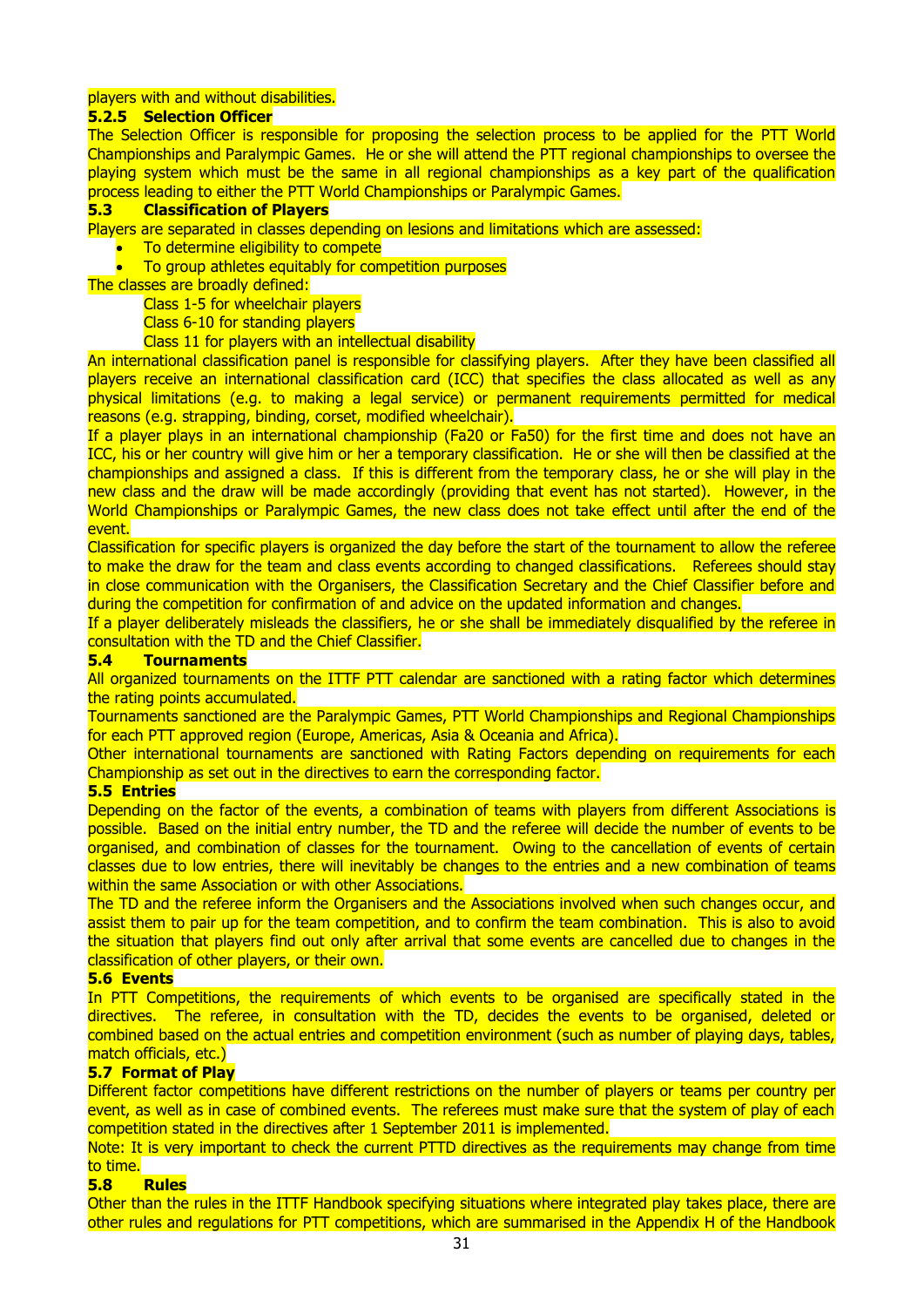#### for Match Officials.

#### **5.9 The Draw**

Changes to the classes of players may affect the number of entries and possibly groups in the Singles and Team events, which may alter the draw and the competition schedule. The referee must make such changes and make timely announcements to all participants and officials.

Multiple draws for the second stage for the Singles and Team events should be done soon after the completion of the first stage group competition. Before the competition starts, the referee must make sure that everyone is informed where, when, how and by whom these draws will be conducted, and that all supporting facilities are in place, while competition in the field of play goes on. The pre-competition communication of the referees, TD and Organisers should clearly define such responsibilities and operation

#### <mark>flow.</mark><br>5.10 **5.10 Scheduling**

5.10.1 For wheelchair play, the minimum size of the playing space may be reduced to 8m x 6m, and a concrete floor is acceptable, but wheelchair accessible tables must be used. Referees should take note of the number of wheelchair and standing tables used, and try to have wheelchair accessible tables and court size for all events throughout the tournament for easy scheduling.

5.10.2 A schedule for medal presentations is necessary and is normally done on completion of each event owing to the number of presentations and the time required for players with disabilities. If necessary, the presentations may be split into a few groups instead of all together to shorten the duration. If possible, they should be scheduled in different sessions throughout the tournament at the end of a playing sessions in the morning, afternoon and in the evening. This avoids lengthy waiting time and maintains interest of the participants.

5.10.3 Account must be taken of the fact that classes 1 and 2 need more playing time than other classes especially in later stages and in team events. A team event of Class 1 and 2 could take up to 3 hours or more. If possible, a blank period should be left on the same tables for possible delays for this purpose.

5.10.4 Matches for Classes 1 and 2 should start later in the morning and not finish last in the evening if possible because players need more preparation time.

5.10.5 Classes allocated later in a day should not start early the next morning.

5.10.6 In general, up to 45 minutes should be allowed for a class 1 or 2 singles match and 3 hours for a team match.

#### **5.11 Results management**

5.11.1 Dr. Wu's Programme offers easy input of results and provides all the match sheets automatically.

#### **5.12 Managing Draws, Schedules and Results**

5.12.1 For the preparation and operation of PTT Competitions, referees must use the [Excel programs](http://dr.wu.free.fr/draw/index.htm) written by Dr. Wu, Chi-Shih [\(http://dr.wu.free.fr/draw/index.htm\)](http://dr.wu.free.fr/draw/index.htm). The programme facilitates data input, draws, scheduling and results management. It also provides all match sheets, draw sheets for team events, and individual match sheets for players. The file data Common.xls must be completed and sent to the Classification Secretary for verification and approval before competition begins.

5.12.2 Once data\_Common is authorised, a limited number of changes is allowed. Further changes to the data require further authorisation. It is recommended that minor changes on the data such as wrong spelling be tolerated and changed only after the completion of the competition.

5.12.3 After the tournament, the Organisers send the results by e-mail to PTTD Ranking Officer with a special form which is automatically generated as well as a paper results book that contains more details such as match scores which help to detect and fix errors in results.

5.12.4 Manual and other details of the programme can be found on the PTT page of the ITTF website. Trial use is also possible. Referees are advised to practise using the programme and on-the-job training would be most practical. Please visit the website for further details.

#### **5.13 Accessibility**

Accessibility is a major concern in all activities involving people with disabilities. Overlooking any such areas may result in inconvenience to the players and can affect the competition operation. Despite this, it is the responsibility of the TD to ensure such requirements are met by the Organisers and the referee should also take note of such arrangements. On the PTT website under Tournament Organizers, an Accessibility Check List can be found.

#### **5.14 Communicating with Persons with Disabilities**

It is not uncommon to be uncomfortable around people with disabilities. The most effective way is to be sensitive, flexible and honest. The most appropriate terminology "person with a disability" puts the emphasis on the person, not the limitation or disability.

#### **Conclusion**

Referees appointed to PTT competitions should be familiar with the core subjects including the rules and regulations, and other responsibilities. Above all, when working with persons with disabilities, they must be respectful and empathetic, polite and considerate, offer assistance, communicate effectively and do not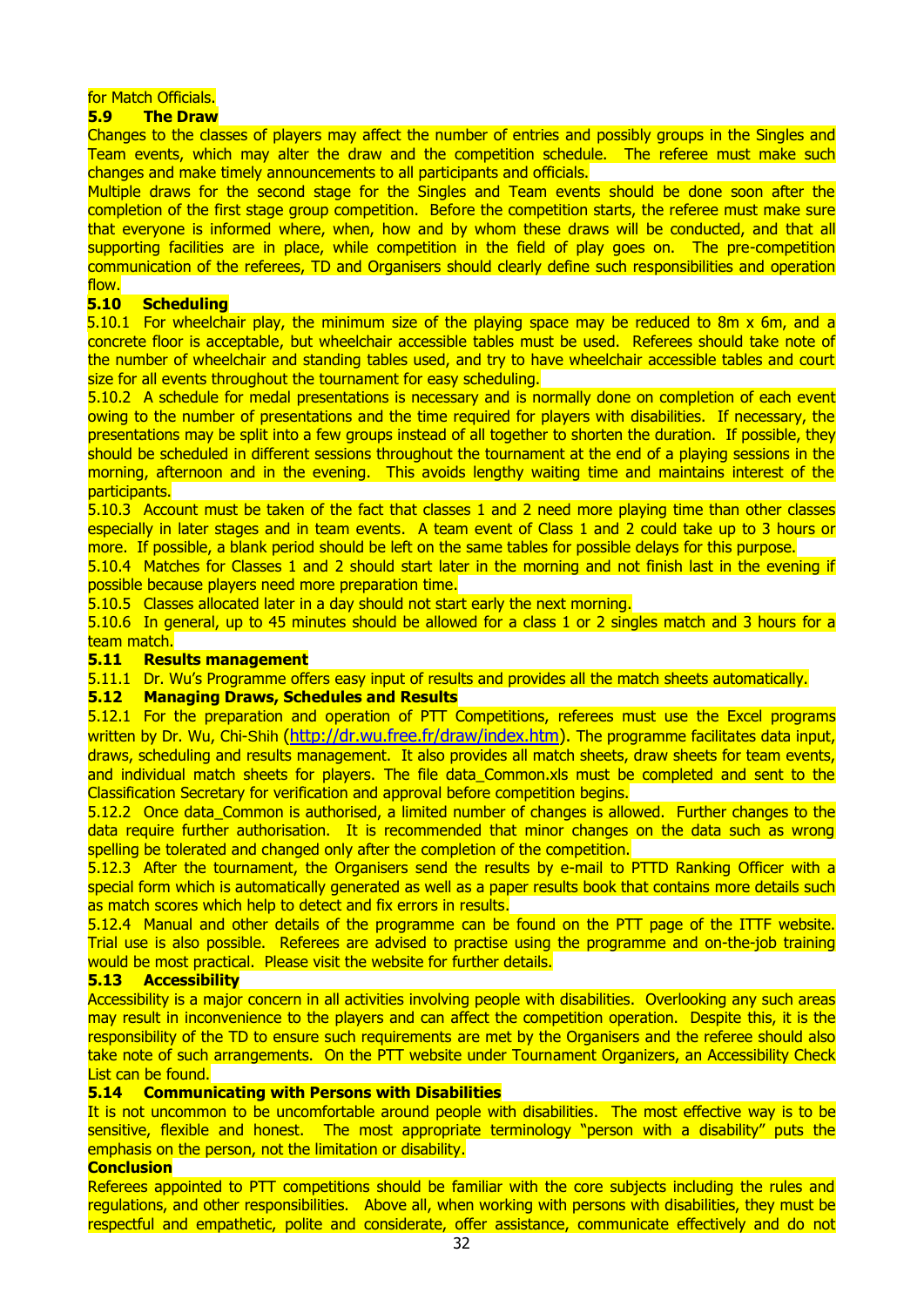hesitate to ask questions. For those yet to have such experience, you are encouraged to get involved and become part of the big family.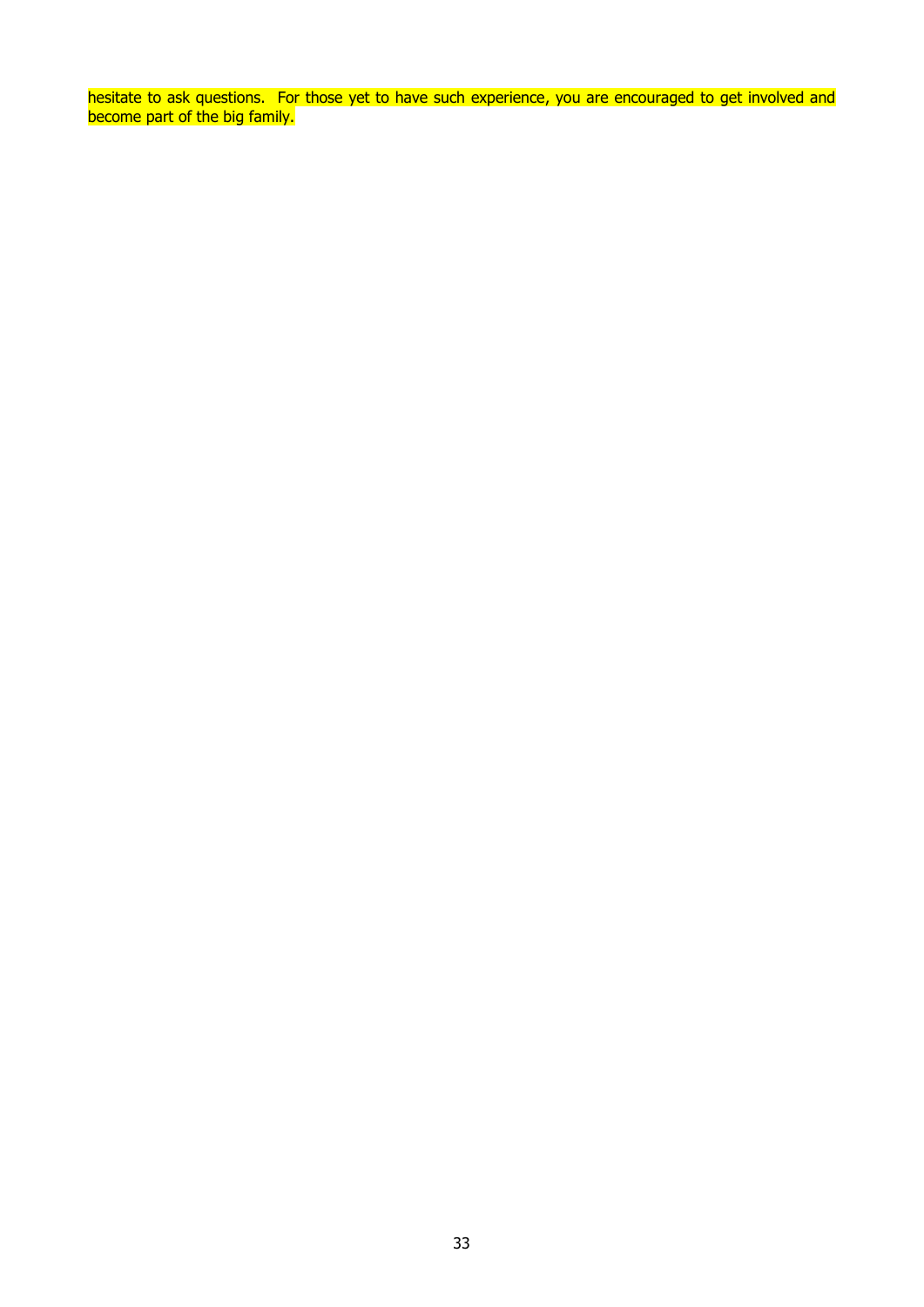#### **Appendix A: THE QUALIFICATION OF INTERNATIONAL REFEREES (under review)**

#### **Referee levels**

- National Referee or Basic Certified Referee
- Certified Referee / International Referee
- International Referee Advanced

#### **A.1.1 National Referee**

National Associations will be encouraged to have their own referee education programmes.

#### **A.1.2 Basic Certified Referee**

Certification done is done by the ITTF. Candidates do not need actual referee experience, but should be an experienced umpire, coach, player, or volunteer, preferably with some Referee experience at a local level. Candidates will have to complete the Basic Referee Course and pass a written examination. This course would be for educational and promotional purposes and can be taught and tested in any language. A certificate will be issued to successful candidates. Only the Rules interpretation/application and the technical aspects will be emphasised. There is a full set of training material available including PowerPoint presentations, a written exam that is updated every two years on the latest rules, and certificates.

#### **A.2 Certified Referee/International Referee**

A fully qualified National Referee with proven experience can sit for the International Referee Course and take the examination. This provides much more in-depth training and candidates are required to perform the full range of Referee duties, independently, at ITTF events.

#### **A.2.1 International Referee:**

A high pass in both the written and practical parts in all areas examined is required. Experience in 3-5 practical events with at least two working as Referee, proficiency in English will be required and be mandatory.

#### **A.2.2 Certified Referee:**

Same as A.2.1 above, but the course and exam may be in another language. A referee with this qualification can be appointed in ITTF Pro Tour and WJC events where the specific language is used. Most of the current IRs' would be classified as International Referee or Certified Referee.

#### **A.3 International Referee Advanced**

In the near future, there will be a continuing evaluation system in place to identify, train and qualify a small number of very competent referees for promotion to International Referee Advanced and to enable them to officiate at major ITTF events. This group shall consist of 15 - 20 referees.

All three categories / kinds of IR (Certified Referee, IR and IR Advanced) will receive the silver IR lapel badge.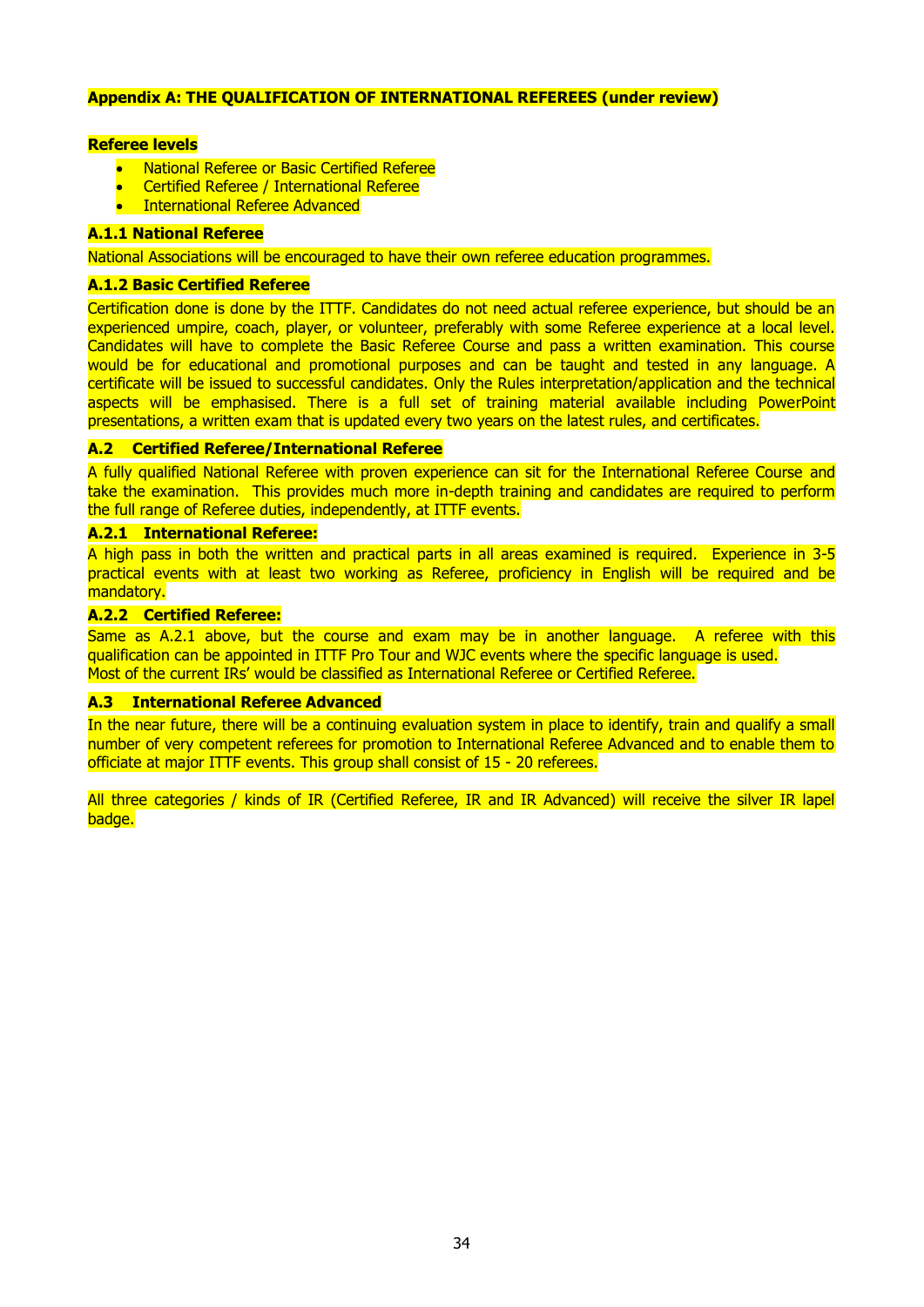#### **Appendix B: OUT OF ORDER PLAY IN TEAM MATCHES**

One of the bigger problems referees face is team matches are played out of the correct sequence. Unfortunately the Regulations do not cater for errors and the referee must make a decision in each case based on the particular circumstances. Whilst there are no definite rules, the following principles should be applied to determine the appropriate action.

#### **Principles**

The team fielding the correct player cannot be penalised or disadvantaged, but the team fielding the incorrect player can be.

- Any valid (scheduled) match played out of order will be nullified if the incorrect player won, or put aside until required if the correct player won;
- Any invalid (not scheduled) match played will be awarded to the team with the correct player, and the valid (scheduled) match will not be played.

Generally the first valid unplayed match will then be played, and matches continued in order, excluding any valid matches that may have already been played.

If the error is discovered during a match there are two options available:

1) Finish the match, then revert to the overriding principle;

2) Stop the match immediately, then revert to the overriding principle.

The basic principle here should be that the correct player not be disadvantaged. To avoid any discussion about this the team captain of correct players would have the choice to stop or finish the match.

These principles could be modified or "softened" in local or less important events.

To avoid the possibility of an error a primary principle should be established that both the umpire and assistant umpire have to check that the match sheet is correct, the correct players are on the court, and thus avoid (almost) all these problems. A procedural matter could be that the umpire retains a copy of the toss sheet to ensure the match sheet is correct, and immediately answer any questions the team captain may have. The match sheet is incorrect almost as often as the umpire, often by reversing the teams, or, when the sheet is computer-generated, by selecting the incorrect player.

The following Case Studies illustrate some of the principles expressed above.

#### **Note:**

Case Study 1

ABC would be penalised by A having to play again immediately. It would be better if Y, as the offending player, had to play again immediately. The principle would be that the correct player/team had the option as to which of the two matches should be played immediately next.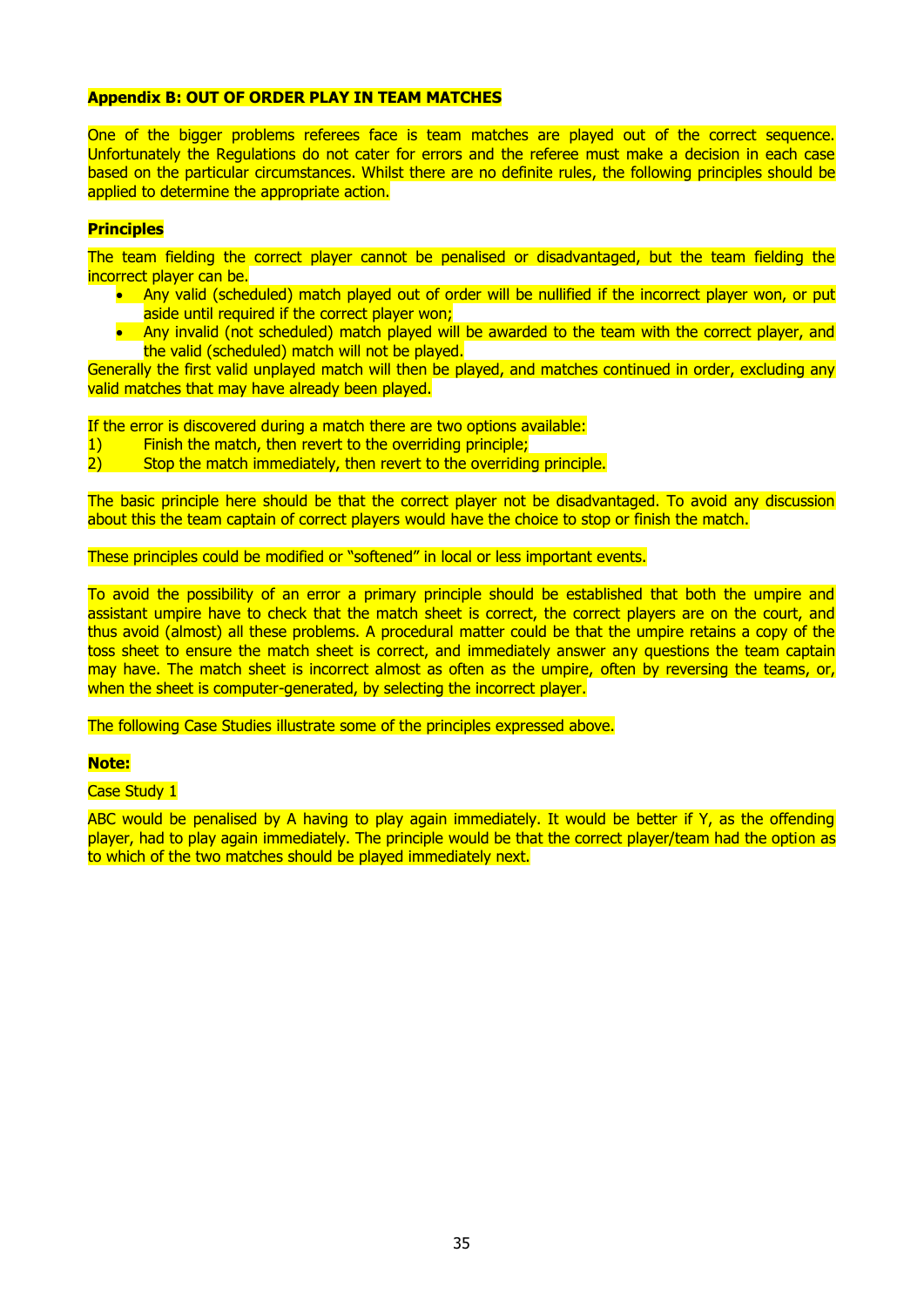| Scheduled      | <b>Matches</b> | IResult / Games of Matches I |                                   |
|----------------|----------------|------------------------------|-----------------------------------|
| <b>Matches</b> | played         | played                       | Correction after Error discovered |
| AvX            | AvY            | 4:2                          | next match to play ?              |
| ByY            |                | <b>Error discovered</b>      |                                   |
| CvZ            |                |                              |                                   |
| AvY            |                |                              | 4.2                               |
| $B \vee X$     |                |                              |                                   |

Figure B1 (Case study 1)

| Scheduled        | <b>Matches</b> | <b>Result / Games of Matches</b> |                                               |
|------------------|----------------|----------------------------------|-----------------------------------------------|
| <b>Matches</b>   | played         | played                           | Correction after Error discovered             |
| AvX              | $A \vee Y$     | 4:2                              | next match to play                            |
| ByY              | BvX            | 1:4                              | nullified, 2 <sup>nd</sup> next match to play |
| C <sub>v</sub> Z | $Cv$ Z         | 0:4                              | $0:4$ (stay as is)                            |
| AvY              |                | <b>Error discovered</b>          | $1 \cdot 2$                                   |
| B v X            |                |                                  |                                               |

Figure B2 (Case study 2)

| Scheduled      | <b>Matches</b> | <b>Result / Games of Matches</b> |                                   |
|----------------|----------------|----------------------------------|-----------------------------------|
| <b>Matches</b> | played         | played                           | Correction after Error discovered |
| AvX            | AvX            | 4:2                              | $4:2$ (stay as is)                |
| B v Y          | $B \vee Z$     | $1 \cdot 4$                      | $4:0$ (awarded to B)              |
| $Cv$ Z         | $C \vee Y$     | $0 \cdot 4$                      | $4:0$ (awarded to C)              |
| AvY            |                | <b>Error discovered</b>          |                                   |
| <b>B</b> v X   |                |                                  |                                   |

Figure B3 (Case study 3)

| Scheduled        | <b>Matches</b> | <b>Result / Games of Matches</b> |                                   |
|------------------|----------------|----------------------------------|-----------------------------------|
| <b>Matches</b>   | played         | played                           | Correction after Error discovered |
| AvX              | $B \vee Y$     | 4:2                              | next match to play                |
| ByY              |                | <b>Error discovered</b>          | 4.2                               |
| C <sub>v</sub> Z |                |                                  |                                   |
| AvY              |                |                                  |                                   |
| <b>B</b> v X     |                |                                  |                                   |
|                  |                |                                  |                                   |

Figure B4 (Case study 4)

| Scheduled      | <b>Matches</b> | <b>Result / Games of Matches</b> |                                           |
|----------------|----------------|----------------------------------|-------------------------------------------|
| <b>Matches</b> | played         | played                           | <b>ICorrection after Error discovered</b> |
| A v X          | $B \vee Z$     | $4 \cdot 2$                      | nullified, next match to play             |
| B v Y          |                | <b>Error discovered</b>          |                                           |
| $Cv$ Z         |                |                                  |                                           |
| A v Y          |                |                                  |                                           |
| B v X          |                |                                  |                                           |

Figure B5 (Case study 5)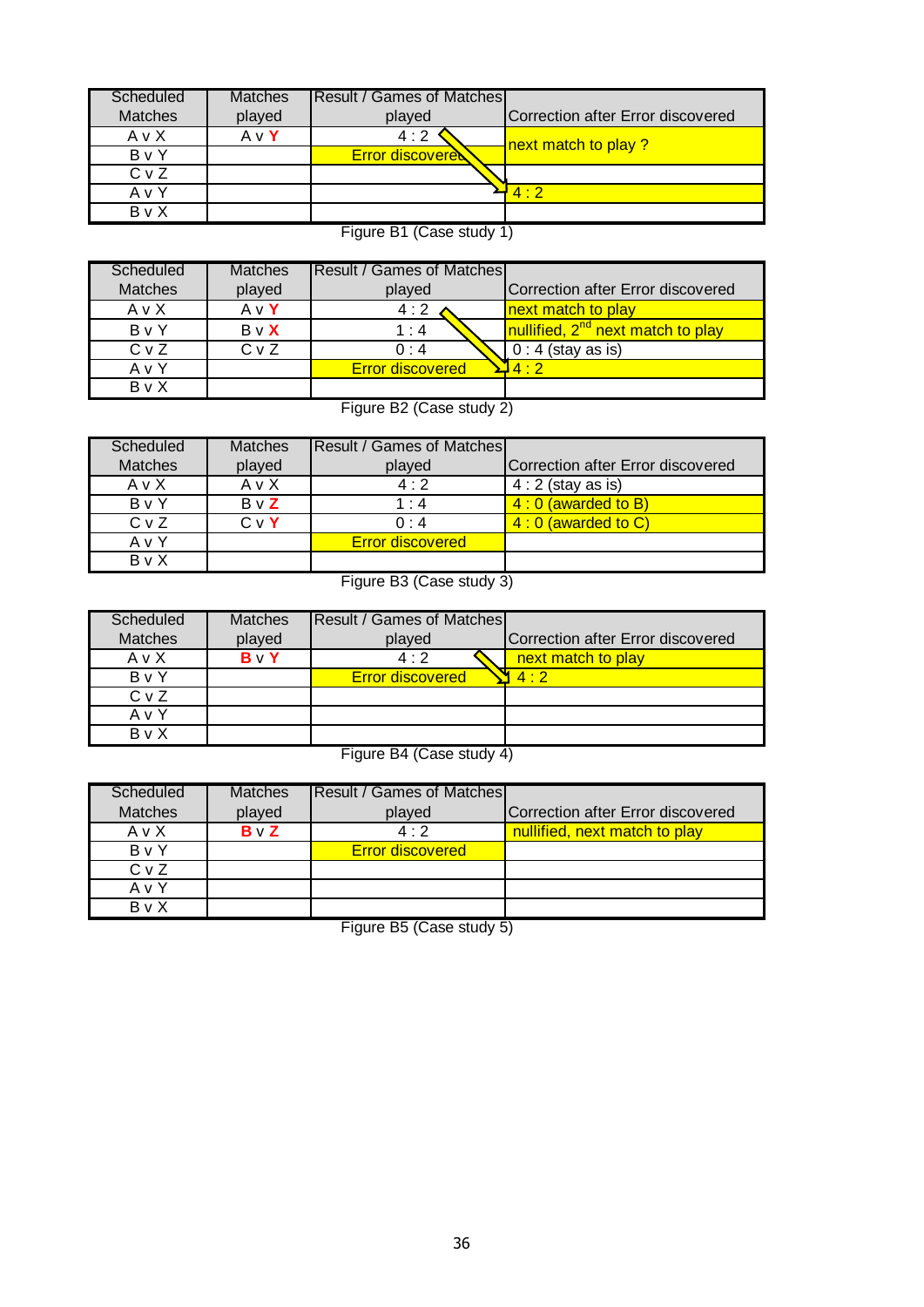

BYE 2 X BYE

**Seed 1**

### **REFEREE'S EXAMPLE DRAW JUNIOR CHAMPIONSHIP**

### **JUNIOR BOYS' SINGLES - MAIN DRAW**

|                                              | <b>SEEDED PLAYERS</b><br>102 PLAYER Num 102 HUN<br>215 PLAYER Num 215<br>EGY |
|----------------------------------------------|------------------------------------------------------------------------------|
|                                              | 317 PLAYER Num 317<br>POL.                                                   |
| <b>JUNIOR BOYS' SINGLES - MAIN DRAW</b>      | 113 PLAYER Num 113<br><b>GER</b>                                             |
|                                              | 241 PLAYER Num 241<br>FRA                                                    |
|                                              | <b>SWE</b><br>205 PLAYER Num 205                                             |
| Seed 3-4<br>33                               | HRV<br>18 PLAYER Num 18                                                      |
| <b>BYE</b><br><b>BYE</b><br><b>BYE</b><br>34 | 242 PLAYER Num 242<br>FRA                                                    |
|                                              |                                                                              |

| <b>WINNERS</b><br><b>RUNNER-UP</b><br>1st Gr. 9-24<br>1st Gr. 9-24<br>36<br>4<br>and the<br>303 PLAYER Num 303<br>POL<br>1st Gr. 9-24<br>5<br>37<br>1st Gr. 9-24<br>112 PLAYER Num 112<br><b>GER</b><br>Gr<br>Gr<br><b>Contract Contract</b><br>$\sim$<br>$\blacksquare$<br>1st 25-26?<br>115 PLAYER Num 115<br><b>GER</b><br>149 PLAYER Num 149<br><b>RUS</b><br>1st 25-26?<br>38<br>Gr<br>Gr <sub>2</sub><br>6<br>$-1$<br>$\sim$<br>$\overline{\phantom{a}}$<br>۰<br><b>SVK</b><br><b>ENG</b><br>39<br>266 PLAYER Num 266<br>130 PLAYER Num 130<br>2nd<br>2nd<br>Gr <sub>3</sub><br>Gr<br>3<br>a la<br>- -<br>POL<br>1st Gr. 1-8<br>318 PLAYER Num 318<br>109 PLAYER Num 109<br><b>HUN</b><br>1st Gr. 1-8<br>8<br>Gr 4<br>Gr<br>40<br><b>- -</b><br>- -<br><b>IND</b><br>62 PLAYER Num 62<br>9<br>1st Gr. 1-8 Gr 5<br>5 PLAYER Num 5<br>LTU<br><b>1st Gr. 1-8</b><br>Gr<br>-41<br>-5<br>- -<br>$\sim$<br><b>.</b><br>243 PLAYER Num 243<br><b>FRA</b><br>218 PLAYER Num 218<br><b>DEN</b><br>42<br>10<br>2nd<br>Gr<br>2nd<br>Gr <sub>6</sub><br>- -<br>$\blacksquare$<br>$\sim$<br>POL<br>1st 25-26?<br>11<br>1st 25-26?<br>210 PLAYER Num 210<br>SWE<br>323 PLAYER Num 323<br>43<br>Gr<br>Gr<br>- 14<br>- -<br>147 PLAYER Num 147<br>37 PLAYER Num 37<br>1st Gr. 9-24<br><b>RUS</b><br>Gr<br><b>NOR</b><br>12<br>1st Gr. 9-24 Gr 8<br>44<br>-8<br>e e<br>POL<br>1st Gr. 9-24<br><b>Ist Gr. 9-24</b><br>209 PLAYER Num 209<br>SWE<br>325 PLAYER Num 325<br>13<br>45<br><b>Gr</b> 9<br>Gr<br>-9<br>- -<br>$\sim$<br>103 PLAYER Num 103<br><b>HUN</b><br>92 PLAYER Num 92<br><b>BEL</b><br>1st 25-26?<br>1st 25-26?<br><b>Gr 10</b><br>Gr 10<br>14<br>46<br>- -<br>$\sim$<br>$\sim$<br>ROU<br><b>BEL</b><br>15<br>47<br>Gr 11<br>46 PLAYER Num 46<br>93 PLAYER Num 93<br>2nd<br>2nd<br>Gr 11<br><b>College</b><br><b><i><u>ALCOHOL: 40</u></i></b><br><b>Seed 5-8</b><br><b>Seed 5-8</b><br>150 PLAYER Num 150<br><b>RUS</b><br>327 PLAYER Num 327<br><b>POL</b><br>Gr 12<br>Gr<br>16<br>48<br>All Car<br>POL<br>17<br>49<br><b>Seed 5-8</b><br>207 PLAYER Num 207<br>SWE<br>320 PLAYER Num 320<br>Seed 5-8<br>Gr 13<br>Gr<br>$\sim$ 100 $\pm$<br>$\sim$<br><b>ESP</b><br>50<br>8 PLAYER Num 8<br>264 PLAYER Num 264<br><b>SVK</b><br>2nd<br>18<br>2nd<br>Gr 14<br>Gr<br>. .<br>٠<br>$\sim$<br><b>ENG</b><br>1st 25-26?<br>131 PLAYER Num 131<br><b>DEN</b><br>19<br>51<br>1st 25-26?<br><b>Gr 15</b><br>230 PLAYER Num 230<br>Gr<br><b><i><u>ALCO</u></i></b><br>- -<br>52<br>POL<br>1st Gr. 9-24<br><b>Ist Gr. 9-24</b><br>32 PLAYER Num 32<br><b>HRV</b><br>321 PLAYER Num 321<br>-20<br><b>Gr 16</b><br>Gr<br><b>All Service</b><br>-<br>53<br><b>POL</b><br>1st Gr. 9-24<br>21<br>1st Gr. 9-24<br><b>Gr</b> 17<br>322 PLAYER Num 322<br>208 PLAYER Num 208<br><b>SWE</b><br>Gr<br>- -<br>$\sim$<br>$\blacksquare$<br><b>RUS</b><br>1st 25-26?<br>154 PLAYER Num 154<br>146 PLAYER Num 146<br><b>NED</b><br>1st 25-26?<br>22<br>54<br>Gr<br>Gr 18<br>- -<br>$\sim$<br>$\sim$<br>$\sim$<br>23<br>55<br><b>NOR</b><br>36 PLAYER Num 36<br>48 PLAYER Num 48<br><b>ROU</b><br>l Gr 19<br>2nd<br>2nd<br>Gr 19<br><b>State</b><br>- -<br>$\sim$<br>24<br>1st Gr. 1-8<br>104 PLAYER Num 104<br>88 PLAYER Num 88<br>1st Gr. 1-8<br>56<br>Gr 20<br><b>HUN</b><br>Gr 20<br><b>BEL</b><br>$\sim 100$<br>-<br>57<br><b>DEN</b><br><b>POL</b><br>1st Gr. 1-8<br>25<br>1st Gr. 1-8<br>$\textsf{Gr} \, 21$<br>216 PLAYER Num 216<br>326 PLAYER Num 326<br>Gr 21<br><b>All Additional Properties</b><br>$\sim$<br><b>BEL</b><br>26<br>58<br>2 <sub>nd</sub><br>Gr <sub>22</sub><br>20 PLAYER Num 20<br><b>HRV</b><br>Gr 22<br>82 PLAYER Num 82<br>2nd<br><b>All Street</b><br>$\sim$<br>۰<br>27<br><b>RUS</b><br><b>POL</b><br>1st 25-26?<br>59<br>Gr 23<br>148 PLAYER Num 148<br>319 PLAYER Num 319<br>1st 25-26?<br>Gr 23<br><b>CONTRACT</b><br>- 1<br>1st Gr. 9-24<br>1st Gr. 9-24<br>47 PLAYER Num 47<br>ROU<br>132 PLAYER Num 132<br><b>ENG</b><br>28<br>Gr 24<br>60<br>$\textsf{Gr} \quad 24$<br><b>All Service</b><br>- -<br>$\overline{\phantom{a}}$<br>1st Gr. 9-24<br>29<br><b>Ist Gr. 9-24</b><br><b>IGr 25</b><br>94 PLAYER Num 94<br><b>LUX</b><br>217 PLAYER Num 217<br><b>DEN</b><br>-61<br>Gr 25<br>- -<br>$\sim$<br><b>.</b><br><b>HRV</b><br>1st 25-26?<br>1st 25-26?<br>19 PLAYER Num 19<br>265 PLAYER Num 265<br><b>SVK</b><br>Gr 26<br>Gr<br>30<br>62<br>$-26$<br>- -<br>$\sim$<br><b>BYE</b><br><b>BYE</b><br>X.<br><b>BYE</b><br><b>BYE</b><br>31<br>63<br>х<br>۰.<br>Seed 3-4<br>32<br>64<br>Seed 2<br><b>State</b> | 1st 25-26? | 3 | - <mark>-</mark> |  |  | 35 | 1st 25-26? |  |  |  |
|---------------------------------------------------------------------------------------------------------------------------------------------------------------------------------------------------------------------------------------------------------------------------------------------------------------------------------------------------------------------------------------------------------------------------------------------------------------------------------------------------------------------------------------------------------------------------------------------------------------------------------------------------------------------------------------------------------------------------------------------------------------------------------------------------------------------------------------------------------------------------------------------------------------------------------------------------------------------------------------------------------------------------------------------------------------------------------------------------------------------------------------------------------------------------------------------------------------------------------------------------------------------------------------------------------------------------------------------------------------------------------------------------------------------------------------------------------------------------------------------------------------------------------------------------------------------------------------------------------------------------------------------------------------------------------------------------------------------------------------------------------------------------------------------------------------------------------------------------------------------------------------------------------------------------------------------------------------------------------------------------------------------------------------------------------------------------------------------------------------------------------------------------------------------------------------------------------------------------------------------------------------------------------------------------------------------------------------------------------------------------------------------------------------------------------------------------------------------------------------------------------------------------------------------------------------------------------------------------------------------------------------------------------------------------------------------------------------------------------------------------------------------------------------------------------------------------------------------------------------------------------------------------------------------------------------------------------------------------------------------------------------------------------------------------------------------------------------------------------------------------------------------------------------------------------------------------------------------------------------------------------------------------------------------------------------------------------------------------------------------------------------------------------------------------------------------------------------------------------------------------------------------------------------------------------------------------------------------------------------------------------------------------------------------------------------------------------------------------------------------------------------------------------------------------------------------------------------------------------------------------------------------------------------------------------------------------------------------------------------------------------------------------------------------------------------------------------------------------------------------------------------------------------------------------------------------------------------------------------------------------------------------------------------------------------------------------------------------------------------------------------------------------------------------------------------------------------------------------------------------------------------------------------|------------|---|------------------|--|--|----|------------|--|--|--|
|                                                                                                                                                                                                                                                                                                                                                                                                                                                                                                                                                                                                                                                                                                                                                                                                                                                                                                                                                                                                                                                                                                                                                                                                                                                                                                                                                                                                                                                                                                                                                                                                                                                                                                                                                                                                                                                                                                                                                                                                                                                                                                                                                                                                                                                                                                                                                                                                                                                                                                                                                                                                                                                                                                                                                                                                                                                                                                                                                                                                                                                                                                                                                                                                                                                                                                                                                                                                                                                                                                                                                                                                                                                                                                                                                                                                                                                                                                                                                                                                                                                                                                                                                                                                                                                                                                                                                                                                                                                                                                                                 |            |   |                  |  |  |    |            |  |  |  |
|                                                                                                                                                                                                                                                                                                                                                                                                                                                                                                                                                                                                                                                                                                                                                                                                                                                                                                                                                                                                                                                                                                                                                                                                                                                                                                                                                                                                                                                                                                                                                                                                                                                                                                                                                                                                                                                                                                                                                                                                                                                                                                                                                                                                                                                                                                                                                                                                                                                                                                                                                                                                                                                                                                                                                                                                                                                                                                                                                                                                                                                                                                                                                                                                                                                                                                                                                                                                                                                                                                                                                                                                                                                                                                                                                                                                                                                                                                                                                                                                                                                                                                                                                                                                                                                                                                                                                                                                                                                                                                                                 |            |   |                  |  |  |    |            |  |  |  |
|                                                                                                                                                                                                                                                                                                                                                                                                                                                                                                                                                                                                                                                                                                                                                                                                                                                                                                                                                                                                                                                                                                                                                                                                                                                                                                                                                                                                                                                                                                                                                                                                                                                                                                                                                                                                                                                                                                                                                                                                                                                                                                                                                                                                                                                                                                                                                                                                                                                                                                                                                                                                                                                                                                                                                                                                                                                                                                                                                                                                                                                                                                                                                                                                                                                                                                                                                                                                                                                                                                                                                                                                                                                                                                                                                                                                                                                                                                                                                                                                                                                                                                                                                                                                                                                                                                                                                                                                                                                                                                                                 |            |   |                  |  |  |    |            |  |  |  |
|                                                                                                                                                                                                                                                                                                                                                                                                                                                                                                                                                                                                                                                                                                                                                                                                                                                                                                                                                                                                                                                                                                                                                                                                                                                                                                                                                                                                                                                                                                                                                                                                                                                                                                                                                                                                                                                                                                                                                                                                                                                                                                                                                                                                                                                                                                                                                                                                                                                                                                                                                                                                                                                                                                                                                                                                                                                                                                                                                                                                                                                                                                                                                                                                                                                                                                                                                                                                                                                                                                                                                                                                                                                                                                                                                                                                                                                                                                                                                                                                                                                                                                                                                                                                                                                                                                                                                                                                                                                                                                                                 |            |   |                  |  |  |    |            |  |  |  |
|                                                                                                                                                                                                                                                                                                                                                                                                                                                                                                                                                                                                                                                                                                                                                                                                                                                                                                                                                                                                                                                                                                                                                                                                                                                                                                                                                                                                                                                                                                                                                                                                                                                                                                                                                                                                                                                                                                                                                                                                                                                                                                                                                                                                                                                                                                                                                                                                                                                                                                                                                                                                                                                                                                                                                                                                                                                                                                                                                                                                                                                                                                                                                                                                                                                                                                                                                                                                                                                                                                                                                                                                                                                                                                                                                                                                                                                                                                                                                                                                                                                                                                                                                                                                                                                                                                                                                                                                                                                                                                                                 |            |   |                  |  |  |    |            |  |  |  |
|                                                                                                                                                                                                                                                                                                                                                                                                                                                                                                                                                                                                                                                                                                                                                                                                                                                                                                                                                                                                                                                                                                                                                                                                                                                                                                                                                                                                                                                                                                                                                                                                                                                                                                                                                                                                                                                                                                                                                                                                                                                                                                                                                                                                                                                                                                                                                                                                                                                                                                                                                                                                                                                                                                                                                                                                                                                                                                                                                                                                                                                                                                                                                                                                                                                                                                                                                                                                                                                                                                                                                                                                                                                                                                                                                                                                                                                                                                                                                                                                                                                                                                                                                                                                                                                                                                                                                                                                                                                                                                                                 |            |   |                  |  |  |    |            |  |  |  |
|                                                                                                                                                                                                                                                                                                                                                                                                                                                                                                                                                                                                                                                                                                                                                                                                                                                                                                                                                                                                                                                                                                                                                                                                                                                                                                                                                                                                                                                                                                                                                                                                                                                                                                                                                                                                                                                                                                                                                                                                                                                                                                                                                                                                                                                                                                                                                                                                                                                                                                                                                                                                                                                                                                                                                                                                                                                                                                                                                                                                                                                                                                                                                                                                                                                                                                                                                                                                                                                                                                                                                                                                                                                                                                                                                                                                                                                                                                                                                                                                                                                                                                                                                                                                                                                                                                                                                                                                                                                                                                                                 |            |   |                  |  |  |    |            |  |  |  |
|                                                                                                                                                                                                                                                                                                                                                                                                                                                                                                                                                                                                                                                                                                                                                                                                                                                                                                                                                                                                                                                                                                                                                                                                                                                                                                                                                                                                                                                                                                                                                                                                                                                                                                                                                                                                                                                                                                                                                                                                                                                                                                                                                                                                                                                                                                                                                                                                                                                                                                                                                                                                                                                                                                                                                                                                                                                                                                                                                                                                                                                                                                                                                                                                                                                                                                                                                                                                                                                                                                                                                                                                                                                                                                                                                                                                                                                                                                                                                                                                                                                                                                                                                                                                                                                                                                                                                                                                                                                                                                                                 |            |   |                  |  |  |    |            |  |  |  |
|                                                                                                                                                                                                                                                                                                                                                                                                                                                                                                                                                                                                                                                                                                                                                                                                                                                                                                                                                                                                                                                                                                                                                                                                                                                                                                                                                                                                                                                                                                                                                                                                                                                                                                                                                                                                                                                                                                                                                                                                                                                                                                                                                                                                                                                                                                                                                                                                                                                                                                                                                                                                                                                                                                                                                                                                                                                                                                                                                                                                                                                                                                                                                                                                                                                                                                                                                                                                                                                                                                                                                                                                                                                                                                                                                                                                                                                                                                                                                                                                                                                                                                                                                                                                                                                                                                                                                                                                                                                                                                                                 |            |   |                  |  |  |    |            |  |  |  |
|                                                                                                                                                                                                                                                                                                                                                                                                                                                                                                                                                                                                                                                                                                                                                                                                                                                                                                                                                                                                                                                                                                                                                                                                                                                                                                                                                                                                                                                                                                                                                                                                                                                                                                                                                                                                                                                                                                                                                                                                                                                                                                                                                                                                                                                                                                                                                                                                                                                                                                                                                                                                                                                                                                                                                                                                                                                                                                                                                                                                                                                                                                                                                                                                                                                                                                                                                                                                                                                                                                                                                                                                                                                                                                                                                                                                                                                                                                                                                                                                                                                                                                                                                                                                                                                                                                                                                                                                                                                                                                                                 |            |   |                  |  |  |    |            |  |  |  |
|                                                                                                                                                                                                                                                                                                                                                                                                                                                                                                                                                                                                                                                                                                                                                                                                                                                                                                                                                                                                                                                                                                                                                                                                                                                                                                                                                                                                                                                                                                                                                                                                                                                                                                                                                                                                                                                                                                                                                                                                                                                                                                                                                                                                                                                                                                                                                                                                                                                                                                                                                                                                                                                                                                                                                                                                                                                                                                                                                                                                                                                                                                                                                                                                                                                                                                                                                                                                                                                                                                                                                                                                                                                                                                                                                                                                                                                                                                                                                                                                                                                                                                                                                                                                                                                                                                                                                                                                                                                                                                                                 |            |   |                  |  |  |    |            |  |  |  |
|                                                                                                                                                                                                                                                                                                                                                                                                                                                                                                                                                                                                                                                                                                                                                                                                                                                                                                                                                                                                                                                                                                                                                                                                                                                                                                                                                                                                                                                                                                                                                                                                                                                                                                                                                                                                                                                                                                                                                                                                                                                                                                                                                                                                                                                                                                                                                                                                                                                                                                                                                                                                                                                                                                                                                                                                                                                                                                                                                                                                                                                                                                                                                                                                                                                                                                                                                                                                                                                                                                                                                                                                                                                                                                                                                                                                                                                                                                                                                                                                                                                                                                                                                                                                                                                                                                                                                                                                                                                                                                                                 |            |   |                  |  |  |    |            |  |  |  |
|                                                                                                                                                                                                                                                                                                                                                                                                                                                                                                                                                                                                                                                                                                                                                                                                                                                                                                                                                                                                                                                                                                                                                                                                                                                                                                                                                                                                                                                                                                                                                                                                                                                                                                                                                                                                                                                                                                                                                                                                                                                                                                                                                                                                                                                                                                                                                                                                                                                                                                                                                                                                                                                                                                                                                                                                                                                                                                                                                                                                                                                                                                                                                                                                                                                                                                                                                                                                                                                                                                                                                                                                                                                                                                                                                                                                                                                                                                                                                                                                                                                                                                                                                                                                                                                                                                                                                                                                                                                                                                                                 |            |   |                  |  |  |    |            |  |  |  |
|                                                                                                                                                                                                                                                                                                                                                                                                                                                                                                                                                                                                                                                                                                                                                                                                                                                                                                                                                                                                                                                                                                                                                                                                                                                                                                                                                                                                                                                                                                                                                                                                                                                                                                                                                                                                                                                                                                                                                                                                                                                                                                                                                                                                                                                                                                                                                                                                                                                                                                                                                                                                                                                                                                                                                                                                                                                                                                                                                                                                                                                                                                                                                                                                                                                                                                                                                                                                                                                                                                                                                                                                                                                                                                                                                                                                                                                                                                                                                                                                                                                                                                                                                                                                                                                                                                                                                                                                                                                                                                                                 |            |   |                  |  |  |    |            |  |  |  |
|                                                                                                                                                                                                                                                                                                                                                                                                                                                                                                                                                                                                                                                                                                                                                                                                                                                                                                                                                                                                                                                                                                                                                                                                                                                                                                                                                                                                                                                                                                                                                                                                                                                                                                                                                                                                                                                                                                                                                                                                                                                                                                                                                                                                                                                                                                                                                                                                                                                                                                                                                                                                                                                                                                                                                                                                                                                                                                                                                                                                                                                                                                                                                                                                                                                                                                                                                                                                                                                                                                                                                                                                                                                                                                                                                                                                                                                                                                                                                                                                                                                                                                                                                                                                                                                                                                                                                                                                                                                                                                                                 |            |   |                  |  |  |    |            |  |  |  |
|                                                                                                                                                                                                                                                                                                                                                                                                                                                                                                                                                                                                                                                                                                                                                                                                                                                                                                                                                                                                                                                                                                                                                                                                                                                                                                                                                                                                                                                                                                                                                                                                                                                                                                                                                                                                                                                                                                                                                                                                                                                                                                                                                                                                                                                                                                                                                                                                                                                                                                                                                                                                                                                                                                                                                                                                                                                                                                                                                                                                                                                                                                                                                                                                                                                                                                                                                                                                                                                                                                                                                                                                                                                                                                                                                                                                                                                                                                                                                                                                                                                                                                                                                                                                                                                                                                                                                                                                                                                                                                                                 |            |   |                  |  |  |    |            |  |  |  |
|                                                                                                                                                                                                                                                                                                                                                                                                                                                                                                                                                                                                                                                                                                                                                                                                                                                                                                                                                                                                                                                                                                                                                                                                                                                                                                                                                                                                                                                                                                                                                                                                                                                                                                                                                                                                                                                                                                                                                                                                                                                                                                                                                                                                                                                                                                                                                                                                                                                                                                                                                                                                                                                                                                                                                                                                                                                                                                                                                                                                                                                                                                                                                                                                                                                                                                                                                                                                                                                                                                                                                                                                                                                                                                                                                                                                                                                                                                                                                                                                                                                                                                                                                                                                                                                                                                                                                                                                                                                                                                                                 |            |   |                  |  |  |    |            |  |  |  |
|                                                                                                                                                                                                                                                                                                                                                                                                                                                                                                                                                                                                                                                                                                                                                                                                                                                                                                                                                                                                                                                                                                                                                                                                                                                                                                                                                                                                                                                                                                                                                                                                                                                                                                                                                                                                                                                                                                                                                                                                                                                                                                                                                                                                                                                                                                                                                                                                                                                                                                                                                                                                                                                                                                                                                                                                                                                                                                                                                                                                                                                                                                                                                                                                                                                                                                                                                                                                                                                                                                                                                                                                                                                                                                                                                                                                                                                                                                                                                                                                                                                                                                                                                                                                                                                                                                                                                                                                                                                                                                                                 |            |   |                  |  |  |    |            |  |  |  |
|                                                                                                                                                                                                                                                                                                                                                                                                                                                                                                                                                                                                                                                                                                                                                                                                                                                                                                                                                                                                                                                                                                                                                                                                                                                                                                                                                                                                                                                                                                                                                                                                                                                                                                                                                                                                                                                                                                                                                                                                                                                                                                                                                                                                                                                                                                                                                                                                                                                                                                                                                                                                                                                                                                                                                                                                                                                                                                                                                                                                                                                                                                                                                                                                                                                                                                                                                                                                                                                                                                                                                                                                                                                                                                                                                                                                                                                                                                                                                                                                                                                                                                                                                                                                                                                                                                                                                                                                                                                                                                                                 |            |   |                  |  |  |    |            |  |  |  |
|                                                                                                                                                                                                                                                                                                                                                                                                                                                                                                                                                                                                                                                                                                                                                                                                                                                                                                                                                                                                                                                                                                                                                                                                                                                                                                                                                                                                                                                                                                                                                                                                                                                                                                                                                                                                                                                                                                                                                                                                                                                                                                                                                                                                                                                                                                                                                                                                                                                                                                                                                                                                                                                                                                                                                                                                                                                                                                                                                                                                                                                                                                                                                                                                                                                                                                                                                                                                                                                                                                                                                                                                                                                                                                                                                                                                                                                                                                                                                                                                                                                                                                                                                                                                                                                                                                                                                                                                                                                                                                                                 |            |   |                  |  |  |    |            |  |  |  |
|                                                                                                                                                                                                                                                                                                                                                                                                                                                                                                                                                                                                                                                                                                                                                                                                                                                                                                                                                                                                                                                                                                                                                                                                                                                                                                                                                                                                                                                                                                                                                                                                                                                                                                                                                                                                                                                                                                                                                                                                                                                                                                                                                                                                                                                                                                                                                                                                                                                                                                                                                                                                                                                                                                                                                                                                                                                                                                                                                                                                                                                                                                                                                                                                                                                                                                                                                                                                                                                                                                                                                                                                                                                                                                                                                                                                                                                                                                                                                                                                                                                                                                                                                                                                                                                                                                                                                                                                                                                                                                                                 |            |   |                  |  |  |    |            |  |  |  |
|                                                                                                                                                                                                                                                                                                                                                                                                                                                                                                                                                                                                                                                                                                                                                                                                                                                                                                                                                                                                                                                                                                                                                                                                                                                                                                                                                                                                                                                                                                                                                                                                                                                                                                                                                                                                                                                                                                                                                                                                                                                                                                                                                                                                                                                                                                                                                                                                                                                                                                                                                                                                                                                                                                                                                                                                                                                                                                                                                                                                                                                                                                                                                                                                                                                                                                                                                                                                                                                                                                                                                                                                                                                                                                                                                                                                                                                                                                                                                                                                                                                                                                                                                                                                                                                                                                                                                                                                                                                                                                                                 |            |   |                  |  |  |    |            |  |  |  |
|                                                                                                                                                                                                                                                                                                                                                                                                                                                                                                                                                                                                                                                                                                                                                                                                                                                                                                                                                                                                                                                                                                                                                                                                                                                                                                                                                                                                                                                                                                                                                                                                                                                                                                                                                                                                                                                                                                                                                                                                                                                                                                                                                                                                                                                                                                                                                                                                                                                                                                                                                                                                                                                                                                                                                                                                                                                                                                                                                                                                                                                                                                                                                                                                                                                                                                                                                                                                                                                                                                                                                                                                                                                                                                                                                                                                                                                                                                                                                                                                                                                                                                                                                                                                                                                                                                                                                                                                                                                                                                                                 |            |   |                  |  |  |    |            |  |  |  |
|                                                                                                                                                                                                                                                                                                                                                                                                                                                                                                                                                                                                                                                                                                                                                                                                                                                                                                                                                                                                                                                                                                                                                                                                                                                                                                                                                                                                                                                                                                                                                                                                                                                                                                                                                                                                                                                                                                                                                                                                                                                                                                                                                                                                                                                                                                                                                                                                                                                                                                                                                                                                                                                                                                                                                                                                                                                                                                                                                                                                                                                                                                                                                                                                                                                                                                                                                                                                                                                                                                                                                                                                                                                                                                                                                                                                                                                                                                                                                                                                                                                                                                                                                                                                                                                                                                                                                                                                                                                                                                                                 |            |   |                  |  |  |    |            |  |  |  |
|                                                                                                                                                                                                                                                                                                                                                                                                                                                                                                                                                                                                                                                                                                                                                                                                                                                                                                                                                                                                                                                                                                                                                                                                                                                                                                                                                                                                                                                                                                                                                                                                                                                                                                                                                                                                                                                                                                                                                                                                                                                                                                                                                                                                                                                                                                                                                                                                                                                                                                                                                                                                                                                                                                                                                                                                                                                                                                                                                                                                                                                                                                                                                                                                                                                                                                                                                                                                                                                                                                                                                                                                                                                                                                                                                                                                                                                                                                                                                                                                                                                                                                                                                                                                                                                                                                                                                                                                                                                                                                                                 |            |   |                  |  |  |    |            |  |  |  |
|                                                                                                                                                                                                                                                                                                                                                                                                                                                                                                                                                                                                                                                                                                                                                                                                                                                                                                                                                                                                                                                                                                                                                                                                                                                                                                                                                                                                                                                                                                                                                                                                                                                                                                                                                                                                                                                                                                                                                                                                                                                                                                                                                                                                                                                                                                                                                                                                                                                                                                                                                                                                                                                                                                                                                                                                                                                                                                                                                                                                                                                                                                                                                                                                                                                                                                                                                                                                                                                                                                                                                                                                                                                                                                                                                                                                                                                                                                                                                                                                                                                                                                                                                                                                                                                                                                                                                                                                                                                                                                                                 |            |   |                  |  |  |    |            |  |  |  |
|                                                                                                                                                                                                                                                                                                                                                                                                                                                                                                                                                                                                                                                                                                                                                                                                                                                                                                                                                                                                                                                                                                                                                                                                                                                                                                                                                                                                                                                                                                                                                                                                                                                                                                                                                                                                                                                                                                                                                                                                                                                                                                                                                                                                                                                                                                                                                                                                                                                                                                                                                                                                                                                                                                                                                                                                                                                                                                                                                                                                                                                                                                                                                                                                                                                                                                                                                                                                                                                                                                                                                                                                                                                                                                                                                                                                                                                                                                                                                                                                                                                                                                                                                                                                                                                                                                                                                                                                                                                                                                                                 |            |   |                  |  |  |    |            |  |  |  |
|                                                                                                                                                                                                                                                                                                                                                                                                                                                                                                                                                                                                                                                                                                                                                                                                                                                                                                                                                                                                                                                                                                                                                                                                                                                                                                                                                                                                                                                                                                                                                                                                                                                                                                                                                                                                                                                                                                                                                                                                                                                                                                                                                                                                                                                                                                                                                                                                                                                                                                                                                                                                                                                                                                                                                                                                                                                                                                                                                                                                                                                                                                                                                                                                                                                                                                                                                                                                                                                                                                                                                                                                                                                                                                                                                                                                                                                                                                                                                                                                                                                                                                                                                                                                                                                                                                                                                                                                                                                                                                                                 |            |   |                  |  |  |    |            |  |  |  |
|                                                                                                                                                                                                                                                                                                                                                                                                                                                                                                                                                                                                                                                                                                                                                                                                                                                                                                                                                                                                                                                                                                                                                                                                                                                                                                                                                                                                                                                                                                                                                                                                                                                                                                                                                                                                                                                                                                                                                                                                                                                                                                                                                                                                                                                                                                                                                                                                                                                                                                                                                                                                                                                                                                                                                                                                                                                                                                                                                                                                                                                                                                                                                                                                                                                                                                                                                                                                                                                                                                                                                                                                                                                                                                                                                                                                                                                                                                                                                                                                                                                                                                                                                                                                                                                                                                                                                                                                                                                                                                                                 |            |   |                  |  |  |    |            |  |  |  |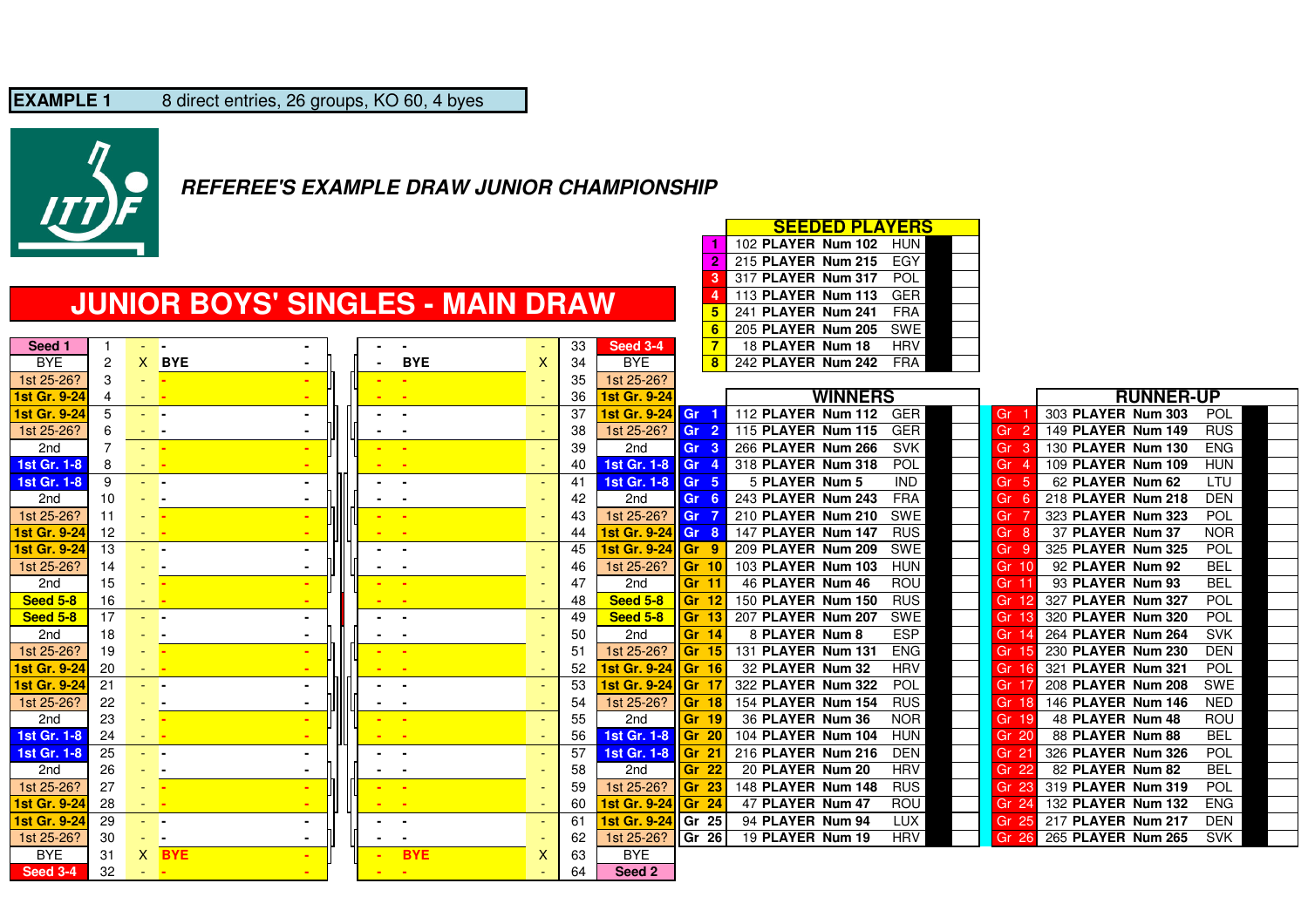#### **EXAMPLE 1**8 direct entries, 26 groups, KO 60, 4 byes - completed draw



### **REFEREE'S EXAMPLE DRAW JUNIOR CHAMPIONSHIP**

### **JUNIOR BOYS' SINGLES - MAIN DRAW**

| Seed 1              | 1  |                  |                      | 102 PLAYER Num 102    | <b>HUN</b> | <b>GER PLA</b> |            |
|---------------------|----|------------------|----------------------|-----------------------|------------|----------------|------------|
| <b>BYE</b>          | 2  | X.               | <b>BYE</b>           |                       |            |                | <b>BYE</b> |
| 2nd                 | 3  | 149              |                      | <b>PLAYER Num 149</b> | <b>RUS</b> | <b>POL</b>     | <b>PLA</b> |
| 1st Gr. 9-24        | 4  |                  |                      | 209 PLAYER Num 209    | <b>SWE</b> | <b>SWE</b>     | <b>PLA</b> |
| <b>1st Gr. 9-24</b> | 5  | 322              |                      | <b>PLAYER Num 322</b> | <b>POL</b> | <b>HRV</b>     | <b>PLA</b> |
| 2 <sub>nd</sub>     | 6  | 92               | PLAYER Num 92        |                       | <b>BEL</b> | <b>DEN</b>     | <b>PLA</b> |
| 2 <sub>nd</sub>     | 7  | 130              | <b>PLAYER</b>        | <b>Num 130</b>        | <b>ENG</b> | <b>POL</b>     | <b>PLA</b> |
| 1st Gr. 1-8         | 8  |                  |                      | 243 PLAYER Num 243    | <b>FRA</b> | <b>SVK</b>     | <b>PLA</b> |
| 1st Gr. 1-8         | 9  |                  |                      | 112 PLAYER Num 112    | <b>GER</b> | <b>POL</b>     | <b>PLA</b> |
| 2 <sub>nd</sub>     | 10 | 146              | <b>PLAYER</b>        | <b>Num 146</b>        | <b>NED</b> | <b>BEL</b>     | <b>PLA</b> |
| 2nd                 | 11 | 88               | <b>PLAYER</b>        | <b>Num 88</b>         | <b>BEL</b> | LTU            | <b>PLA</b> |
| <b>1st Gr. 9-24</b> | 12 | 46               | <b>PLAYER</b>        | <b>Num 46</b>         | <b>ROU</b> | <b>HUN</b>     | <b>PLA</b> |
| <b>1st Gr. 9-24</b> | 13 | 150 <sub>1</sub> |                      | PLAYER Num 150        | <b>RUS</b> | <b>DEN</b>     | <b>PLA</b> |
| 2 <sub>nd</sub>     | 14 |                  |                      | 265 PLAYER Num 265    | <b>SVK</b> | <b>HRV</b>     | <b>PLA</b> |
| 2nd                 | 15 | 320              | <b>PLAYER</b>        | <b>Num 320</b>        | <b>POL</b> | <b>POL</b>     | <b>PLA</b> |
| <b>Seed 5-8</b>     | 16 | 18               | <b>PLAYER</b>        | <b>Num 18</b>         | <b>HRV</b> | <b>FRA</b>     | <b>PLA</b> |
| <b>Seed 5-8</b>     | 17 | 241              |                      | PLAYER Num 241        | <b>FRA</b> | <b>SWE</b>     | <b>PLA</b> |
| 2 <sub>nd</sub>     | 18 | 82               | PLAYER Num 82        |                       | <b>BEL</b> | <b>DEN</b>     | <b>PLA</b> |
| 2nd                 | 19 | 37               | <b>PLAYER Num 37</b> |                       | <b>NOR</b> | <b>POL</b>     | <b>PLA</b> |
| 1st Gr. 9-24        | 20 | 8                | <b>PLAYER Num 8</b>  |                       | <b>ESP</b> | <b>HUN PLA</b> |            |
| <b>1st Gr. 9-24</b> | 21 | 131              | <b>PLAYER</b>        | <b>Num 131</b>        | <b>ENG</b> | <b>ROU</b>     | <b>PLA</b> |
| 1st 25-26?          | 22 | 94               |                      | PLAYER Num 94         | <b>LUX</b> | <b>SVK</b>     | <b>PLA</b> |
| 2 <sub>nd</sub>     | 23 | 321              | <b>PLAYER</b>        | <b>Num 321</b>        | <b>POL</b> | <b>DEN</b>     | <b>PLA</b> |
| 1st Gr. 1-8         | 24 | 5                | <b>PLAYER Num 5</b>  |                       | <b>IND</b> | <b>RUS</b>     | <b>PLA</b> |
| 1st Gr. 1-8         | 25 | 210              |                      | PLAYER Num 210        | <b>SWE</b> | <b>GER</b>     | <b>PLA</b> |
| 2 <sub>nd</sub>     | 26 | 109              | <b>PLAYER</b>        | <b>Num 109</b>        | <b>HUN</b> | <b>SWE</b>     | <b>PLA</b> |
| 2 <sub>nd</sub>     | 27 | 326              | <b>PLAYER</b>        | <b>Num 326</b>        | <b>POL</b> | <b>POL</b>     | <b>PLA</b> |
| 1st Gr. 9-24        | 28 | 148              |                      | <b>PLAYER Num 148</b> | <b>RUS</b> | <b>HRV</b>     | <b>PLA</b> |
| 1st Gr. 9-24        | 29 | 36               | PLAYER Num 36        |                       | <b>NOR</b> | <b>RUS</b>     | <b>PLA</b> |
| 2 <sub>nd</sub>     | 30 |                  |                      | 132 PLAYER Num 132    | <b>ENG</b> | <b>ROU</b>     | <b>PLA</b> |
| <b>BYE</b>          | 31 | X                | <b>BYE</b>           |                       |            |                | <b>BYE</b> |
| <b>Seed 3-4</b>     | 32 |                  |                      | 317 PLAYER Num 317    | <b>POL</b> | <b>EGY</b>     | <b>PLA</b> |

|          |     |                           |            |  |                               |     |     |                           |                           | 6              | 205 PLAYER Num 205 SWE 49    |                  |                  |                           |                    |            |              |
|----------|-----|---------------------------|------------|--|-------------------------------|-----|-----|---------------------------|---------------------------|----------------|------------------------------|------------------|------------------|---------------------------|--------------------|------------|--------------|
| eed 1    |     | 102 PLAYER Num 102        | <b>HUN</b> |  | <b>GER PLAYER Num 113</b>     | 113 | 33  | <b>Seed 3-4</b>           |                           | $\overline{7}$ | 18 PLAYER Num 18             |                  | <b>HRV 16 UP</b> |                           |                    |            |              |
| 3YE      | 2   | X BYE                     |            |  | <b>BYE</b>                    | X   | 34  | <b>BYE</b>                |                           | 8              | 242 PLAYER Num 242 FRA 48 DC |                  |                  |                           |                    |            |              |
| 2nd      |     | <b>149 PLAYER Num 149</b> | <b>RUS</b> |  | POL PLAYER Num 303            | 303 | 35  | 2nd                       |                           |                |                              |                  |                  |                           |                    |            |              |
| Gr. 9-24 | 4   | 209 PLAYER Num 209        | <b>SWE</b> |  | <b>SWE PLAYER Num 207</b>     | 207 | 36  | <b>1st Gr. 9-24</b>       |                           |                | <b>WINNERS</b>               |                  |                  |                           | <b>RUNNER-UP</b>   |            |              |
| Gr. 9-24 |     | 322 PLAYER Num 322        | <b>POL</b> |  | HRV PLAYER Num 20             | 20  | 37  | <b>1st Gr. 9-24 Gr.</b>   |                           |                | 112 PLAYER Num 112 GER 9 UP  |                  |                  | l Gr                      | 303 PLAYER Num 303 | POL 35 DC  |              |
| 2nd      |     | 92 PLAYER Num 92          | <b>BEL</b> |  | DEN PLAYER Num 218            | 218 | 38  | 2nd                       | Gr <sub>2</sub>           |                | 115 PLAYER Num 115 GER 57    |                  |                  | l Gr                      | 149 PLAYER Num 149 | <b>RUS</b> | $3$ UP       |
| 2nd      |     | 130 <b>PLAYER Num 130</b> | <b>ENG</b> |  | POL PLAYER Num 323            | 323 | 39  | 2nd                       | Gr <sub>3</sub>           |                | 266 PLAYER Num 266 SVK 40    |                  |                  | $\overline{G}$ r 3        | 130 PLAYER Num 130 | <b>ENG</b> | <b>17 UP</b> |
| Gr. 1-8  |     | 243 PLAYER Num 243        | <b>FRA</b> |  | <b>SVK PLAYER Num 266</b>     | 266 | 40  | 1st Gr. 1-8 Gr 4          |                           |                | 318 PLAYER Num 318           | POL 41           |                  | Gr                        | 109 PLAYER Num 109 | <b>HUN</b> | 26 UP        |
| Gr. 1-8  |     | 112 PLAYER Num 112        | <b>GER</b> |  | POL PLAYER Num 318            | 318 | 41  | 1st Gr. 1-8   Gr 5        |                           |                | 5 PLAYER Num 5               |                  | <b>IND 24 UP</b> | Gr                        | 62 PLAYER Num 62   | LTU        | 43           |
| 2nd      | 10  | 146 PLAYER Num 146        | <b>NED</b> |  | BEL PLAYER Num 93             | 93  | 42  | 2nd                       | Gr <sub>6</sub>           |                | 243 PLAYER Num 243           | <b>FRA</b>       | 8 UP             | Gr                        | 218 PLAYER Num 218 | <b>DEN</b> | 38           |
| 2nd      | -11 | 88 PLAYER Num 88          | <b>BEL</b> |  | III LTU PLAYER Num 62         | 62  | 43  | 2nd                       | Gr 7                      |                | 210 PLAYER Num 210           |                  | SWE 25 UP        | Gr                        | 323 PLAYER Num 323 | POL 39 DC  |              |
| Gr. 9-24 | 12  | 46 PLAYER Num 46          | <b>ROL</b> |  | <b>HUN PLAYER Num 103</b>     | 103 | 44  | <b>1st Gr. 9-24 Gr 8</b>  |                           |                | 147 PLAYER Num 147           | RUS 56 DC        |                  | Gr.                       | 37 PLAYER Num 37   | <b>NOR</b> | 19 UP        |
| Gr. 9-24 | 13  | 150 PLAYER Num 150        | <b>RUS</b> |  | DEN PLAYER Num 216            | 216 | 45  | 1st Gr. 9-24 Gr 9         |                           |                | 209 PLAYER Num 209           |                  | SWE 4 UP         | Gr 9                      | 325 PLAYER Num 325 | <b>POL</b> | 47 <b> </b>  |
| 2nd      | 14  | 265 PLAYER Num 265        | <b>SVK</b> |  | HRV PLAYER Num 19             | 19  | 46  | 1st 25-26?                | Gr <sub>10</sub>          |                | 103 PLAYER Num 103           |                  | HUN 44 DO        | $\textsf{Gr} 10$          | 92 PLAYER Num 92   | <b>BEL</b> | 6 UP         |
| 2nd      | 15  | 320 PLAYER Num 320        | <b>POL</b> |  | POL PLAYER Num 325            | 325 | 47  | 2nd                       |                           | Gr 11          | 46 PLAYER Num 46             |                  | <b>ROU 12 UP</b> | Gr 11                     | 93 PLAYER Num 93   | <b>BEL</b> | 42 DO        |
| ed 5-8   | 16  | 18 PLAYER Num 18          | <b>HRV</b> |  | <b>FRA PLAYER Num 242</b>     | 242 | 48  | <b>Seed 5-8</b>           | <b>Gr 12</b>              |                | 150 PLAYER Num 150           |                  | <b>RUS</b> 13 UP | Gr 12                     | 327 PLAYER Num 327 | <b>POL</b> | <b>51</b>    |
| ed 5-8   | 17  | 241 PLAYER Num 241        | <b>FRA</b> |  | SWE PLAYER Num 205            | 205 | 49  | <b>Seed 5-8</b>           | Gr <sub>13</sub>          |                | 207 PLAYER Num 207           | SWE 36 DO        |                  | Gr 13                     | 320 PLAYER Num 320 |            | POL 15 UP    |
| 2nd      | 18  | 82 PLAYER Num 82          | <b>BEL</b> |  | DEN PLAYER Num 230            | 230 | 50  | 2nd                       |                           | <b>Gr 14</b>   | 8 PLAYER Num 8               |                  | <b>ESP 20 UP</b> | <b>Gr</b> 14              | 264 PLAYER Num 264 | <b>SVK</b> | 54           |
| 2nd      | 19  | 37 PLAYER Num 37          | <b>NOF</b> |  | POL PLAYER Num 327            | 327 | 51  | 2nd                       |                           | <b>Gr 15</b>   | 131 PLAYER Num 131           |                  | <b>ENG 21 UP</b> | Gr 15                     | 230 PLAYER Num 230 | <b>DEN</b> | 50           |
| Gr. 9-24 | 20  | 8 PLAYER Num 8            | <b>ESP</b> |  | <b>HUN PLAYER Num 104</b>     | 104 | -52 | 1st Gr. 9-24 Gr 16        |                           |                | 32 PLAYER Num 32             |                  | HRV 60 DO        | Gr 16                     | 321 PLAYER Num 321 | POL        | 23 UP        |
| Gr. 9-24 | 21  | 131 PLAYER Num 131        | <b>ENG</b> |  | <b>ROU PLAYER Num 47</b>      | 47  | 53  | 1st Gr. 9-24 Gr 17        |                           |                | 322 PLAYER Num 322           |                  | POL 5 UP         | $\overline{\text{Gr}}$ 17 | 208 PLAYER Num 208 | SWE 58 DO  |              |
| 25-26?   | 22  | 94 PLAYER Num 94          | <b>LUX</b> |  | SVK PLAYER Num 264            | 264 | 54  | 2nd                       |                           | <b>Gr 18</b>   | 154 PLAYER Num 154           | RUS 61 DO        |                  | Gr 18                     | 146 PLAYER Num 146 | <b>NED</b> | <b>10 UP</b> |
| 2nd      | 23  | 321 PLAYER Num 321        | <b>POL</b> |  | <b>DEN PLAYER Num 217</b>     | 217 | 55  | 2nd                       |                           | Gr 19          | 36 PLAYER Num 36             |                  | <b>NOR 29 UP</b> | Gr 19                     | 48 PLAYER Num 48   | ROU 62 DO  |              |
| Gr. 1-8  | 24  | 5 PLAYER Num 5            | <b>IND</b> |  | <b>RUS PLAYER Num 147 147</b> |     | 56  | <b>1st Gr. 1-8</b>        | $\overline{\text{Gr}}$ 20 |                | 104 PLAYER Num 104           | <b>HUN 52 DC</b> |                  | $\textsf{Gr} \, 20$       | 88 PLAYER Num 88   | <b>BEL</b> | <b>11 UP</b> |
| Gr. 1-8  | 25  | 210 PLAYER Num 210        | <b>SWE</b> |  | <b>GER PLAYER Num 115</b>     | 115 | 57  | <b>1st Gr. 1-8</b>        | <b>Gr 21</b>              |                | 216 PLAYER Num 216           | DEN 45 DO        |                  | Gr 21                     | 326 PLAYER Num 326 | <b>POL</b> | 27 UP        |
| 2nd      | 26  | 109 PLAYER Num 109        | <b>HUN</b> |  | SWE PLAYER Num 208            | 208 | 58  | 2nd                       | Gr 22                     |                | 20 PLAYER Num 20             | <b>HRV 37</b>    |                  | Gr 22                     | 82 PLAYER Num 82   | <b>BEL</b> | 18 UP        |
| 2nd      | 27  | 326 PLAYER Num 326        | <b>POL</b> |  | <b>III POL PLAYER Num 319</b> | 319 | 59  | 2nd                       | Gr 23                     |                | 148 PLAYER Num 148           |                  | <b>RUS 28 UP</b> | $\overline{G}$ r 23       | 319 PLAYER Num 319 | <b>POL</b> | 59 DO        |
| Gr. 9-24 | 28  | 148 PLAYER Num 148        | <b>RUS</b> |  | <b>HRV PLAYER Num 32</b>      | 32  | 60  | <b>1st Gr. 9-24</b>       | $\textsf{Gr} \quad 24$    |                | 47 PLAYER Num 47             |                  | <b>ROU 53 DO</b> | Gr 24                     | 132 PLAYER Num 132 | <b>ENG</b> | 30 UP        |
| Gr. 9-24 | 29  | 36 PLAYER Num 36          | <b>NOR</b> |  | <b>RUS PLAYER Num 154</b>     | 154 | 61  | <b>1st Gr. 9-24 Gr 25</b> |                           |                | 94 PLAYER Num 94             |                  | LUX 22 UP        | $\boxed{$ Gr 25           | 217 PLAYER Num 217 | <b>DEN</b> | 55 DO        |
| 2nd      | 30  | 132 PLAYER Num 132        | <b>ENG</b> |  | <b>ROU PLAYER Num 48</b>      | 48  | 62  | 2nd                       | Gr 261                    |                | 19 PLAYER Num 19             |                  | <b>HRV 46 DO</b> | Gr 26                     | 265 PLAYER Num 265 |            | SVK 14 UP    |
| 3YE.     | 31  | $X$ BYE                   |            |  | <b>BYE</b>                    | X   | 63  | <b>BYE</b>                |                           |                |                              |                  |                  |                           |                    |            |              |
| ed 3-4   | -32 | 317 PLAYER Num 317 POL    |            |  | <b>EGY PLAYER Num 215</b>     | 215 | 64  | Seed 2                    |                           |                |                              |                  |                  |                           |                    |            |              |

<sup>102</sup> **PLAYER Num 102** HUN **<sup>1</sup> UP**

**SEEDED PLAYERS**

**33**<br>**17 <sup>17</sup> UP**

 <sup>215</sup> **PLAYER Num 215** EGY**<sup>64</sup> DO** <sup>317</sup> **PLAYER Num 317** POL **<sup>32</sup> UP**

<sup>113</sup> **PLAYER Num 113** GER

241 **PLAYER Num 241** 

**1**

**2**

**34**

**5**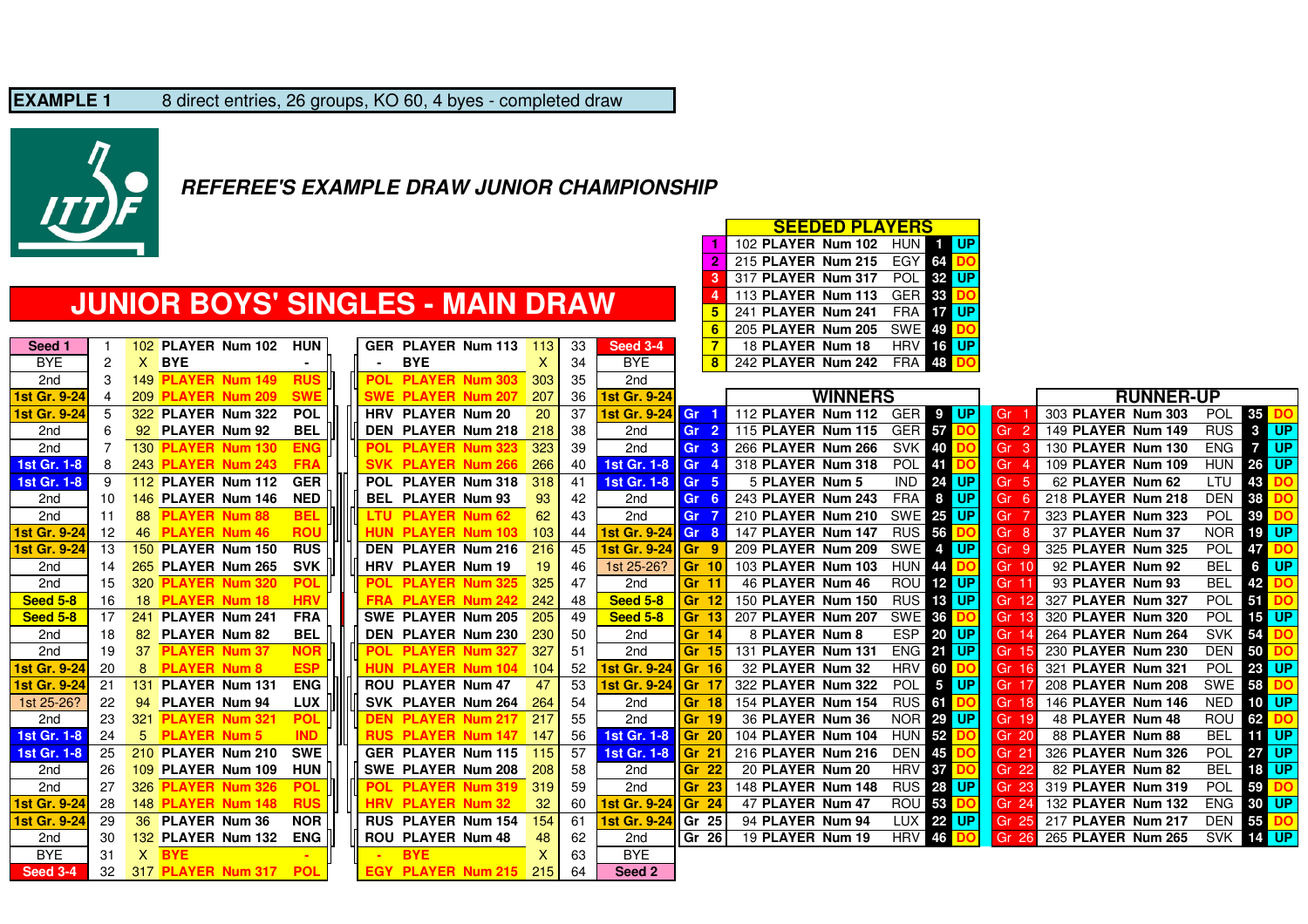

## **JUNIOR GIRLS' SINGLES - MAIN DRAW**

| Seed 1          |     | <b>All Parts</b>   |                |      | $\sim$                   | $\sim$           |                           | 33 | <b>Seed 3-4</b> |                  |   | <b>SEEDED PLAYERS</b> |            |           |                                |
|-----------------|-----|--------------------|----------------|------|--------------------------|------------------|---------------------------|----|-----------------|------------------|---|-----------------------|------------|-----------|--------------------------------|
|                 | 2   | X.                 | <b>BYE</b>     |      |                          | <b>BYE</b>       | X                         | 34 |                 |                  |   | 258 PLAYER Num 258    | SVK        |           |                                |
| 2 <sub>nd</sub> | 3   |                    |                |      |                          |                  |                           | 35 | 2 <sub>nd</sub> |                  | 2 | 50 PLAYER Num 50      | <b>ROU</b> |           |                                |
| 2nd             | 4   | - H                |                |      |                          |                  |                           | 36 | 2 <sub>nd</sub> |                  |   | 116 PLAYER Num 116    | <b>GER</b> |           |                                |
| 1st Gr. 9-19    | 5   | - -                |                |      |                          | $\sim$           |                           | 37 | Ist Gr. 9-19    |                  |   | 244 PLAYER Num 244    | <b>FRA</b> |           |                                |
| 2nd             | 6   | - -                |                |      |                          |                  |                           | 38 | 2nd             |                  |   | 51 PLAYER Num 51      | <b>ROU</b> |           |                                |
|                 |     |                    | $X$ BYE        |      |                          | <b>BYE</b>       | $\boldsymbol{\mathsf{X}}$ | 39 |                 |                  |   | 106 PLAYER Num 106    | <b>HUN</b> |           |                                |
| 1st Gr. 1-8     | 8   |                    | $\sim$         |      |                          |                  |                           | 40 | 1st Gr. 1-8     |                  |   | 275 PLAYER Num 275    | POL        |           |                                |
| 1st Gr. 1-8     | 9   | All Car            |                |      |                          |                  |                           | 41 | 1st Gr. 1-8     |                  | 8 | 119 PLAYER Num 119    | GER        |           |                                |
|                 | 10  |                    | X BYE          |      | ٠                        | <b>BYE</b>       | X                         | 42 |                 |                  |   |                       |            |           |                                |
| 2nd             | 11  |                    |                |      |                          |                  |                           | 43 | 2 <sub>nd</sub> |                  |   | <b>WINNERS</b>        |            |           | <b>RUNNER-UP</b>               |
| 1st Gr. 9-19    | 12  | - <mark>-</mark>   |                |      |                          | - 1              |                           | 44 | 1st Gr. 9-19    | Gr <sub>1</sub>  |   | 29 PLAYER Num 29      | <b>HRV</b> | Gr        | 56 PLAYER Num 56<br>ROU        |
| 1st Gr. 9-19    | 13  | - -                |                |      |                          |                  | ٠                         | 45 | 1st Gr. 9-19    | Gr <sub>2</sub>  |   | 107 PLAYER Num 107    | <b>HUN</b> | Gr<br>-2  | 280 PLAYER Num 280 POL         |
| 2nd             | 14  | $\sim$             | - 1            |      |                          | . .              |                           | 46 | 2nd             | Gr <sub>3</sub>  |   | 199 PLAYER Num 199    | SWE        | Gr        | 276 PLAYER Num 276<br>POL      |
|                 | 15  | X.                 | <b>BYE</b>     |      |                          | <b>BYE</b>       | X                         | 47 |                 | Gr <sub>4</sub>  |   | 160 PLAYER Num 160    | <b>RUS</b> | Gr        | <b>ESP</b><br>11 PLAYER Num 11 |
| <b>Seed 5-8</b> | 16  | <b>STATE</b>       |                |      |                          |                  |                           | 48 | <b>Seed 5-8</b> | Gr <sub>5</sub>  |   | 69 PLAYER Num 69      | LTU        | Gr        | 281 PLAYER Num 281<br>POL      |
| <b>Seed 5-8</b> | 17  | <b>All Service</b> |                |      |                          | $\sim$ 100 $\pm$ |                           | 49 | <b>Seed 5-8</b> | Gr <sub>6</sub>  |   | 166 PLAYER Num 166    | <b>RUS</b> | Gr        | 245 PLAYER Num 245<br>FRA      |
|                 | 18  | X.                 | <b>BYE</b>     |      |                          | <b>BYE</b>       | X                         | 50 |                 | Gr 7             |   | 52 PLAYER Num 52      | ROU        | Gr        | 163 PLAYER Num 163 RUS         |
| 2nd             | 19  |                    | <u>. </u>      |      |                          |                  |                           | 51 | 2nd             | Gr <sub>8</sub>  |   | <b>PLAYER Num 1</b>   | GGY        | Gr        | 260 PLAYER Num 260 SVK         |
| 1st Gr. 9-19    | 20  | and the            |                | ,ll, |                          | - 1              | ٠                         | 52 | 1st Gr. 9-19    | Gr 9             |   | 259 PLAYER Num 259    | <b>SVK</b> | Gr        | 165 PLAYER Num 165 RUS         |
| 1st Gr. 9-19    | 21  | an la              | $\blacksquare$ |      |                          | $\sim$           |                           | 53 | 1st Gr. 9-19    | Gr <sub>10</sub> |   | 57 PLAYER Num 57      | ROU        | Gr 10     | 193 PLAYER Num 193 RUS         |
| 2nd             | 22  |                    | - 1            |      |                          | $\sim$           |                           | 54 | 2nd             | Gr <sub>1</sub>  |   | 246 PLAYER Num 246    | FRA        | Gr 11     | 185 PLAYER Num 185 CZE         |
|                 | 23  |                    | $X$ BYE        |      |                          | <b>BYE</b>       | X                         | 55 |                 | Gr 12            |   | 7 PLAYER Num 7        | <b>MDA</b> | Gr 12     | 111 PLAYER Num 111 HUN         |
| 1st Gr. 1-8     | 24  | - <mark>-</mark>   |                |      |                          |                  |                           | 56 | 1st Gr. 1-8     | $\mathsf{Gr}$ 13 |   | 99 PLAYER Num 99      | <b>LUX</b> | Gr 13     | 168 PLAYER Num 168 RUS         |
| 1st Gr. 1-8     | -25 | - -                |                |      |                          | $\blacksquare$   |                           | 57 | 1st Gr. 1-8     | $\mathsf{Gr}$ 14 |   | 28 PLAYER Num 28      | <b>HRV</b> | Gr 14     | 247 PLAYER Num 247 FRA         |
|                 | 26  |                    | X BYE          |      | $\blacksquare$           | <b>BYE</b>       | $\mathsf{X}$              | 58 |                 | Gr 15            |   | 289 PLAYER Num 289    | POL        | Gr 15     | LTU<br>68 PLAYER Num 68        |
| 2nd             | 27  |                    |                |      |                          |                  |                           | 59 | 2nd             | Gr 16            |   | 70 PLAYER Num 70      | LTU        | Gr 16     | 279 PLAYER Num 279 POL         |
| 1st Gr. 9-19    | 28  | a la la            |                |      |                          |                  |                           | 60 | 1st Gr. 9-19    | Gr <sub>17</sub> |   | 53 PLAYER Num 53      | <b>ROU</b> | Gr 17     | 142 PLAYER Num 142 NED         |
| 2nd             | 29  | <b>Allen</b>       |                |      |                          | $\sim$           |                           | 61 | 2nd             | <b>Gr 18</b>     |   | 110 PLAYER Num 110    | <b>HUN</b> | Gr<br>-18 | 139 PLAYER Num 139 ENG         |
| 2nd             | 30  | - -                |                |      |                          |                  |                           | 62 | 2 <sub>nd</sub> | <b>Gr 19</b>     |   | 118 PLAYER Num 118    | GER        | Gr<br>-19 | 277 PLAYER Num 277 POL         |
|                 | 31  |                    | $X$ BYE        |      | $\overline{\phantom{a}}$ | <b>BYE</b>       | X                         | 63 |                 |                  |   |                       |            |           |                                |
| <b>Seed 3-4</b> | 32  | <b>State</b>       |                |      |                          | <b>Contract</b>  |                           | 64 | Seed 2          |                  |   |                       |            |           |                                |

**NOTE** 12 possible positions for 11 winners of groups 9 - 19, unused one will become a second placed player 20 possible positions for 18 runners-up of groups 9 - 19, unused two will become byes (one in each half)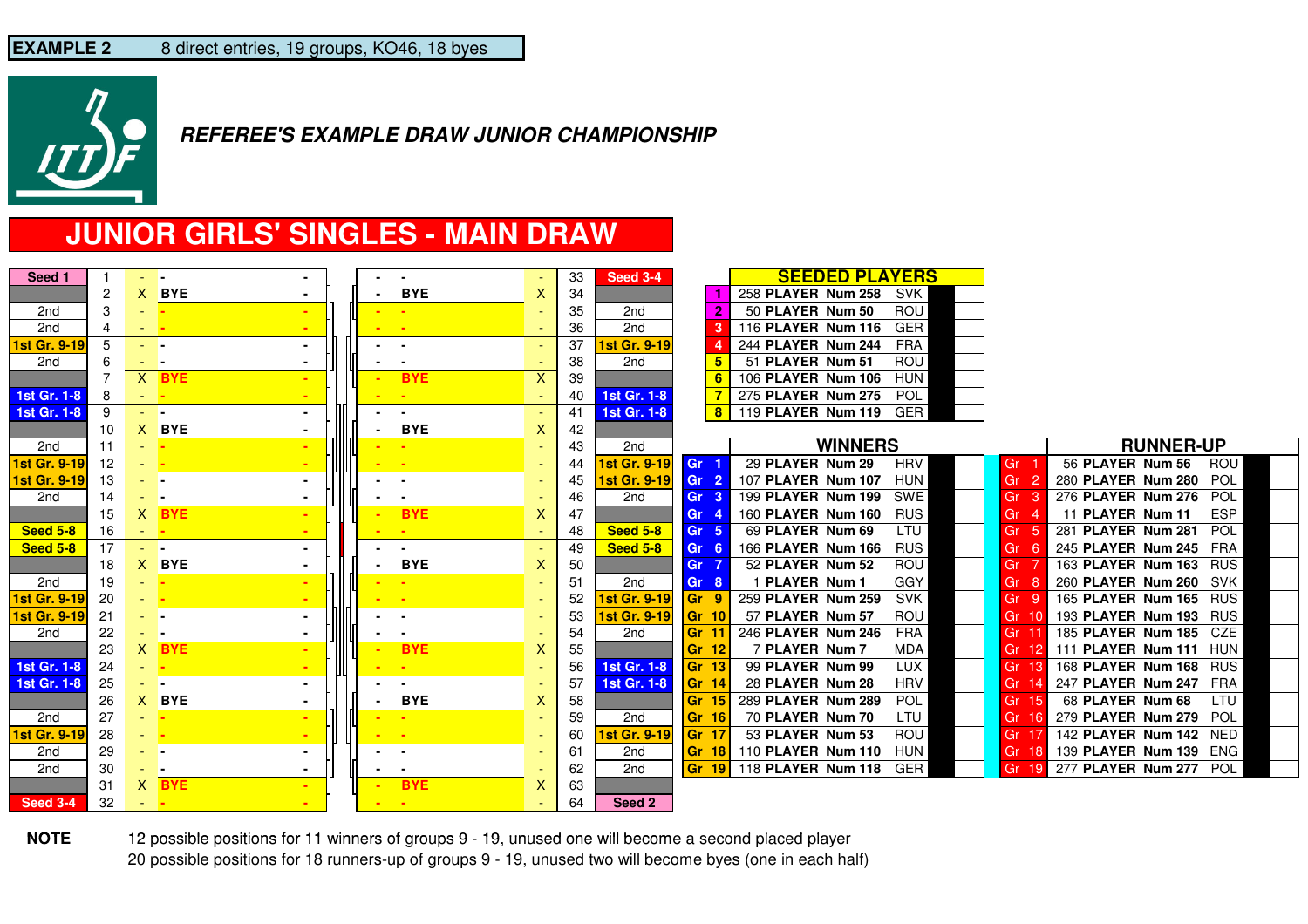

## **JUNIOR GIRLS' SINGLES - MAIN DRAW**

| Seed 1              |                |                  | 258 PLAYER Num 258 SVK          |            |                 | GER PLAYER Num 116 116                              |                 | 33 | Seed 3-4            |                           | <b>SEEDED PLAYERS</b>              |                      |                 |                                            |
|---------------------|----------------|------------------|---------------------------------|------------|-----------------|-----------------------------------------------------|-----------------|----|---------------------|---------------------------|------------------------------------|----------------------|-----------------|--------------------------------------------|
|                     | 2              |                  | X BYE                           |            | $\sim 100$      | <b>BYE</b>                                          | $\mathsf{X}^-$  | 34 |                     |                           | 258 PLAYER Num 258 SVK 1 UP        |                      |                 |                                            |
| <b>Bye</b>          | 3              |                  | $x$ BYE                         |            |                 | POL PLAYER Num 280 280                              |                 | 35 | 2nd                 |                           | 50 PLAYER Num 50                   | <b>ROU 64</b>        |                 |                                            |
| 2 <sub>nd</sub>     | $\overline{4}$ |                  | 56 PLAYER Num 56 ROU            |            |                 | <b>ESP PLAYER Num 11</b>                            | $-11$           | 36 | 2nd                 |                           | 116 PLAYER Num 116 GER 33          |                      |                 |                                            |
| 1st Gr. 9-19        | 5              |                  | 259 PLAYER Num 259 SVK          |            |                 | <b>ROU PLAYER Num 57</b>                            | 57              | 37 | 1st Gr. 9-19        |                           | 244 PLAYER Num 244                 | FRA 32 UP            |                 |                                            |
| 2nd                 | 6              |                  | 193 PLAYER Num 193 RUS II       |            |                 | III LTU PLAYER Num 68                               | 68              | 38 | 2nd                 |                           | 51 PLAYER Num 51                   | ROU <b>17 UP</b>     |                 |                                            |
|                     |                |                  | $X$ BYE                         |            |                 | <b>BYE</b>                                          | $\mathsf{X}^-$  | 39 |                     |                           | 106 PLAYER Num 106 HUN 48          |                      |                 |                                            |
| 1st Gr. 1-8         | -8             |                  | 52 PLAYER Num 52 ROU            |            |                 | <b>RUS PLAYER Num 166 166</b>                       |                 | 40 | 1st Gr. 1-8         |                           | 275 PLAYER Num 275 POL 49 DO       |                      |                 |                                            |
| <b>1st Gr. 1-8</b>  | -9             |                  | 107 PLAYER Num 107 HUN          |            |                 | HRV PLAYER Num 29                                   | 29              | 41 | 1st Gr. 1-8         |                           | 8 119 PLAYER Num 119 GER 16 UP     |                      |                 |                                            |
|                     | 10             |                  | $X$ BYE                         | $\sim$     | $\sim$ 10 $\pm$ | <b>BYE</b>                                          | X               | 42 |                     |                           |                                    |                      |                 |                                            |
| 2nd                 | 11             |                  | <b>276 PLAYER Num 276</b>       | <b>POL</b> |                 | POL PLAYER Num 279 279                              |                 | 43 | 2nd                 |                           | <b>WINNERS</b>                     |                      |                 | <b>RUNNER-UP</b>                           |
| <b>1st Gr. 9-19</b> | 12             |                  | 28 PLAYER Num 28                | <b>HRV</b> |                 | <b>HILLER 19 BLAYER Num 53</b>                      | 53              | 44 | <b>1st Gr. 9-19</b> | Gr <sub>1</sub>           | 29 PLAYER Num 29                   | <b>HRV</b> 41        | Gr <sub>1</sub> | 56 PLAYER Num 56 ROU 4 UP                  |
| <b>1st Gr. 9-19</b> | 13             |                  | 70 PLAYER Num 70                | <b>LTU</b> |                 | RUS PLAYER Num 163 163                              |                 | 45 | 2nd                 | Gr <sub>2</sub>           | 107 PLAYER Num 107                 | HUN 9 UP             | Gr <sub>2</sub> | 280 PLAYER Num 280 POL 35 DO               |
| 2nd                 | 14             |                  | 245 PLAYER Num 245 FRA III      |            |                 | <b>       FRA PLAYER Num 247 <mark>247</mark>  </b> |                 | 46 | 2nd                 | Gr <sub>3</sub>           | 199 PLAYER Num 199                 | SWE 56 DO            | Gr <sub>3</sub> | 276 PLAYER Num 276 POL THE UP              |
|                     | 15             |                  | $X$ BYE                         |            |                 | <b>BYE</b>                                          | X.              | 47 |                     | Gr 4                      | 160 PLAYER Num 160 RUS 24 UP       |                      | Gr 4            | <b>ESP 36 DO</b><br>11 PLAYER Num 11       |
| <b>Seed 5-8</b>     | 16             |                  | 119 PLAYER Num 119 GER          |            |                 | HUN PLAYER Num 106 106                              |                 | 48 | <b>Seed 5-8</b>     | Gr <sub>5</sub>           | 69 PLAYER Num 69                   | LTU 57               | Gr 5            | 281 PLAYER Num 281 POL 22 UP               |
| <b>Seed 5-8</b>     | 17             |                  | 51 PLAYER Num 51 ROU            |            |                 | POL PLAYER Num 275 275                              |                 | 49 | <b>Seed 5-8</b>     | Gr <sub>6</sub>           | 166 PLAYER Num 166                 | <b>RUS 40</b>        | Gr <sub>6</sub> | 245 PLAYER Num 245 FRA 14 UP               |
|                     | 18             |                  | X BYE                           | $\sim$     | $\sim$          | <b>BYE</b>                                          | $\mathsf{X}$    | 50 |                     | Gr 7                      | 52 PLAYER Num 52                   | ROU <sup>8</sup> UP  | Gr 7            | 163 PLAYER Num 163 RUS 45 DO               |
| 2nd                 | 19             |                  | <b>142 PLAYER Num 142</b>       | <b>NED</b> |                 | SVK PLAYER Num 260 260                              |                 | 51 | 2nd                 | Gr <sub>8</sub>           | 1 PLAYER Num 1                     | GGY 25 UP            | Gr 8            | 260 PLAYER Num 260 SVK 51 DO               |
| 1st Gr. 9-19        | - 20           |                  | 118 PLAYER Num 118 GER          |            |                 | <b>III</b> FRA PLAYER Num 246 246                   |                 | 52 | 1st Gr. 9-19        | lGr 9                     | 259 PLAYER Num 259                 | SVK 5 UP             | Gr <sub>9</sub> | 165 PLAYER Num 165 RUS 54 DO               |
| <b>1st Gr. 9-19</b> | 21             |                  | $110$ PLAYER Num 110 HUN $\lim$ |            |                 | MDA PLAYER Num 7                                    | $\overline{7}$  | 53 | <b>1st Gr. 9-19</b> | <b>Gr 10</b>              | 57 PLAYER Num 57                   | ROU <sub>37</sub> DO |                 | Gr 10 193 PLAYER Num 193 RUS 6 UP          |
| 2nd                 | 22             |                  | 281 PLAYER Num 281 POL II       |            |                 | <b>III</b> RUS PLAYER Num 165 165                   |                 | 54 | 2nd                 | Gr <sub>1</sub>           | 246 PLAYER Num 246                 | <b>FRA 52</b>        | Gr 11           | 185 PLAYER Num 185 CZE 29 UP               |
|                     | 23             |                  | $X$ BYE                         |            |                 | <b>BYE</b>                                          | X               | 55 |                     | Gr 12                     | 7 PLAYER Num 7                     | <b>MDA 53</b>        |                 | Gr 12 111 PLAYER Num 111 HUN 30 UP         |
| <b>1st Gr. 1-8</b>  | -24            |                  | 160 PLAYER Num 160 RUS          |            |                 | SWE PLAYER Num 199 199                              |                 | 56 | 1st Gr. 1-8         | $\boxed{$ Gr $\boxed{13}$ | 99 PLAYER Num 99                   | LUX 60 DO            |                 | Gr 13 168 PLAYER Num 168 RUS 27 UP         |
| <b>1st Gr. 1-8</b>  | -25            | $\blacksquare$ 1 | <b>PLAYER Num 1</b>             | <b>GGY</b> |                 | LTU PLAYER Num 69                                   | 69              | 57 | 1st Gr. 1-8         | Gr <sub>14</sub>          | 28 PLAYER Num 28                   | HRV 12 UP            |                 | Gr 14 247 PLAYER Num 247 FRA 46 DO         |
|                     | 26             |                  | $X$ BYE                         | $\sim$     | $\sim$          | <b>BYE</b>                                          | $\mathsf{X}^-$  | 58 |                     | Gr 15                     | 289 PLAYER Num 289                 | <b>POL 28 UP</b>     | Gr $15$         | LTU 38 <mark>DC</mark><br>68 PLAYER Num 68 |
| 2nd                 | 27             |                  | 168 PLAYER Num 168              | <b>RUS</b> |                 | <b>ENG PLAYER Num 139 139</b>                       |                 | 59 | 2nd                 | Gr 16                     | 70 PLAYER Num 70                   | LTU 13 UP            |                 | Gr 16 279 PLAYER Num 279 POL 43 DO         |
| 1st Gr. 9-19        | 28             |                  | 289 PLAYER Num 289              | <b>POL</b> |                 | LUX PLAYER Num 99                                   | 99              | 60 | 1st Gr. 9-19        | <b>Gr 17</b>              | 53 PLAYER Num 53                   | <b>ROU 44 DO</b>     | Gr 17           | 142 PLAYER Num 142 NED IC UP               |
| 2nd                 | 29             |                  | <b>185 PLAYER Num 185</b>       | <b>CZE</b> |                 | POL PLAYER Num 277                                  | 277             | 61 | 2nd                 | <b>Gr 18</b>              | 110 PLAYER Num 110                 | HUN 21 UP            |                 | Gr 18 139 PLAYER Num 139 ENG 59 DO         |
| 2 <sub>nd</sub>     | 30             |                  | 111 PLAYER Num 111 HUN          |            | $\sim 10^{-11}$ | <b>BYE</b>                                          | $\mathsf{X}$    | 62 | <b>Bye</b>          |                           | Gr 19 118 PLAYER Num 118 GER 20 UP |                      |                 | Gr 19 277 PLAYER Num 277 POL 61 DO         |
|                     | 31             |                  | $X$ BYE                         |            |                 | <b>BYE</b>                                          | $X -$           | 63 |                     |                           |                                    |                      |                 |                                            |
| Seed 3-4            | -32            |                  | 244 PLAYER Num 244 FRA          |            |                 | <b>ROU PLAYER Num 50</b>                            | 50 <sup>°</sup> | 64 | Seed 2              |                           |                                    |                      |                 |                                            |

**NOTE** 12 possible positions for 11 winners of groups 9 - 19, unused one in position 45 is a second placed player 20 possible positions for 18 runners-up of groups 9 - 19, unused two in positions 3 and 62 became byes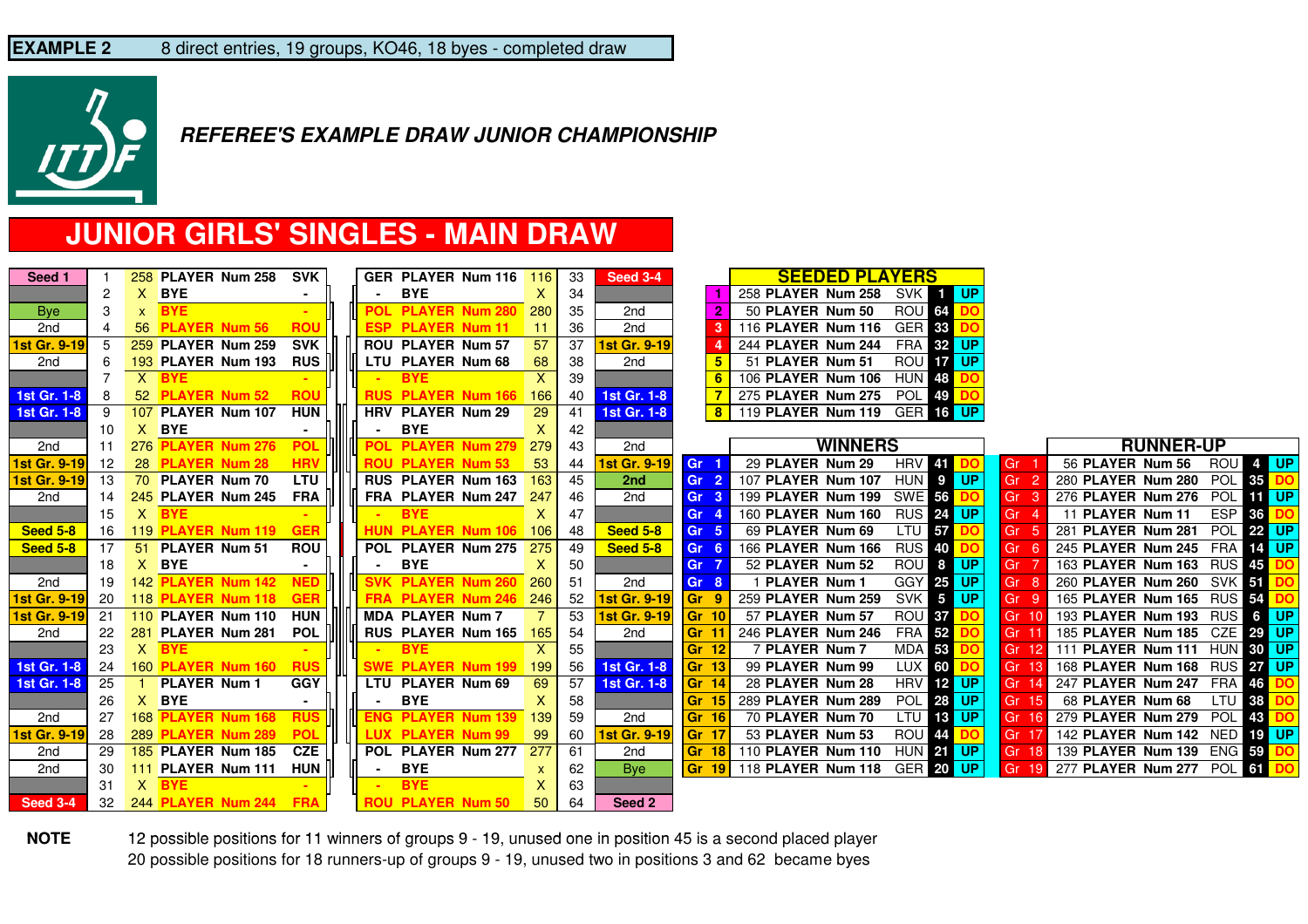

# **JUNIOR BOYS' SINGLES - MAIN DRAW**

|                    |                |                  |                 |  |                          |     |                    |                        | <b>WINNERS</b>                   |                  | <b>RUNNER-UP</b>                 |
|--------------------|----------------|------------------|-----------------|--|--------------------------|-----|--------------------|------------------------|----------------------------------|------------------|----------------------------------|
| <b>1st Gr. 1</b>   |                |                  | - -             |  |                          | -33 | <b>1st Gr. 3-4</b> | l Gr<br>-1             | 112 PLAYER Num 112<br><b>GER</b> | Gr               | 18 PLAYER Num 18<br><b>HRV</b>   |
| 2 <sub>nd</sub>    | 2              |                  | - -             |  |                          | 34  | 2 <sub>nd</sub>    | $\overline{2}$<br>l Gr | <b>GER</b><br>115 PLAYER Num 115 | Gr               | <b>FRA</b><br>242 PLAYER Num 242 |
| 2 <sub>nd</sub>    | 3              |                  |                 |  |                          | 35  | 2nd                | Gr<br>- 3              | 266 PLAYER Num 266<br><b>SVK</b> | Gr               | POL<br>303 PLAYER Num 303        |
| 1st 17-32          | 4              | <b>Service</b>   |                 |  |                          | 36  | 1st 17-32          | Gr                     | POL<br>318 PLAYER Num 318        | Gr               | <b>RUS</b><br>149 PLAYER Num 149 |
| <b>1st 17-32</b>   | 5              | - -              |                 |  |                          | 37  | 1st 17-32          | Gr 5                   | 5 PLAYER Num 5<br><b>IND</b>     | Gr               | <b>ENG</b><br>130 PLAYER Num 130 |
| 2 <sub>nd</sub>    | 6              | <b>Service</b>   |                 |  |                          | 38  | 2nd                | <b>Gr</b><br>- 6       | <b>FRA</b><br>243 PLAYER Num 243 | Gr               | <b>HUN</b><br>109 PLAYER Num 109 |
| 2 <sub>nd</sub>    | $\overline{7}$ | <b>Allen</b>     |                 |  | - 1                      | 39  | 2nd                | <b>Gr</b>              | 210 PLAYER Num 210<br>SWE        | Gr               | 62 PLAYER Num 62<br>LTU          |
| 1st Gr. 9-16       | 8              | <b>STAR</b>      |                 |  |                          | 40  | 1st Gr. 9-16       | Gr 8                   | 147 PLAYER Num 147<br><b>RUS</b> | Gr               | <b>DEN</b><br>218 PLAYER Num 218 |
| 1st Gr. 9-16       | 9              | - -              |                 |  |                          | 41  | 1st Gr. 9-16       | lGr 9                  | 209 PLAYER Num 209<br>SWE        | Gr               | POL<br>323 PLAYER Num 323        |
| 2nd                | 10             | - -              |                 |  |                          | 42  | 2nd                | l Gr 10                | <b>HUN</b><br>103 PLAYER Num 103 | Gr 10            | <b>NOR</b><br>37 PLAYER Num 37   |
| 2 <sub>nd</sub>    | 11             |                  |                 |  |                          | 43  | 2nd                | l Gr 11                | 46 PLAYER Num 46<br>ROU          | Gr :             | <b>POL</b><br>325 PLAYER Num 325 |
| 1st 17-32          | 12             | <b>STATE</b>     |                 |  |                          | 44  | 1st 17-32          | l Gr 12                | 150 PLAYER Num 150<br><b>RUS</b> | Gr 12            | <b>BEL</b><br>92 PLAYER Num 92   |
| 1st 17-32          | 13             | - -              |                 |  | $\sim$                   | 45  | <b>1st 17-32</b>   | l Gr 13                | SWE<br>207 PLAYER Num 207        | Gr               | <b>BEL</b><br>93 PLAYER Num 93   |
| 2nd                | 14             |                  | - -             |  |                          | 46  | 2nd                | l Gr 14                | <b>ESP</b><br>8 PLAYER Num 8     | Gr               | POL<br>327 PLAYER Num 327        |
| 2 <sub>nd</sub>    | 15             |                  |                 |  |                          | 47  | 2 <sub>nd</sub>    | <b>Gr 15</b>           | 131 PLAYER Num 131<br><b>ENG</b> | Gr 15            | 320 PLAYER Num 320<br>POL        |
| 1st Gr. 5-8        | 16             | <b>Service</b>   |                 |  |                          | 48  | <b>1st Gr. 5-8</b> | <b>Gr 16</b>           | 32 PLAYER Num 32<br><b>HRV</b>   | Gr 16            | 264 PLAYER Num 264<br><b>SVK</b> |
| <b>1st Gr. 5-8</b> | 17             | and a            |                 |  |                          | 49  | <b>1st Gr. 5-8</b> | <b>Gr 17</b>           | POL<br>322 PLAYER Num 322        | Gr               | <b>DEN</b><br>230 PLAYER Num 230 |
| 2nd                | 18             | - -              |                 |  |                          | 50  | 2nd                | Gr 18                  | <b>RUS</b><br>154 PLAYER Num 154 | Gr <sub>18</sub> | POL<br>321 PLAYER Num 321        |
| 2 <sub>nd</sub>    | 19             |                  |                 |  |                          | 51  | 2nd                | $\mathsf{Gr}$ 19       | 36 PLAYER Num 36<br><b>NOR</b>   | Gr               | 208 PLAYER Num 208<br>SWE        |
| 1st 17-32          | 20             | <b>All State</b> |                 |  |                          | 52  | 1st 17-32          | Gr 20                  | <b>HUN</b><br>104 PLAYER Num 104 | Gr 20            | <b>NED</b><br>146 PLAYER Num 146 |
| <b>1st 17-32</b>   | 21             | - -              |                 |  | $\overline{\phantom{a}}$ | 53  | <b>1st 17-32</b>   | <b>Gr 21</b>           | <b>DEN</b><br>216 PLAYER Num 216 | Gr $22$          | 48 PLAYER Num 48<br>ROU          |
| 2nd                | 22             |                  | - -             |  |                          | 54  | 2nd                | Gr 22                  | <b>HRV</b><br>20 PLAYER Num 20   | Gr 22            | 88 PLAYER Num 88<br><b>BEL</b>   |
| 2 <sub>nd</sub>    | 23             |                  | <b>Page</b>     |  |                          | 55  | 2nd                | Gr 23                  | 148 PLAYER Num 148<br><b>RUS</b> | Gr 23            | POL<br>326 PLAYER Num 326        |
| 1st Gr. 9-16       | 24             | <b>All State</b> |                 |  |                          | 56  | 1st Gr. 9-16       | <b>Gr 24</b>           | ROU<br>47 PLAYER Num 47          | Gr 24            | <b>BEL</b><br>82 PLAYER Num 82   |
| 1st Gr. 9-16       | 25             | and the          |                 |  |                          | 57  | 1st Gr. 9-16       | Gr 25                  | <b>LUX</b><br>94 PLAYER Num 94   | Gr<br>-25        | POL<br>319 PLAYER Num 319        |
| 2nd                | 26             | - -              |                 |  |                          | 58  | 2 <sub>nd</sub>    | Gr 26                  | <b>HRV</b><br>19 PLAYER Num 19   | Gr 26            | <b>ENG</b><br>132 PLAYER Num 132 |
| 2 <sub>nd</sub>    | 27             |                  | <b>Page</b>     |  |                          | 59  | 2nd                | $\mathsf{Gr} \, 27$    | 102 PLAYER Num 102<br><b>HUN</b> | Gr 27            | 217 PLAYER Num 217<br><b>DEN</b> |
| 1st 17-32          | 28             | <b>All State</b> |                 |  |                          | 60  | 1st 17-32          | Gr 28                  | EGY<br>215 PLAYER Num 215        | Gr<br>-28        | 265 PLAYER Num 265<br><b>SVK</b> |
| 1st 17-32          | 29             | - -              |                 |  | $\blacksquare$           | 61  | 1st 17-32          | Gr 29                  | 317 PLAYER Num 317<br><b>POL</b> | Gr<br>29         | <b>NOR</b><br>38 PLAYER Num 38   |
| 2nd                | 30             |                  | - -             |  |                          | 62  | 2nd                | $\mathsf{Gr}$ 30       | 113 PLAYER Num 113<br><b>GER</b> | Gr 30            | <b>NOR</b><br>39 PLAYER Num 39   |
| 2 <sub>nd</sub>    | 31             |                  | <b>Contract</b> |  |                          | 63  | 2 <sub>nd</sub>    | $\mathsf{Gr}$ 31       | 241 PLAYER Num 241<br><b>FRA</b> | Gr <sub>3</sub>  | 40 PLAYER Num 40<br><b>NOR</b>   |
| 1st Gr. 3-4        | 32             |                  |                 |  |                          | 64  | <b>1st Gr. 2</b>   | <b>Gr 32</b>           | 205 PLAYER Num 205<br>SWE        | Gr 32            | 41 PLAYER Num 41<br><b>NOR</b>   |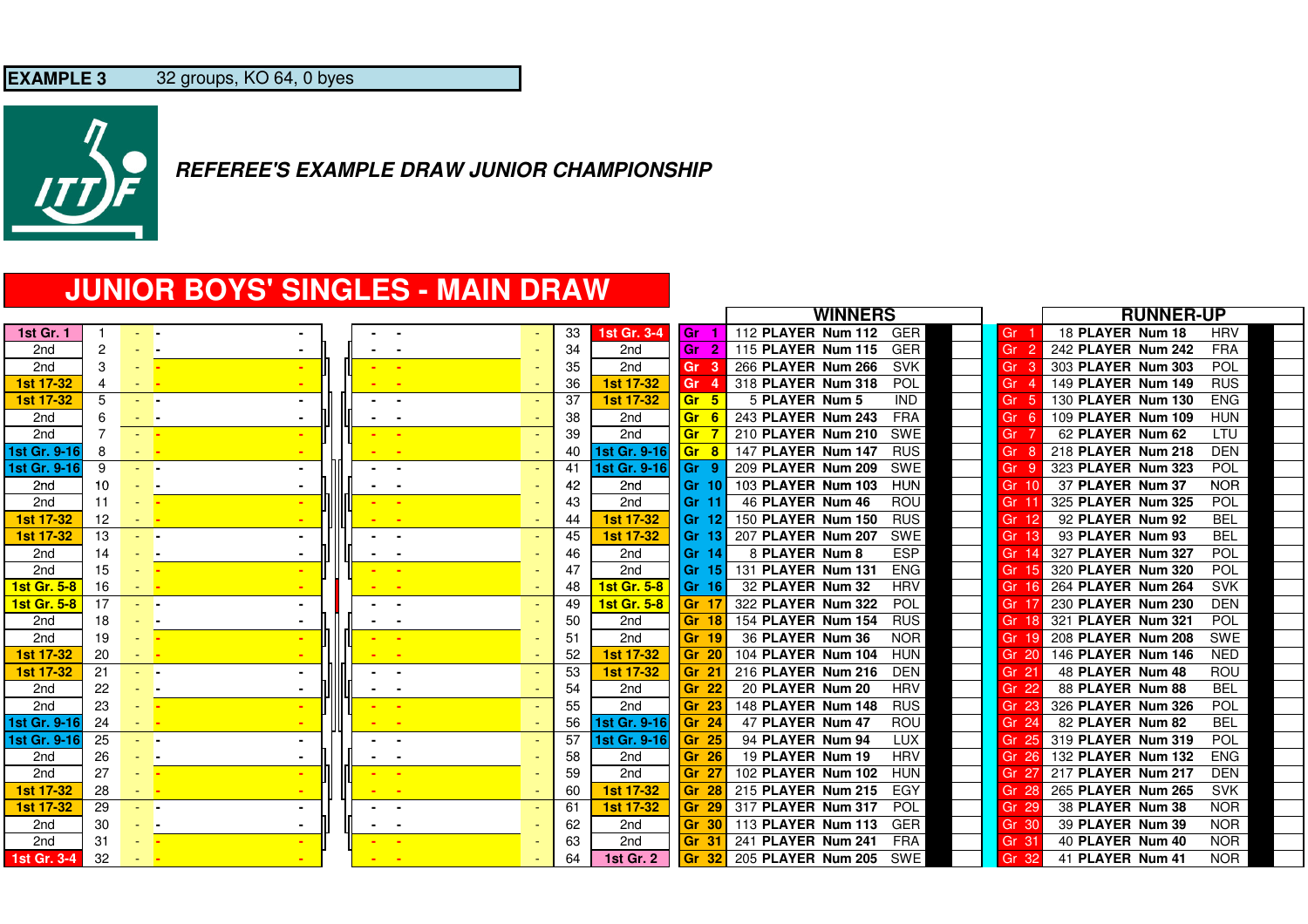

# **JUNIOR BOYS' SINGLES - MAIN DRAW**

|                    |    |     |                           |            |            |                           |      |     |                    |                         | <b>WINNERS</b>                                                 |                 | <b>RUNNER-UP</b>   |            |                              |
|--------------------|----|-----|---------------------------|------------|------------|---------------------------|------|-----|--------------------|-------------------------|----------------------------------------------------------------|-----------------|--------------------|------------|------------------------------|
| <b>1st Gr. 1</b>   |    |     | <b>112 PLAYER Num 112</b> | <b>GER</b> |            | SVK PLAYER Num 266        | 266  | 33  | 1st Gr. 3-4        | l Gr                    | 112 PLAYER Num 112<br><b>N</b> UP<br>GER I<br>$\blacksquare$   | Gr              | 18 PLAYER Num 18   | <b>HRV</b> | 59                           |
| 2 <sub>nd</sub>    | 2  |     | 303 PLAYER Num 303        | <b>POL</b> |            | POL PLAYER Num 323        | 323  | 34  | 2 <sub>nd</sub>    | l Gr                    | <b>GER 64</b><br>115 PLAYER Num 115<br>DO                      | Gr              | 242 PLAYER Num 242 | <b>FRA</b> | <b>UP</b><br>27 <sup>1</sup> |
| 2nd                | 3  | 62  | <b>PLAYER Num 62</b>      | <b>LTU</b> |            | <b>NOR PLAYER Num 37</b>  | 37   | 35  | 2nd                | Gr<br>-3                | <b>SVK 33</b><br>266 PLAYER Num 266<br>DC                      | Gr              | 303 PLAYER Num 303 | POL        | 2 UP                         |
| 1st 17-32          | 4  | 241 | <b>PLAYER Num 241</b>     | <b>FRA</b> |            | <b>GER PLAYER Num 113</b> | -113 | -36 | 1st 17-32          | Gr                      | POL<br>32 UP<br>318 PLAYER Num 318                             | Gr              | 149 PLAYER Num 149 | <b>RUS</b> | 46                           |
| <b>1st 17-32</b>   | 5  | 19  | <b>PLAYER Num 19</b>      | <b>HRV</b> |            | <b>RUS PLAYER Num 154</b> | 154  | 37  | <b>1st 17-32</b>   | <b>Gr</b><br>-5         | <b>17 UP</b><br><b>IND</b><br>5 PLAYER Num 5                   | Gr              | 130 PLAYER Num 130 | <b>ENG</b> | 38                           |
| 2nd                | 6  | 38  | <b>PLAYER Num 38</b>      | <b>NOR</b> |            | <b>ENG PLAYER Num 130</b> | 130  | 38  | 2nd                | <b>Gr</b><br>-6         | <b>FRA</b><br>243 PLAYER Num 243<br>48                         | Gr              | 109 PLAYER Num 109 | <b>HUN</b> | 15<br><b>UP</b>              |
| 2nd                |    |     | 325 PLAYER Num 325        | <b>POL</b> | <b>POL</b> | <b>PLAYER Num 327</b>     | 327  | 39  | 2nd                | <b>Gr</b>               | 210 PLAYER Num 210<br><b>SWE 49</b><br>DC                      | Gr              | 62 PLAYER Num 62   | LTU        | <b>UP</b><br>$3^{\circ}$     |
| 1st Gr. 9-16       | 8  |     | 103 PLAYER Num 103        | <b>HUN</b> |            | <b>ROU PLAYER Num 46</b>  | 46   | 40  | 1st Gr. 9-16       | <b>Gr</b><br>-8         | 147 PLAYER Num 147<br><b>RUS 16 UP</b>                         | Gr              | 218 PLAYER Num 218 | <b>DEN</b> | 54                           |
| 1st Gr. 9-16       | -9 |     | 209 PLAYER Num 209        | <b>SWE</b> |            | SWE PLAYER Num 207        | 207  | 41  | 1st Gr. 9-16       | l Gr<br>- 9             | <b>UP</b><br>209 PLAYER Num 209<br>SWE<br>9                    | Gr              | 323 PLAYER Num 323 | POL        | 34                           |
| 2nd                | 10 |     | 146 PLAYER Num 146        | <b>NED</b> |            | SVK PLAYER Num 264        | 264  | 42  | 2nd                | $\mathsf{Gr} \space 10$ | HUN 8 UP<br>103 PLAYER Num 103                                 | Gr 10           | 37 PLAYER Num 37   | <b>NOR</b> | 35                           |
| 2 <sub>nd</sub>    | 11 | 93  | <b>PLAYER Num 93</b>      | <b>BEL</b> | <b>BEL</b> | <b>PLAYER Num 82</b>      | 82   | 43  | 2 <sub>nd</sub>    | <b>Gr</b> 11            | 46 PLAYER Num 46<br><b>ROU 40</b>                              | Gr <sup>o</sup> | 325 PLAYER Num 325 | <b>POL</b> | <b>UP</b><br>7               |
| 1st 17-32          | 12 | 47  | <b>PLAYER Num 47</b>      | <b>ROU</b> | <b>POL</b> | <b>PLAYER Num 322</b>     | 322  | 44  | 1st 17-32          | <b>Gr 12</b>            | <b>RUS 56</b><br>150 PLAYER Num 150                            | Gr              | 92 PLAYER Num 92   | <b>BEL</b> | <b>UP</b><br>30 I            |
| 1st 17-32          | 13 |     | 36 PLAYER Num 36          | <b>NOR</b> |            | <b>DEN PLAYER Num 216</b> | 216  | 45  | 1st 17-32          | l Gr 13                 | <b>SWE</b><br>207 PLAYER Num 207<br>-41                        | Gr              | 93 PLAYER Num 93   | <b>BEL</b> | <b>UP</b><br>111             |
| 2nd                | 14 |     | 230 PLAYER Num 230        | <b>DEN</b> |            | <b>RUS PLAYER Num 149</b> | 149  | 46  | 2nd                | l Gr 14                 | ESP  <br>24 UP<br>8 PLAYER Num 8                               | Gr              | 327 PLAYER Num 327 | <b>POL</b> | 39                           |
| 2 <sub>nd</sub>    | 15 | 109 | <b>PLAYER Num 109</b>     | <b>HUN</b> |            | <b>NOR PLAYER Num 40</b>  | 40   | 47  | 2 <sub>nd</sub>    | Gr 15                   | <b>ENG 57</b><br>131 PLAYER Num 131<br>DO                      | Gr 15           | 320 PLAYER Num 320 | POL        | <b>UP</b><br>18 I            |
| 1st Gr. 5-8        | 16 |     | 147 PLAYER Num 147        | <b>RUS</b> |            | <b>FRA PLAYER Num 243</b> | 243  | 48  | 1st Gr. 5-8        | Gr 16                   | <b>HRV</b><br>25 UP<br>32 PLAYER Num 32                        | Gr 1            | 264 PLAYER Num 264 | <b>SVK</b> | 42                           |
| <b>1st Gr. 5-8</b> | 17 | 5   | <b>PLAYER Num 5</b>       | <b>IND</b> |            | SWE PLAYER Num 210        | 210  | 49  | <b>1st Gr. 5-8</b> | <b>Gr</b> 17            | POL<br>322 PLAYER Num 322<br>44                                | Gr              | 230 PLAYER Num 230 | <b>DEN</b> | <b>UP</b><br>14              |
| 2nd                | 18 |     | 320 PLAYER Num 320        | <b>POL</b> |            | <b>ENG PLAYER Num 132</b> | 132  | 50  | 2 <sub>nd</sub>    | l Gr 18                 | <b>RUS 37</b><br>154 PLAYER Num 154                            | Gr              | 321 PLAYER Num 321 | POL        | $23 \mid$<br><b>UP</b>       |
| 2 <sub>nd</sub>    | 19 | 265 | <b>PLAYER Num 265</b>     | <b>SVK</b> | <b>POL</b> | <b>PLAYER Num 326</b>     | 326  | 51  | 2 <sub>nd</sub>    | <b>Gr 19</b>            | <b>NOR 18 UP</b><br>36 PLAYER Num 36                           | Gr              | 208 PLAYER Num 208 | SWE        | 58                           |
| 1st 17-32          | 20 |     | 102 PLAYER Num 102        |            |            | <b>PLAYER Num 104</b>     | 104  | 52  | 1st 17-32          | <b>Gr 20</b>            | <b>HUN 52</b><br>104 PLAYER Num 104                            | Gr 20           | 146 PLAYER Num 146 | <b>NED</b> | <b>UP</b><br>10 <sup>1</sup> |
| <b>1st 17-32</b>   | 21 |     | 94 PLAYER Num 94          | <b>LUX</b> |            | EGY PLAYER Num 215        | 215  | 53  | 1st 17-32          | l Gr 21                 | <b>DEN</b><br>216 PLAYER Num 216<br>45                         | Gr $2^{\circ}$  | 48 PLAYER Num 48   | <b>ROU</b> | <b>UP</b><br>31 <sup>1</sup> |
| 2nd                | 22 | 88  | <b>PLAYER Num 88</b>      | <b>BEL</b> |            | DEN PLAYER Num 218        | 218  | 54  | 2nd                | l Gr<br>-22             | <b>HRV</b><br>61<br>20 PLAYER Num 20                           | Gr<br>22        | 88 PLAYER Num 88   | <b>BEL</b> | <b>UP</b><br>22 <sub>1</sub> |
| 2nd                | 23 | 321 | <b>PLAYER Num 321</b>     | POL        | <b>POL</b> | <b>PLAYER Num 319</b>     | 319  | 55  | 2 <sub>nd</sub>    | Gr 23                   | <b>RUS 29 UP</b><br>148 PLAYER Num 148                         | Gr 23           | 326 PLAYER Num 326 | POL        | 51                           |
| 1st Gr. 9-16       | 24 | 8   | <b>PLAYER Num 8</b>       | <b>ESP</b> |            | <b>RUS PLAYER Num 150</b> | 150  | 56  | 1st Gr. 9-16       | <b>Gr 24</b>            | <b>ROU</b><br>12 UP<br>47 PLAYER Num 47                        | Gr 24           | 82 PLAYER Num 82   | <b>BEL</b> | 43                           |
| 1st Gr. 9-16       | 25 |     | 32 PLAYER Num 32          | <b>HRV</b> |            | <b>ENG PLAYER Num 131</b> | 131  | 57  | 1st Gr. 9-16       | Gr 25                   | <b>UP</b><br>94 PLAYER Num 94<br><b>LUX</b><br>21              | Gr<br>-25       | 319 PLAYER Num 319 | <b>POL</b> | 55                           |
| 2nd                | 26 | 39  | <b>PLAYER Num 39</b>      | <b>NOR</b> |            | SWE PLAYER Num 208        | 208  | 58  | 2nd                | Gr 26                   | <b>HRV</b><br><b>UP</b><br>$5\overline{5}$<br>19 PLAYER Num 19 | Gr 26           | 132 PLAYER Num 132 | <b>ENG</b> | 50                           |
| 2nd                | 27 |     | 242 PLAYER Num 242        | <b>FRA</b> |            | <b>PLAYER Num 18</b>      | 18   | 59  | 2 <sub>nd</sub>    | $\textsf{Gr} \, 27$     | 102 PLAYER Num 102<br><b>HUN 20 UP</b>                         | Gr 27           | 217 PLAYER Num 217 | <b>DEN</b> | 63                           |
| 1st 17-32          | 28 | 205 | <b>PLAYER Num 205</b>     | <b>SWE</b> | <b>POL</b> | <b>PLAYER Num 317</b>     | 317  | 60  | 1st 17-32          | l Gr                    | EGY<br>215 PLAYER Num 215<br>53                                | Gr<br>-28       | 265 PLAYER Num 265 | <b>SVK</b> | <b>UP</b><br>19              |
| 1st 17-32          | 29 |     | <b>148 PLAYER Num 148</b> | <b>RUS</b> |            | HRV PLAYER Num 20         | 20   | 61  | 1st 17-32          | l Gr                    | 317 PLAYER Num 317<br><b>POL</b><br>60                         | -29<br>Gr       | 38 PLAYER Num 38   | <b>NOR</b> | <b>UP</b><br>6               |
| 2nd                | 30 |     | 92 PLAYER Num 92          | <b>BEL</b> |            | NOR PLAYER Num 41         | 41   | 62  | 2nd                | l Gr                    | 113 PLAYER Num 113<br>GER <sub>36</sub>                        | Gr 30           | 39 PLAYER Num 39   | <b>NOR</b> | <b>UP</b><br>26 <sub>1</sub> |
| 2nd                | 31 | 48  | <b>PLAYER Num 48</b>      | <b>ROU</b> |            | <b>DEN PLAYER Num 217</b> | 217  | 63  | 2 <sub>nd</sub>    | l Gr<br>-31             | <b>FRA</b><br>241 PLAYER Num 241<br>  UP<br>$\bullet$          | Gr 31           | 40 PLAYER Num 40   | <b>NOR</b> | 47                           |
| 1st Gr. 3-4        | 32 |     | 318 PLAYER Num 318        | <b>POL</b> |            | <b>GER PLAYER Num 115</b> | -115 | 64  | <b>1st Gr. 2</b>   | l Gr<br>-32             | 205 PLAYER Num 205<br><b>SWE 28</b><br><b>UP</b>               | Gr 32           | 41 PLAYER Num 41   | <b>NOR</b> | 62                           |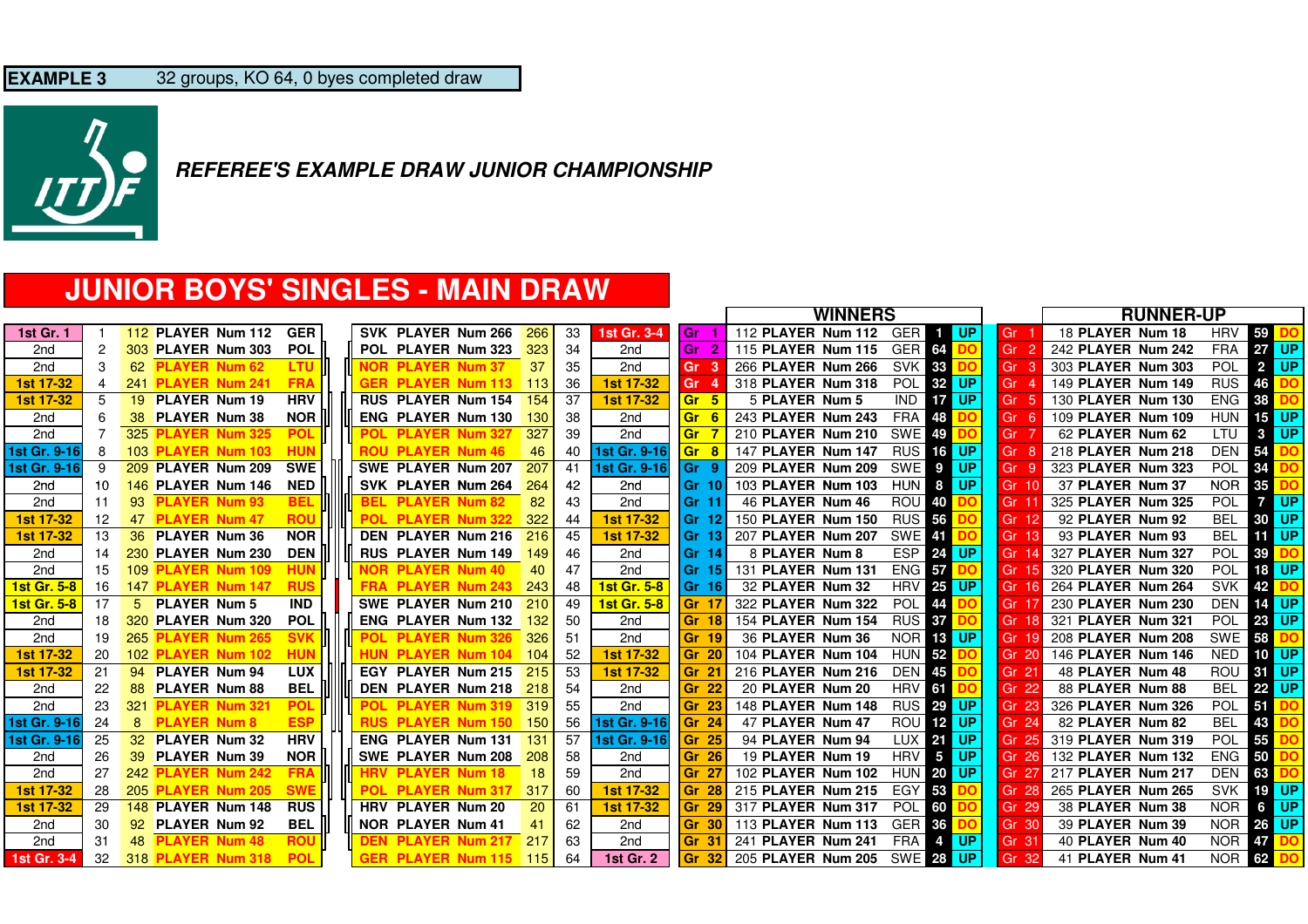

# **JUNIOR BOYS' SINGLES - MAIN DRAW**

|                     |                 |                 |  |                |                          |    |                    |                      | <b>WINNERS</b>                   |                 | <b>RUNNER-UP</b>                 |
|---------------------|-----------------|-----------------|--|----------------|--------------------------|----|--------------------|----------------------|----------------------------------|-----------------|----------------------------------|
| <b>1st Gr. 1</b>    |                 | . <b>.</b>      |  |                |                          | 33 | 1st Gr. 3-4        | l Gr                 | GER<br>112 PLAYER Num 112        | Gr              | <b>HRV</b><br>18 PLAYER Num 18   |
| <b>BYE</b>          |                 | 2 X BYE         |  | <b>BYE</b>     | X                        | 34 | <b>BYE</b>         | $\mathbf{2}$<br>l Gr | GER<br>115 PLAYER Num 115        | Gr<br>-2        | <b>FRA</b><br>242 PLAYER Num 242 |
| 2nd                 | 3               | $\sim$          |  |                |                          | 35 | 2nd                | Gr                   | <b>SVK</b><br>266 PLAYER Num 266 | Gr              | <b>POL</b><br>303 PLAYER Num 303 |
| 2nd                 | $4 - -$         |                 |  |                |                          | 36 | 2nd                | Gr                   | <b>POL</b><br>318 PLAYER Num 318 | Gr              | 149 PLAYER Num 149<br><b>RUS</b> |
| 1st 17-27           | 5               | <b>Sec. 3</b>   |  |                |                          | 37 | <b>1st 17-27</b>   | Gr 5                 | 5 PLAYER Num 5<br><b>IND</b>     | Gr<br>-5        | 130 PLAYER Num 130<br><b>ENG</b> |
| 2nd                 | 6               | $\sim$ $\sim$   |  |                |                          | 38 | 2nd                | Gr <sub>6</sub>      | 243 PLAYER Num 243<br><b>FRA</b> | Gr<br>-6        | 109 PLAYER Num 109<br><b>HUN</b> |
| 2nd? or bye         |                 | $-1$            |  |                |                          | 39 | 2nd? or bye        | Gr                   | 210 PLAYER Num 210<br>SWE        | Gr 7            | 62 PLAYER Num 62<br><b>LTU</b>   |
| 1st Gr. 9-16        | 8               |                 |  |                |                          | 40 | 1st Gr. 9-16       | Gr 8                 | 147 PLAYER Num 147<br><b>RUS</b> | Gr<br>-8        | 218 PLAYER Num 218<br><b>DEN</b> |
| 1st Gr. 9-16        | $9 - -$         |                 |  |                |                          | 41 | 1st Gr. 9-16       | lGr 9                | <b>SWE</b><br>209 PLAYER Num 209 | Gr<br>-9        | 323 PLAYER Num 323<br><b>POL</b> |
| 2nd? or bye         | 10 <sup>1</sup> | $ -$            |  |                |                          | 42 | 2nd? or bye        | l Gr 10              | 103 PLAYER Num 103<br><b>HUN</b> | Gr 10           | 37 PLAYER Num 37<br><b>NOR</b>   |
| 2nd                 | 11              |                 |  |                |                          | 43 | 2nd                | <b>Gr 11</b>         | 46 PLAYER Num 46<br>ROU          | Gr <sub>1</sub> | 325 PLAYER Num 325<br><b>POL</b> |
| 1st 17-27           | 12              |                 |  |                |                          | 44 | 1st 17-27          | Gr 12                | <b>RUS</b><br>150 PLAYER Num 150 | Gr 12           | <b>BEL</b><br>92 PLAYER Num 92   |
| 1st 17-27?          | $13 - -$        |                 |  |                | ٠                        | 45 | 1st 17-27?         | Gr 13                | SWE<br>207 PLAYER Num 207        | Gr 13           | <b>BEL</b><br>93 PLAYER Num 93   |
| 2nd                 | 14              | . <b>.</b>      |  |                |                          | 46 | 2nd                | Gr 14                | <b>ESP</b><br>8 PLAYER Num 8     | Gr 14           | 327 PLAYER Num 327<br><b>POL</b> |
| <b>BYE</b>          |                 | 15 X BYE        |  | <b>BYE</b>     | х                        | 47 | <b>BYE</b>         | Gr 15                | <b>ENG</b><br>131 PLAYER Num 131 | Gr 15           | 320 PLAYER Num 320<br><b>POL</b> |
| 1st Gr. 5-8         | 16              |                 |  |                |                          | 48 | <b>1st Gr. 5-8</b> | Gr 16                | <b>HRV</b><br>32 PLAYER Num 32   | Gr 16           | 264 PLAYER Num 264<br><b>SVK</b> |
| 1st Gr. 5-8         | $17 -$          |                 |  |                |                          | 49 | <b>1st Gr. 5-8</b> | Gr <sub>1</sub>      | <b>POL</b><br>322 PLAYER Num 322 | Gr 17           | 230 PLAYER Num 230<br><b>DEN</b> |
| <b>BYE</b>          |                 | 18 X BYE        |  | <b>BYE</b>     | X                        | 50 | <b>BYE</b>         | Gr 18                | 154 PLAYER Num 154<br><b>RUS</b> | Gr 18           | 321 PLAYER Num 321<br><b>POL</b> |
| 2nd                 | 19              |                 |  |                |                          | 51 | 2nd                | Gr 19                | 36 PLAYER Num 36<br><b>NOR</b>   | Gr 19           | 208 PLAYER Num 208<br><b>SWE</b> |
| 1st 17-27?          | 20              |                 |  | <b>.</b>       |                          | 52 | 1st 17-27?         | Gr 20                | 104 PLAYER Num 104<br><b>HUN</b> | Gr 20           | 146 PLAYER Num 146<br><b>NED</b> |
| 1st 17-27           | $21 - -$        |                 |  |                |                          | 53 | 1st 17-27          | Gr 2                 | 216 PLAYER Num 216<br><b>DEN</b> | Gr $22$         | 48 PLAYER Num 48<br><b>ROU</b>   |
| 2nd                 | 22              | - -             |  |                |                          | 54 | 2nd                | Gr 22                | 20 PLAYER Num 20<br><b>HRV</b>   | Gr 22           | 88 PLAYER Num 88<br><b>BEL</b>   |
| 2nd? or bye         | 23              |                 |  |                |                          | 55 | 2nd? or bye        | Gr <sub>23</sub>     | 148 PLAYER Num 148<br><b>RUS</b> | Gr 23           | 326 PLAYER Num 326<br><b>POL</b> |
| 1st Gr. 9-16 24     |                 | $\blacksquare$  |  | - -            |                          | 56 | 1st Gr. 9-16       | Gr <sub>24</sub>     | ROU<br>47 PLAYER Num 47          | Gr 24           | <b>BEL</b><br>82 PLAYER Num 82   |
| 1st Gr. 9-16 25 - - |                 |                 |  |                |                          | 57 | 1st Gr. 9-16       | Gr 25                | <b>LUX</b><br>94 PLAYER Num 94   | Gr 25           | 319 PLAYER Num 319<br><b>POL</b> |
| 2nd? or bye         | 26              | $\sim$ 1 $\sim$ |  | ٠.             |                          | 58 | 2nd? or bye        | Gr 26                | <b>HRV</b><br>19 PLAYER Num 19   | Gr 26           | 132 PLAYER Num 132<br><b>ENG</b> |
| 2nd                 | 27              |                 |  | ۰.             |                          | 59 | 2nd                | <b>Gr 27</b>         | 102 PLAYER Num 102<br><b>HUN</b> | Gr 27           | 217 PLAYER Num 217<br><b>DEN</b> |
| 1st 17-27           | 28              | $ -$            |  | $\sim$         | $\overline{\phantom{a}}$ | 60 | 1st 17-27          |                      |                                  |                 |                                  |
| 2nd                 | 29              | $\sim$ $\sim$   |  |                |                          | 61 | 2nd                |                      |                                  |                 |                                  |
| 2nd                 | $30 - -$        |                 |  | $\blacksquare$ |                          | 62 | 2nd                |                      |                                  |                 |                                  |
| <b>BYE</b>          |                 | 31 X BYE        |  | <b>BYE</b>     | х                        | 63 | <b>BYE</b>         |                      |                                  |                 |                                  |
| 1st Gr. 3-4         | $32 -$          |                 |  | $\blacksquare$ |                          | 64 | <b>1st Gr. 2</b>   |                      |                                  |                 |                                  |

**NOTE**Only 8 byes have been put in to enable flexibilty for the positioning of players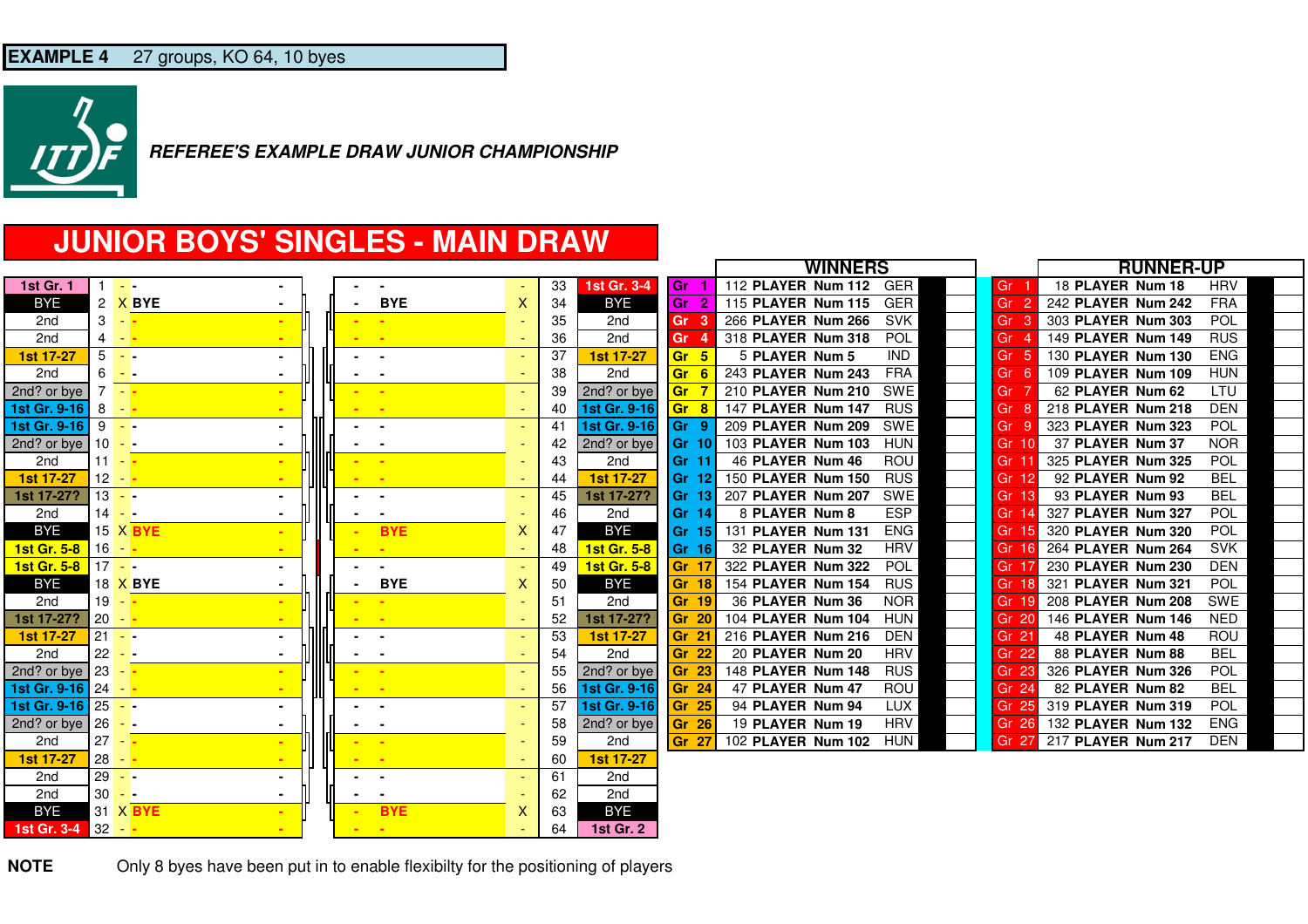

### **JUNIOR BOYS' SINGLES - MAIN DRAW**

|                        |      |   |                                                 |                |  |                          |                           |     |    |                    |                 |                        | <b>WINNERS</b> |                               |               |           | <b>RUNNER-UP</b>         |                  |               |
|------------------------|------|---|-------------------------------------------------|----------------|--|--------------------------|---------------------------|-----|----|--------------------|-----------------|------------------------|----------------|-------------------------------|---------------|-----------|--------------------------|------------------|---------------|
| <b>1st Gr. 1</b>       |      |   | 112 PLAYER Num 112                              | <b>GER</b>     |  |                          | SVK PLAYER Num 266        | 266 | 33 | 1st Gr. 3-4        | l Gr            | 112 PLAYER Num 112 GER |                |                               | <b>THE UP</b> | Gr        | 18 PLAYER Num 18         | HRV              | 35            |
| BYE                    | 2    |   | X BYE                                           | ٠              |  | <b>BYE</b>               |                           | X.  | 34 | <b>BYE</b>         | l Gr<br>- 2     | 115 PLAYER Num 115     |                | GER <sub>64</sub>             | חח            | Gr        | 242 PLAYER Num 242       | <b>FRA</b>       | 4 UP          |
| 2nd                    | 3    |   | 62 PLAYER Num 62                                | <b>LTU</b>     |  | <b>HRV PLAYER Num 18</b> |                           | 18  | 35 | 2nd                | Gr <sub>3</sub> | 266 PLAYER Num 266     |                | <b>SVK 33</b>                 |               | Gr<br>- 3 | 303 PLAYER Num 303       | POL              | <b>14 UP</b>  |
| 2nd                    | 4    |   | 242 PLAYER Num 242                              | <b>FRA</b>     |  |                          | <b>ENG PLAYER Num 130</b> | 130 | 36 | 2nd                | Gr              | 318 PLAYER Num 318     |                | <b>POL 32 UP</b>              |               | Gr        | 149 PLAYER Num 149       | <b>RUS</b>       | 61            |
| <b>1st 17-27</b>       | 5    |   | 19 PLAYER Num 19                                | <b>HRV</b>     |  |                          | <b>RUS PLAYER Num 154</b> | 154 | 37 | <b>1st 17-27</b>   | Gr <sub>5</sub> | 5 PLAYER Num 5         |                | <b>IND</b><br>17 <sup>1</sup> | UP.           | Gr<br>-5  | 130 PLAYER Num 130       | ENG              | 36            |
| 2nd                    | 6    |   | 320 PLAYER Num 320                              | <b>POL</b>     |  | <b>NOR PLAYER Num 37</b> |                           | 37  | 38 | 2nd                | Gr <sub>6</sub> | 243 PLAYER Num 243     |                | <b>FRA</b><br>48              |               | Gr        | 109 PLAYER Num 109       | <b>HUN 29 UP</b> |               |
| 2nd? or bye            | -7   |   | $X$ BYE                                         |                |  |                          | POL PLAYER Num 326        | 326 | 39 | 2nd? or bye        | <b>Gr</b>       | 210 PLAYER Num 210     |                | <b>SWE 49</b>                 |               | Gr        | 62 PLAYER Num 62         | LTU              | $3$ UP        |
| 1st Gr. $9-16$   8     |      |   | 103 PLAYER Num 103                              | <b>HUN</b>     |  | <b>ROU PLAYER Num 46</b> |                           | 46  | 40 | 1st Gr. 9-16       | <b>Gr</b> 8     | 147 PLAYER Num 147     |                | <b>RUS 16 UP</b>              |               | Gr        | 218 PLAYER Num 218       | DEN              | 62            |
| 1st Gr. 9-16           | -9   |   | 209 PLAYER Num 209                              | <b>SWE</b>     |  |                          | SWE PLAYER Num 207        | 207 | 41 | 1st Gr. 9-16       | lGr 9           | 209 PLAYER Num 209     |                | <b>SWEP</b>                   | UP.           | Gr<br>- 9 | 323 PLAYER Num 323       | <b>POL</b>       | 59            |
| 2nd? or bye            |      |   | 10 321 PLAYER Num 321                           | <b>POL</b>     |  | <b>BYE</b>               |                           | X.  | 42 | 2nd? or bye        | Gr 10           | 103 PLAYER Num 103     |                | HUN 8 UP                      |               | Gr 10     | 37 PLAYER Num 37         | <b>NOR 38</b>    |               |
| 2 <sub>nd</sub>        |      |   | 11 92 <b>PLAYER Num 92</b>                      | <b>BEL</b>     |  | <b>BEL PLAYER Num 82</b> |                           | 82  | 43 | 2nd                | l Gr 11         | 46 PLAYER Num 46       |                | <b>ROU 40</b>                 |               | Gr 11     | 325 PLAYER Num 325       | POL 22 UP        |               |
| 1st 17-27              |      |   | 12 47 <b>PLAYER Num 47</b>                      | <b>ROU</b>     |  |                          | POL PLAYER Num 322        | 322 | 44 | 1st 17-27          | Gr 121          | 150 PLAYER Num 150     |                | <b>RUS 56</b>                 |               | Gr 12     | 92 PLAYER Num 92         | BEL              | <b>FIT UP</b> |
| 1st 17-27?             |      |   | 13 36 PLAYER Num 36                             | <b>NOR</b>     |  |                          | DEN PLAYER Num 216        | 216 | 45 | 1st 17-27?         | <b>Gr 131</b>   | 207 PLAYER Num 207     |                | <b>SWE 41</b>                 |               | Gr 13     | 93 PLAYER Num 93         | <b>BEL</b>       | 30 UP         |
| 2nd                    |      |   | 14 303 PLAYER Num 303                           | <b>POL</b>     |  |                          | POL PLAYER Num 319        | 319 | 46 | 2 <sub>nd</sub>    | l Gr 14         | 8 PLAYER Num 8         |                | ESP 24 UP                     |               | Gr 14     | 327 PLAYER Num 327       | <b>POL</b> 52 DO |               |
| BYE                    | 15   |   | X BYE                                           |                |  | <b>BYE</b>               |                           | X.  | 47 | <b>BYE</b>         | <b>Gr 151</b>   | 131 PLAYER Num 131     |                | ENG 57                        |               | Gr 15     | 320 PLAYER Num 320       | <b>POL</b>       | 6 UP          |
| <b>1st Gr. 5-8</b>     |      |   | 16 147 <b>PLAYER Num 147</b>                    | <b>RUS</b>     |  |                          | <b>FRA PLAYER Num 243</b> | 243 | 48 | <b>1st Gr. 5-8</b> | Gr 16           | 32 PLAYER Num 32       |                | <b>HRV 25 UP</b>              |               | Gr 16     | 264 PLAYER Num 264       | <b>SVK</b>       | 55 DO         |
| <b>1st Gr. 5-8</b>     |      |   | 17 5 PLAYER Num 5                               | <b>IND</b>     |  |                          | SWE PLAYER Num 210        | 210 | 49 | <b>1st Gr. 5-8</b> | Gr 17           | 322 PLAYER Num 322     |                | <b>POL</b><br>44              |               | Gr 17     | 230 PLAYER Num 230       | DEN 26 UP        |               |
| BYE                    | 18   |   | X BYE                                           | $\blacksquare$ |  | <b>BYE</b>               |                           | X.  | 50 | <b>BYE</b>         | <b>Gr 18</b>    | 154 PLAYER Num 154     |                | <b>RUS 37</b>                 |               | Gr 18     | 321 PLAYER Num 321       | POL 10 UP        |               |
| 2nd                    |      |   | 19 146 <b>PLAYER Num 146</b>                    | <b>NED</b>     |  |                          | <b>ENG PLAYER Num 132</b> | 132 | 51 | 2nd                | Gr 19           | 36 PLAYER Num 36       |                | NOR 18 UP                     |               | Gr 19     | 208 PLAYER Num 208       | SWE 58 DO        |               |
| 1st 17-27?             |      |   | 20 102 PLAYER Num 102                           | <b>HUN</b>     |  |                          | POL PLAYER Num 327        | 327 | 52 | 1st 17-27?         | <b>Gr 20</b>    | 104 PLAYER Num 104     |                | <b>HUN 53</b>                 |               | Gr 20     | 146 PLAYER Num 146       | NED              | <b>19 UP</b>  |
| 1st 17-27              | 21   |   | 94 PLAYER Num 94                                | <b>LUX</b>     |  |                          | HUN PLAYER Num 104        | 104 | 53 | <b>1st 17-27</b>   | Gr 21           | 216 PLAYER Num 216     |                | <b>DEN 45</b>                 |               | Gr 21     | 48 PLAYER Num 48         | ROU              | <b>27 UP</b>  |
| 2 <sub>nd</sub>        |      |   | 22 325 PLAYER Num 325                           | <b>POL</b>     |  |                          | DEN PLAYER Num 217 217    |     | 54 | 2nd                | <b>Gr 22</b>    | 20 PLAYER Num 20       |                | <b>HRV 60</b>                 |               | Gr 22     | 88 PLAYER Num 88         | <b>BEL</b> 23 UP |               |
| 2nd? or bye            | 23   |   | 88 PLAYER Num 88                                | <b>BEL</b>     |  |                          | <b>SVK PLAYER Num 264</b> | 264 | 55 | 2nd? or bye        | Gr 23           | 148 PLAYER Num 148     |                | <b>RUS 28 UP</b>              |               | Gr 23     | 326 PLAYER Num 326       | <b>POL</b>       | 39            |
| <b>1st Gr. 9-16</b> 24 |      | 8 | <b>PLAYER Num 8</b>                             | <b>ESP</b>     |  |                          | RUS PLAYER Num 150 150    |     | 56 | 1st Gr. 9-16       | Gr 24           | 47 PLAYER Num 47       |                | ROU 12 UP                     |               | Gr 24     | 82 PLAYER Num 82         | <b>BEL</b>       | 43            |
|                        |      |   | <b>1st Gr. 9-16 25 32 PLAYER Num 32</b>         | <b>HRV</b>     |  |                          | <b>ENG PLAYER Num 131</b> | 131 | 57 | 1st Gr. 9-16       | Gr 25           | 94 PLAYER Num 94       |                | LUX 21 UP                     |               | Gr 25     | 319 PLAYER Num 319       | <b>POL</b>       | 46            |
|                        |      |   | 2nd? or bye   26 $\frac{230}{ }$ PLAYER Num 230 | <b>DEN</b>     |  |                          | SWE PLAYER Num 208        | 208 | 58 | 2nd? or bye        | Gr 26           | 19 PLAYER Num 19       |                | HRV 5 UP                      |               |           | Gr 26 132 PLAYER Num 132 | $ENG$ 51         |               |
| 2nd                    | 27   |   | 48 PLAYER Num 48                                | <b>ROU</b>     |  |                          | POL PLAYER Num 323        | 323 | 59 | 2 <sub>nd</sub>    | Gr 27           | 102 PLAYER Num 102     |                | <b>HUN 20 UP</b>              |               |           | Gr 27 217 PLAYER Num 217 | <b>DEN 54</b>    |               |
| <b>1st 17-27</b>       |      |   | 28 148 <b>PLAYER Num 148</b>                    | <b>RUS</b>     |  | <b>HRV PLAYER Num 20</b> |                           | 20  | 60 | 1st 17-27          |                 |                        |                |                               |               |           |                          |                  |               |
| 2nd                    |      |   | 29 109 PLAYER Num 109                           | <b>HUN</b>     |  |                          | <b>RUS PLAYER Num 149</b> | 149 | 61 | 2nd                |                 |                        |                |                               |               |           |                          |                  |               |
| 2nd                    | 30 I |   | 93 PLAYER Num 93                                | <b>BEL</b>     |  |                          | DEN PLAYER Num 218        | 218 | 62 | 2nd                |                 |                        |                |                               |               |           |                          |                  |               |
| BYE                    | 31   |   | $X$ BYE                                         |                |  | <b>BYE</b>               |                           | х   | 63 | <b>BYE</b>         |                 |                        |                |                               |               |           |                          |                  |               |
| <b>1st Gr. 3-4</b>     |      |   | 32 318 <b>PLAYER Num 318</b>                    | <b>POL</b>     |  |                          | GER PLAYER Num 115 115    |     | 64 | <b>1st Gr. 2</b>   |                 |                        |                |                               |               |           |                          |                  |               |

**NOTE** Only 8 byes have been put in to enable flexibilty for the positioning of players Remaining byes put in positions 7 and 42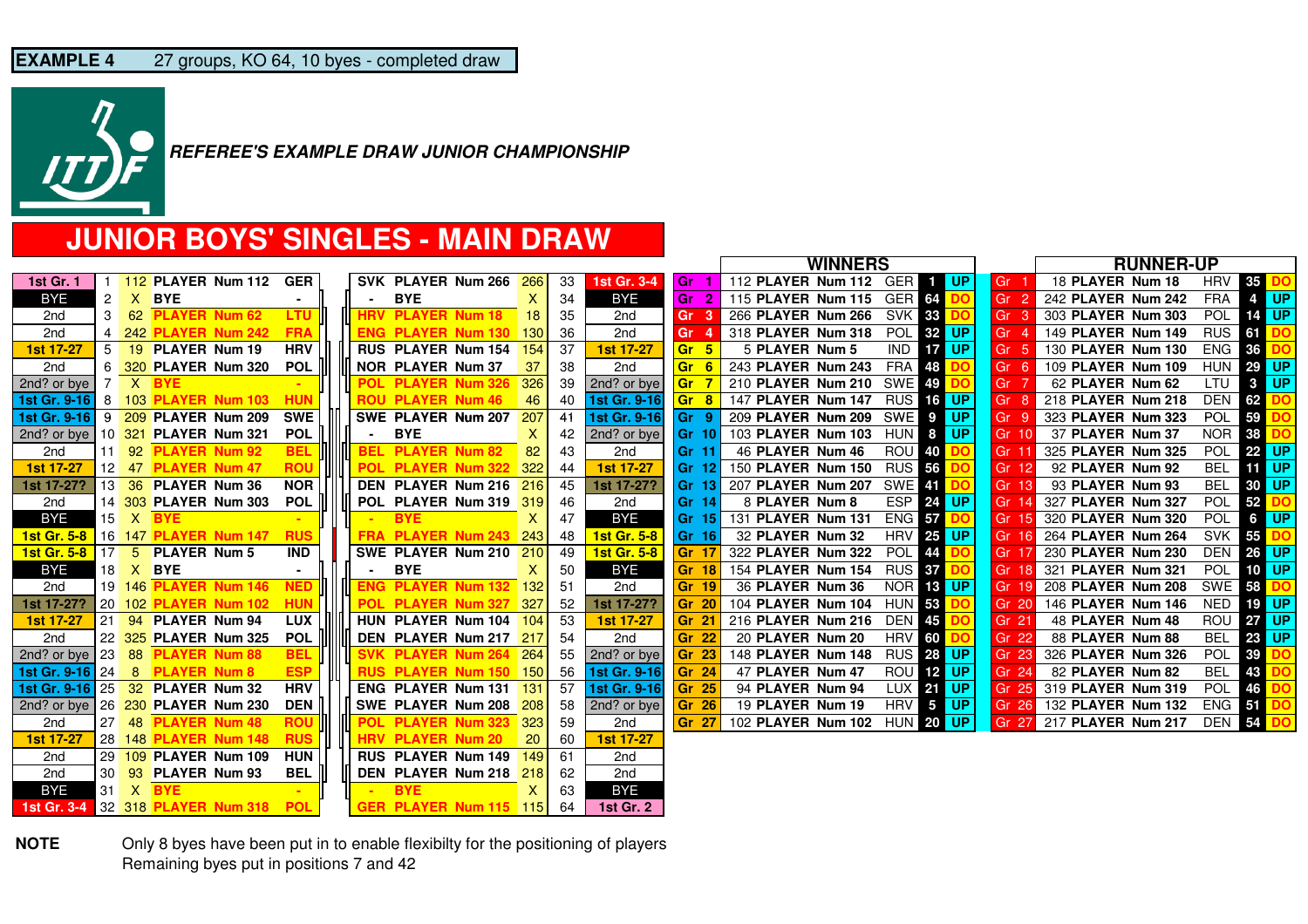**EXAMPLE 5** 16 groups, KO 32, 0 byes



### **REFEREE'S EXAMPLE DRAW JUNIOR CHAMPIONSHIP**

# **CADET BOYS' SINGLES - MAIN DRAW**

| 2<br><b>280 PLAYER Num 280</b><br>POL<br>2nd<br>2<br>Gr               |  |
|-----------------------------------------------------------------------|--|
|                                                                       |  |
| 3<br>276 PLAYER Num 276<br>POL<br>3<br>2nd<br>Gr                      |  |
| 11 PLAYER Num 11<br><b>ESP</b><br>1st 9-16<br>4<br>Gr<br>4            |  |
| 5<br>281 PLAYER Num 281<br>1st 9-16<br>POL<br>Gr<br>5                 |  |
| 245 PLAYER Num 245<br><b>FRA</b><br>6<br>Gr<br>6<br>2nd               |  |
| 163 PLAYER Num 163<br><b>RUS</b><br>7<br>7<br>2nd<br>Gr               |  |
| <b>SVK</b><br>1st 5-8<br>260 PLAYER Num 260<br>Gr<br>8<br>8           |  |
| <b>165 PLAYER Num 165</b><br><b>RUS</b><br>1st 5-8<br>9<br>Gr<br>9    |  |
| 193 PLAYER Num 193<br><b>RUS</b><br>10<br>Gr 10<br>2nd                |  |
| 185 PLAYER Num 185<br>CZE<br>$-11$<br>11<br>2nd<br>Gr                 |  |
| 111 PLAYER Num 111<br>1st 9-16<br><b>HUN</b><br>12<br>Gr 12           |  |
| 168 PLAYER Num 168<br><b>RUS</b><br>1st 9-16<br>13<br>Gr 13           |  |
| 247 PLAYER Num 247<br>14<br>Gr 14<br><b>FRA</b><br>2nd                |  |
| 68 PLAYER Num 68<br>2 <sub>nd</sub><br>15<br>Gr 15<br>LTU             |  |
| <b>1st G3-4</b><br>Gr 16<br>279 PLAYER Num 279<br>POL<br>16           |  |
| <b>RUNNER-UP</b><br><b>1st G3-4</b><br>17                             |  |
| 29 PLAYER Num 29<br>18<br><b>HRV</b><br>2nd<br>Gr<br>-1               |  |
| 19<br>107 PLAYER Num 107<br><b>HUN</b><br>2nd<br>$\overline{2}$<br>Gr |  |
| 199 PLAYER Num 199<br>1st 9-16<br><b>SWE</b><br>20<br>3<br>Gr         |  |
| <b>160 PLAYER Num 160</b><br><b>RUS</b><br>1st 9-16<br>21<br>Gr<br>4  |  |
| 22<br>69 PLAYER Num 69<br>LTU<br>Gr<br>5<br>2nd                       |  |
| 23<br><b>166 PLAYER Num 166</b><br><b>RUS</b><br>2nd<br>6<br>Gr       |  |
| 52 PLAYER Num 52<br>24<br>7<br>ROU<br>1st 5-8<br>Gr                   |  |
| 1 PLAYER Num 1<br>GGY<br>1st 5-8<br>25<br>8<br>Gr                     |  |
| 259 PLAYER Num 259<br><b>SVK</b><br>2nd<br>26<br>9<br>Gr              |  |
| 27<br>57 PLAYER Num 57<br>10<br>ROU<br>2nd<br>Gr                      |  |
| 246 PLAYER Num 246<br><b>FRA</b><br>1st 9-16<br>28<br>-11<br>Gr       |  |
| 7 PLAYER Num 7<br>1st 9-16<br>12<br>MDA<br>29<br>Gr                   |  |
| 99 PLAYER Num 99<br><b>LUX</b><br>30<br>13<br>2nd<br>Gr               |  |
| 28 PLAYER Num 28<br>31<br><b>HRV</b><br>2nd<br>14<br>Gr               |  |
| 1st G <sub>2</sub><br>32<br>15<br>289 PLAYER Num 289<br>POL<br>Gr     |  |

|    |                 |                           |                  | <b>GROUP WINNER</b> |  |
|----|-----------------|---------------------------|------------------|---------------------|--|
| Gr | 1               | 56 PLAYER Num 56          |                  | ROU                 |  |
| Gr | $\overline{2}$  | 280 PLAYER Num 280        |                  | POL                 |  |
| Gr | 3               | 276 PLAYER Num 276        |                  | POL                 |  |
| Gr | 4               | 11 PLAYER Num 11          |                  | <b>ESP</b>          |  |
| Gr | 5               | 281 PLAYER Num 281        |                  | POL                 |  |
| Gr | 6               | 245 PLAYER Num 245        |                  | <b>FRA</b>          |  |
| Gr | 7               | 163 PLAYER Num 163        |                  | RUS                 |  |
| Gr | 8               | 260 PLAYER Num 260        |                  | SVK                 |  |
| Gr | 9               | <b>165 PLAYER Num 165</b> |                  | <b>RUS</b>          |  |
| Gr | 10              | <b>193 PLAYER Num 193</b> |                  | <b>RUS</b>          |  |
| Gr | 11              | 185 PLAYER Num 185        |                  | CZE                 |  |
| Gr | 12              | 111 PLAYER Num 111        |                  | <b>HUN</b>          |  |
| Gr | 13              | <b>168 PLAYER Num 168</b> |                  | <b>RUS</b>          |  |
| Gr | 14              | 247 PLAYER Num 247        |                  | <b>FRA</b>          |  |
| Gr | 15              | 68 PLAYER Num 68          |                  | LTU                 |  |
| Gr | 16              | 279 PLAYER Num 279        |                  | POL                 |  |
|    |                 |                           | <b>RUNNER-UP</b> |                     |  |
| Gr | 1               | 29 PLAYER Num 29          |                  | HRV                 |  |
| Gr | $\overline{2}$  | 107 PLAYER Num 107        |                  | <b>HUN</b>          |  |
| Gr | 3               | 199 PLAYER Num 199        |                  | <b>SWE</b>          |  |
| Gr | 4               | 160 PLAYER Num 160        |                  | <b>RUS</b>          |  |
| Gr | 5               | 69 PLAYER Num 69          |                  | LTU                 |  |
| Gr | 6               | 166 PLAYER Num 166        |                  | RUS                 |  |
| Gr | $\overline{7}$  | 52 PLAYER Num 52          |                  | ROU                 |  |
| Gr | 8               | 1 PLAYER Num 1            |                  | GGY                 |  |
| Gr | 9               | 259 PLAYER Num 259        |                  | SVK                 |  |
| Gr | 10              | 57 PLAYER Num 57          |                  | ROU                 |  |
| Gr | 11              | 246 PLAYER Num 246        |                  | <b>FRA</b>          |  |
| Gr | 12              | 7 PLAYER Num 7            |                  | MDA                 |  |
| Gr | $\overline{13}$ | 99 PLAYER Num 99          |                  | LUX                 |  |
| Gr | 14              | 28 PLAYER Num 28          |                  | <b>HRV</b>          |  |
| Gr | $\overline{15}$ | 289 PLAYER Num 289        |                  | POL                 |  |
|    |                 | 70 PLAYER Num 70          |                  | LTU                 |  |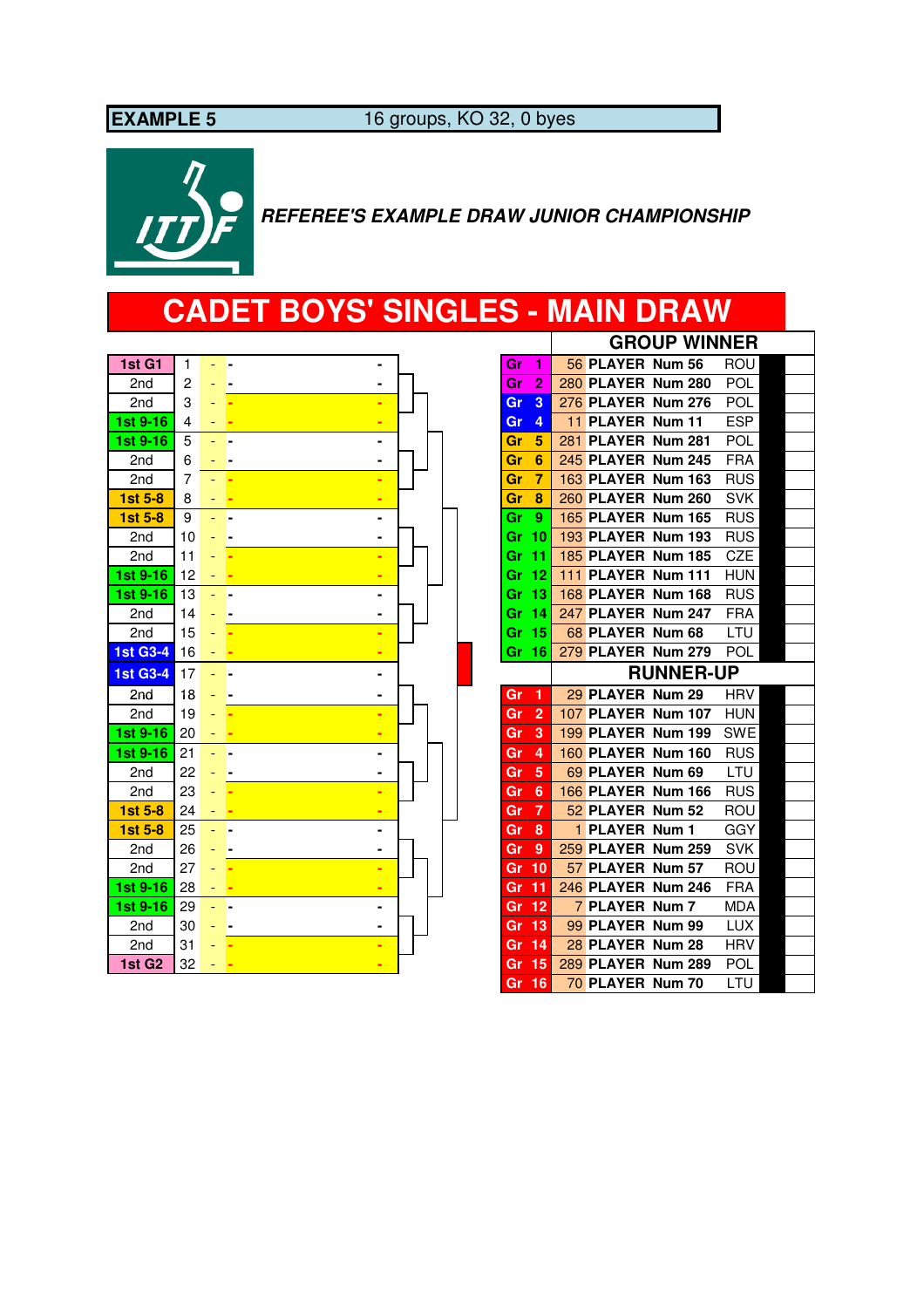**EXAMPLE 5** 16 groups, KO 32, 0 byes - complete



 **REFEREE'S EXAMPLE DRAW JUNIOR CHAMPIONSHIP**

# **CADET BOYS' SINGLES - MAIN DRAW**

| 1st G1             | $\mathbf{1}$    | 56.            | <b>PLAYER Num 56</b>      |                           | <b>ROU</b> | Gr    | 1                    | 56 PLAYER Num 56 |                           | ROU           | -1             | <b>UP</b> |
|--------------------|-----------------|----------------|---------------------------|---------------------------|------------|-------|----------------------|------------------|---------------------------|---------------|----------------|-----------|
| 2nd                | $\overline{2}$  | 69             | PLAYER Num 69             |                           | LTU        | Gr    | $\overline{2}$       |                  | 280 PLAYER Num 280        | <b>POL</b>    | 32             | <b>DO</b> |
| 2nd                | 3               |                | 107 PLAYER Num 107        |                           | <b>HUN</b> | Gr    | 3                    |                  | 276 PLAYER Num 276        | POL           | 16             | <b>UP</b> |
| 1st 9-16           | 4               |                | 279 PLAYER Num 279        |                           | <b>POL</b> | Gr    | 4                    | 11 PLAYER Num 11 |                           | <b>ESP</b>    | 17             | <b>DO</b> |
| 1st 9-16           | 5               |                |                           | 193 PLAYER Num 193        | <b>RUS</b> | Gr    | 5                    |                  | 281 PLAYER Num 281        | <b>POL</b>    | 24             | <b>DO</b> |
| 2nd                | 6               | 28             | <b>PLAYER Num 28</b>      |                           | <b>HRV</b> | Gr    | 6                    |                  | 245 PLAYER Num 245        | <b>FRA</b>    | 8              | <b>UP</b> |
| 2nd                | 7               |                | 289 PLAYER Num 289        |                           | <b>POL</b> | Gr    | 7                    |                  | 163 PLAYER Num 163        | <b>RUS</b>    | 9              | <b>UP</b> |
| 1st 5-8            | 8               |                |                           | 245 PLAYER Num 245        | <b>FRA</b> | Gr    | 8                    |                  | 260 PLAYER Num 260        | <b>SVK</b>    | 25             | <b>DO</b> |
| 1st 5-8            | 9               |                |                           | 163 PLAYER Num 163        | <b>RUS</b> | Gr    | 9                    |                  | 165 PLAYER Num 165        | <b>RUS 20</b> |                | <b>DO</b> |
| 2nd                | 10              | 99             | <b>PLAYER Num 99</b>      |                           | <b>LUX</b> | Gr 10 |                      |                  | 193 PLAYER Num 193        | <b>RUS</b>    | 5              | <b>UP</b> |
| 2 <sub>nd</sub>    | 11              |                | 259 PLAYER Num 259        |                           | <b>SVK</b> | Gr 11 |                      |                  | <b>185 PLAYER Num 185</b> | CZE           | 12             | <b>UP</b> |
| 1st 9-16           | 12              |                |                           | <b>185 PLAYER Num 185</b> | <b>CZE</b> | Gr 12 |                      |                  | 111 PLAYER Num 111        | <b>HUN</b>    | 13             | <b>UP</b> |
| 1st 9-16           | 13              | 111            |                           | PLAYER Num 111            | <b>HUN</b> | Gr 13 |                      |                  | 168 PLAYER Num 168        | <b>RUS</b>    | 28             | <b>DO</b> |
| 2nd                | 14              | 1              | <b>PLAYER Num 1</b>       |                           | <b>GGY</b> | Gr 14 |                      |                  | 247 PLAYER Num 247        | <b>FRA</b>    | 29             | <b>DO</b> |
| 2nd                | 15              |                |                           | <b>160 PLAYER Num 160</b> | <b>RUS</b> | Gr 15 |                      | 68 PLAYER Num 68 |                           | LTU           | 21             | <b>DO</b> |
| <b>1st G3-4</b>    | 16              |                |                           | 276 PLAYER Num 276        | <b>POL</b> | Gr 16 |                      |                  | 279 PLAYER Num 279        | <b>POL</b>    | 4              | <b>UP</b> |
|                    |                 |                |                           |                           |            |       |                      |                  |                           |               |                |           |
| <b>1st G3-4</b>    | 17              | 11             | <b>PLAYER Num 11</b>      |                           | <b>ESP</b> |       |                      |                  | <b>RUNNER-UP</b>          |               |                |           |
| 2nd                | 18              | 52             | <b>PLAYER Num 52</b>      |                           | <b>ROU</b> | Gr    | $\blacktriangleleft$ | 29 PLAYER Num 29 |                           | <b>HRV</b>    | 19             | <b>DO</b> |
| 2nd                | 19              | 29             | <b>PLAYER Num 29</b>      |                           | <b>HRV</b> | Gr    | $\overline{2}$       |                  | 107 PLAYER Num 107        | <b>HUN</b>    | 3              | <b>UP</b> |
| 1st 9-16           | 20              |                |                           | <b>165 PLAYER Num 165</b> | <b>RUS</b> | Gr    | 3                    |                  | 199 PLAYER Num 199        | <b>SWE 31</b> |                | <b>DO</b> |
| 1st 9-16           | 21              | 68             | <b>PLAYER Num 68</b>      |                           | <b>LTU</b> | Gr    | 4                    |                  | <b>160 PLAYER Num 160</b> | <b>RUS</b>    | 15             | <b>UP</b> |
| 2nd                | 22              |                |                           | 166 PLAYER Num 166        | <b>RUS</b> | Gr    | 5                    | 69 PLAYER Num 69 |                           | LTU           | $\overline{2}$ | <b>UP</b> |
| 2nd                | 23              |                |                           | 246 PLAYER Num 246        | <b>FRA</b> | Gr    | 6                    |                  | 166 PLAYER Num 166        | <b>RUS</b>    | 22             | <b>DO</b> |
| 1st 5-8            | 24              |                | 281 PLAYER Num 281        |                           | <b>POL</b> | Gr    | $\overline{7}$       | 52 PLAYER Num 52 |                           | ROU           | 18             | <b>DO</b> |
| $1st5-8$           | 25              |                |                           | 260 PLAYER Num 260        | <b>SVK</b> | Gr    | 8                    | 1 PLAYER Num 1   |                           | <b>GGY</b>    | 14             | <b>UP</b> |
| 2nd                | 26              | $\overline{7}$ | <b>PLAYER Num 7</b>       |                           | <b>MDA</b> | Gr    | 9                    |                  | 259 PLAYER Num 259        | <b>SVK</b>    | 11             | <b>UP</b> |
| 2nd                | 27              | 57             | <b>PLAYER Num 57</b>      |                           | <b>ROU</b> | Gr 10 |                      | 57 PLAYER Num 57 |                           | ROU           | 27             | <b>DO</b> |
| 1st 9-16           | 28              |                | 168 PLAYER Num 168        |                           | <b>RUS</b> | Gr    | $\overline{11}$      |                  | 246 PLAYER Num 246        | <b>FRA</b>    | 23             | <b>DO</b> |
| 1st 9-16           | 29              | 247            |                           | <b>PLAYER Num 247</b>     | <b>FRA</b> | Gr    | $\overline{12}$      | 7 PLAYER Num 7   |                           | <b>MDA 26</b> |                | <b>DO</b> |
| 2nd                | 30              | 70             | <b>PLAYER Num 70</b>      |                           | LTU        | Gr 13 |                      | 99 PLAYER Num 99 |                           | LUX           | 10             | <b>UP</b> |
| 2nd                | 31              |                |                           | 199 PLAYER Num 199        | <b>SWE</b> | Gr    | 14                   | 28 PLAYER Num 28 |                           | <b>HRV</b>    | 6              | <b>UP</b> |
| 1st G <sub>2</sub> | 32 <sup>2</sup> |                | <b>280 PLAYER Num 280</b> |                           | <b>POL</b> | Gr 15 |                      |                  | 289 PLAYER Num 289        | POL           | $\overline{7}$ | <b>UP</b> |

| Gr | 3              |     | 276 PLAYER        | <b>Num 276</b>   | POL        | 16 | UP        |
|----|----------------|-----|-------------------|------------------|------------|----|-----------|
| Gr | 4              | 11  | <b>PLAYER</b>     | <b>Num 11</b>    | <b>ESP</b> | 17 | DO        |
| Gr | 5              | 281 | <b>PLAYER</b>     | <b>Num 281</b>   | POL        | 24 | DO        |
| Gr | 6              |     | 245 PLAYER        | <b>Num 245</b>   | <b>FRA</b> | 8  | <b>UP</b> |
| Gr | 7              | 163 | <b>PLAYER</b>     | <b>Num 163</b>   | <b>RUS</b> | 9  | <b>UP</b> |
| Gr | 8              |     | 260 PLAYER        | <b>Num 260</b>   | <b>SVK</b> | 25 | DO        |
| Gr | 9              |     | <b>165 PLAYER</b> | Num 165          | <b>RUS</b> | 20 | DO        |
| Gr | 10             |     | 193 PLAYER        | <b>Num 193</b>   | <b>RUS</b> | 5  | UP        |
| Gr | 11             |     | <b>185 PLAYER</b> | <b>Num 185</b>   | CZE        | 12 | <b>UP</b> |
| Gr | 12             | 111 | <b>PLAYER</b>     | <b>Num 111</b>   | HUN        | 13 | <b>UP</b> |
| Gr | 13             |     | <b>168 PLAYER</b> | Num 168          | RUS        | 28 | DO        |
| Gr | 14             |     | 247 PLAYER        | <b>Num 247</b>   | <b>FRA</b> | 29 | DO        |
| Gr | 15             |     | <b>68 PLAYER</b>  | <b>Num 68</b>    | LTU        | 21 | DO        |
| Gr | 16             |     | 279 PLAYER        | <b>Num 279</b>   | POL        | 4  | <b>UP</b> |
|    |                |     |                   | <b>RUNNER-UP</b> |            |    |           |
| Gr | 1              |     | 29 PLAYER         | <b>Num 29</b>    | <b>HRV</b> | 19 | DO        |
| Gr | $\overline{2}$ |     | 107 PLAYER        | <b>Num 107</b>   | <b>HUN</b> | 3  | UP        |
| Gr | 3              |     | <b>199 PLAYER</b> | <b>Num 199</b>   | SWE        | 31 | <b>DO</b> |
| Gr | 4              |     | <b>160 PLAYER</b> | <b>Num 160</b>   | <b>RUS</b> | 15 | <b>UP</b> |
| Gr | 5              |     | 69 PLAYER         | <b>Num 69</b>    |            |    |           |
| Gr | 6              |     |                   |                  | LTU        | 2  | UP        |
| Gr |                |     | 166 PLAYER        | <b>Num 166</b>   | RUS        | 22 | DO        |
|    | 7              |     | 52 PLAYER         | <b>Num 52</b>    | Rou        | 18 | <b>DO</b> |
| Gr | 8              | 1   | <b>PLAYER</b>     | Num 1            | GGY        | 14 | UP        |
| Gr | 9              |     | 259 PLAYER        | <b>Num 259</b>   | <b>SVK</b> | 11 | <b>UP</b> |
| Gr | 10             |     | 57 PLAYER         | <b>Num 57</b>    | ROU        | 27 | DO        |
| Gr | 11             |     | 246 PLAYER        | <b>Num 246</b>   | <b>FRA</b> | 23 | DO        |
| Gr | 12             |     | <b>7 PLAYER</b>   | Num <sub>7</sub> | <b>MDA</b> | 26 | <b>DO</b> |
| Gr | 13             |     | 99 PLAYER         | <b>Num 99</b>    | LUX        | 10 | UP        |
| Gr | 14             |     | 28 PLAYER         | <b>Num 28</b>    | HRV        | 6  | <b>UP</b> |
| Gr | 15             |     | 289 PLAYER        | <b>Num 289</b>   | <b>POL</b> | 7  | <b>UP</b> |

**GROUP WINNER**

**EXAMPLE 5** 16 groups, KO 32, 0 byes - complete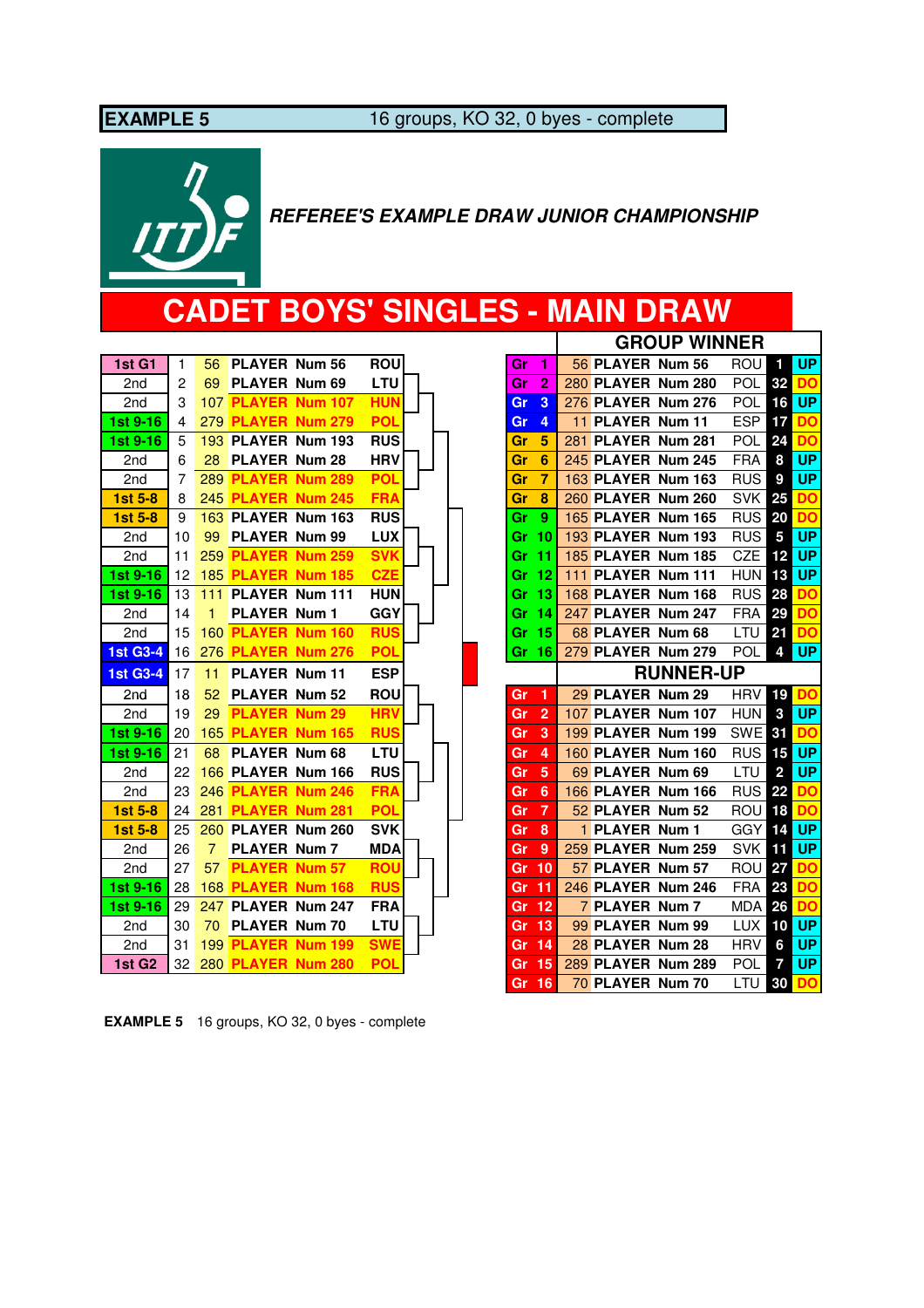**EXAMPLE 6** 13 groups, KO 32, 6 byes



 **REFEREE'S EXAMPLE DRAW JUNIOR CHAMPIONSHIP**

# **CADET BOYS' SINGLES - MAIN DRAW**

| 1st G1           | 1  |              |            |                |  |
|------------------|----|--------------|------------|----------------|--|
| X                | 2  | $\mathsf{X}$ | <b>BYE</b> |                |  |
| 2 <sub>nd</sub>  | 3  |              |            |                |  |
| 2 <sub>nd</sub>  | 4  | ٠            |            |                |  |
| 1st 9-13         | 5  |              |            |                |  |
| 2 <sub>nd</sub>  | 6  |              |            |                |  |
| 2nd?             | 7  |              |            |                |  |
| <b>1st 5-8</b>   | 8  |              |            |                |  |
| $1st5-8$         | 9  |              |            |                |  |
| 2nd?             | 10 |              |            | $\blacksquare$ |  |
| 2 <sub>nd</sub>  | 11 |              |            |                |  |
| 1st 9-13         | 12 |              |            |                |  |
| 1st 9-13?        | 13 |              |            |                |  |
| 2nd              | 14 |              |            | $\blacksquare$ |  |
| $\times$         | 15 | X            | <b>BYE</b> |                |  |
| <b>1st G3-4</b>  | 16 |              |            |                |  |
| <b>1st G3-4</b>  | 17 |              |            | $\blacksquare$ |  |
| X                | 18 | X.           | <b>BYE</b> | $\blacksquare$ |  |
| 2nd              | 19 |              |            |                |  |
| 1st 9-13?        | 20 |              |            |                |  |
|                  |    |              |            |                |  |
|                  | 21 |              |            |                |  |
| 2 <sub>nd</sub>  | 22 |              |            |                |  |
| 1st 9-13<br>2nd? | 23 |              |            |                |  |
| 1st 5-8          | 24 |              |            |                |  |
| $1st5-8$         | 25 | Ξ.           |            |                |  |
| 2nd?             | 26 |              |            |                |  |
| 2 <sub>nd</sub>  | 27 |              |            |                |  |
|                  | 28 |              |            |                |  |
| 2 <sub>nd</sub>  | 29 | ÷            |            | $\blacksquare$ |  |
| 2 <sub>nd</sub>  | 30 |              |            |                |  |
| 1st 9-13<br>X    | 31 | $\mathsf{X}$ | <b>BYE</b> |                |  |

**NOTE** Only 4 byes have been put in to enable flexibilty for the positioning of players